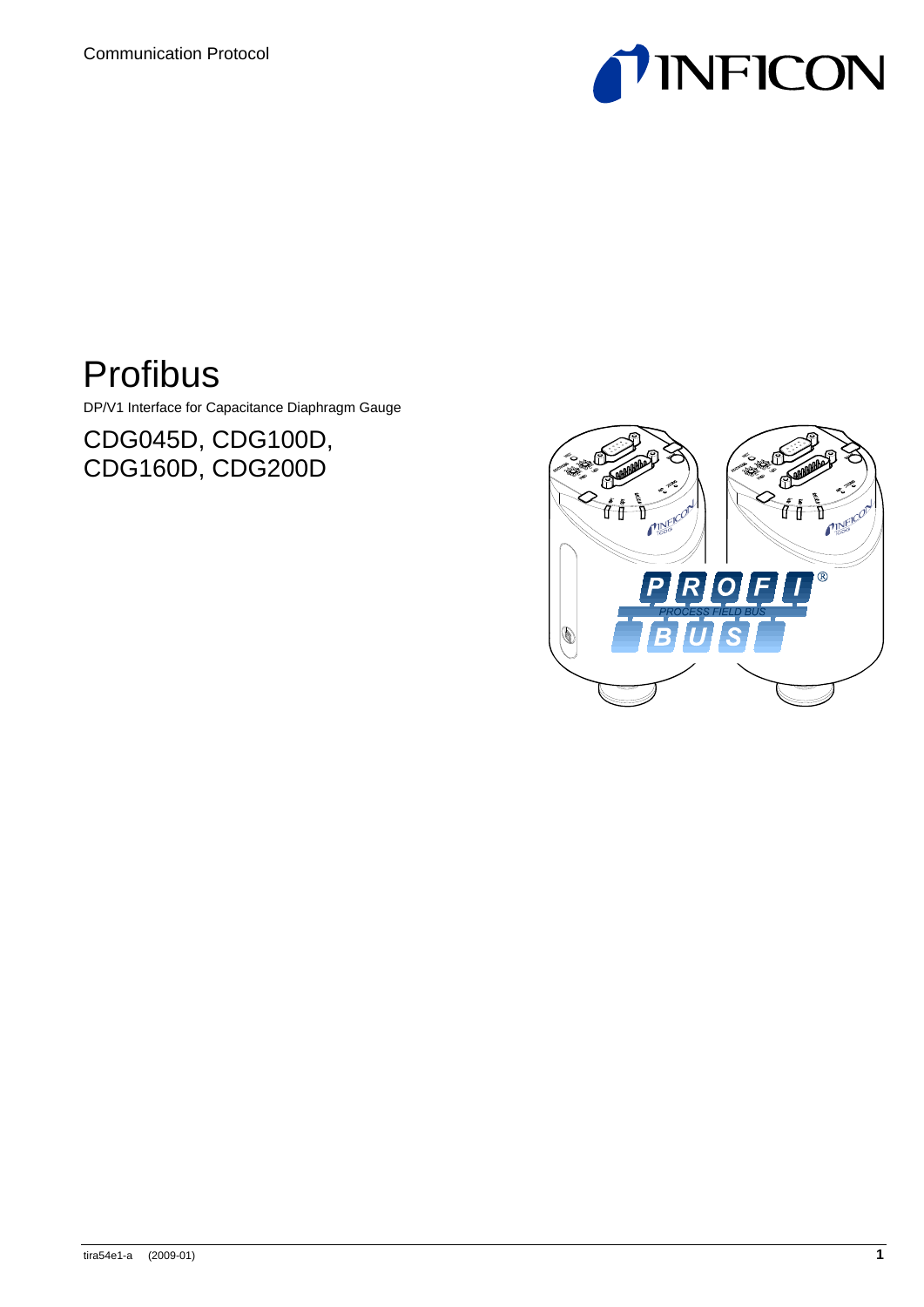

# **General Information**



Ţ **Caution**

Caution: data transmission errors

Any attempt to simultaneously operate the gauge via the RS232C Serial Interface and a Fieldbus interface (DeviceNet or Profibus) or the diagnostic port may result in incorrect data and data transmission errors.

Therefore, it is inadmissible to simultaneously operate the gauge via the RS232C Serial Interface and DeviceNet, Profibus, or the diagnostic port.

This document describes the functionality and programming of the Profibus interface of the temperature compensated CDG045D, CDG100D, CDG160D and CDG200D gauges.



For safety information on and further technical data of the gauges, please refer to the respective operating manuals  $(\rightarrow \Box$  [1], [2], [3]).

### **Product Identification**

**About this Document** 

In all communications with INFICON, please specify the information on the product nameplate. For convenient reference copy that information into the space provided below.

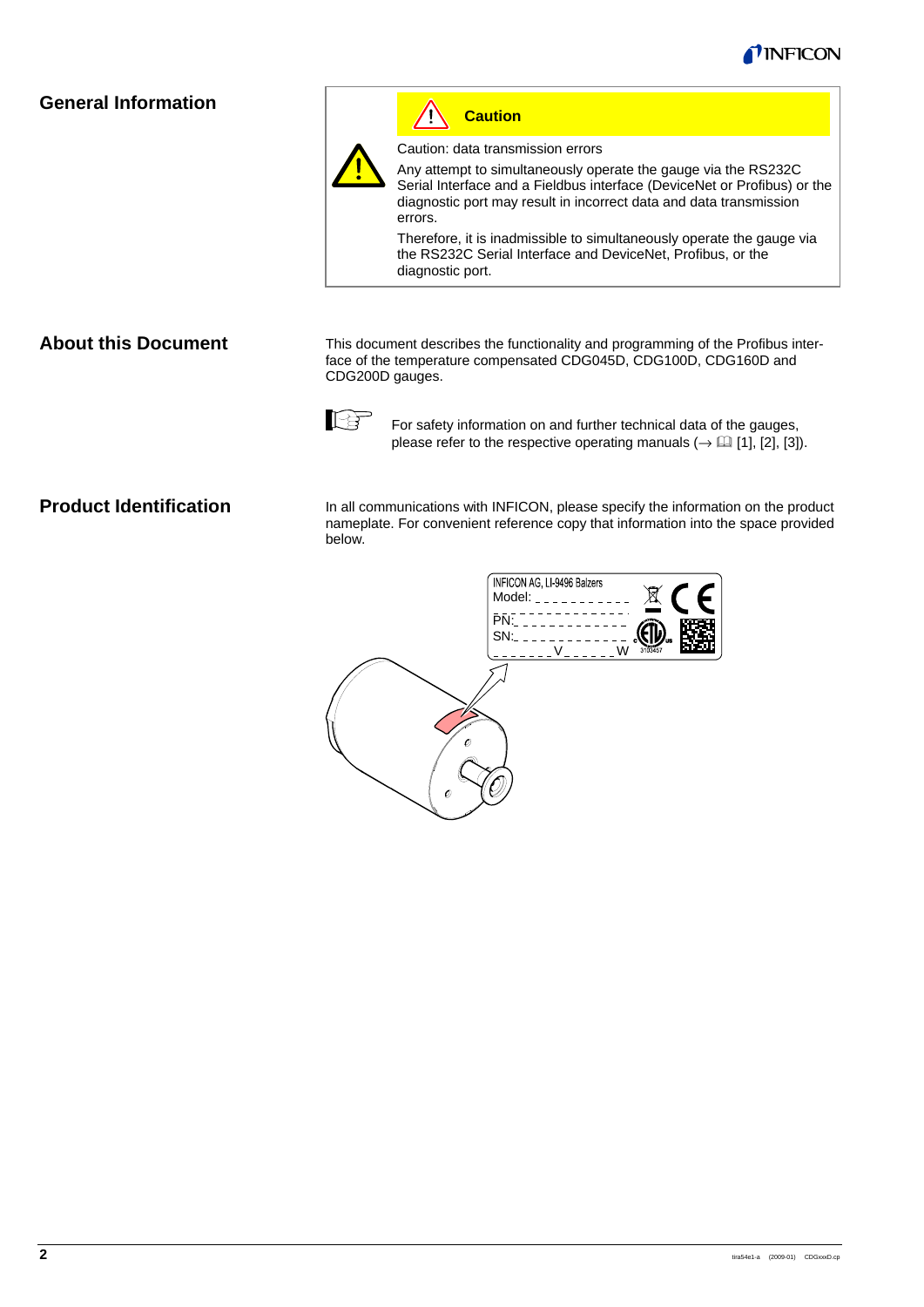

### **Validity**

This document applies to products of the CDG045D, CDG100D, CDG160D and CDG200D series with Profibus interface.

Part numbers of standard products are indicated below. OEM products have other part numbers and different parameter settings (e.g. factory setting of setpoint) as defined in the corresponding ordering information.



The part number (PN) can be taken from the product nameplate.

If not indicated otherwise in the legends, the illustrations in this document correspond to CDG045D gauges with the DN 16 ISO-KF vacuum connection. They apply to other vacuum connections and to the other gauges by analogy.

We reserve the right to make technical changes without prior notice.

**Trademark** 

SEMI® Semiconductor Equipment and Materials International, California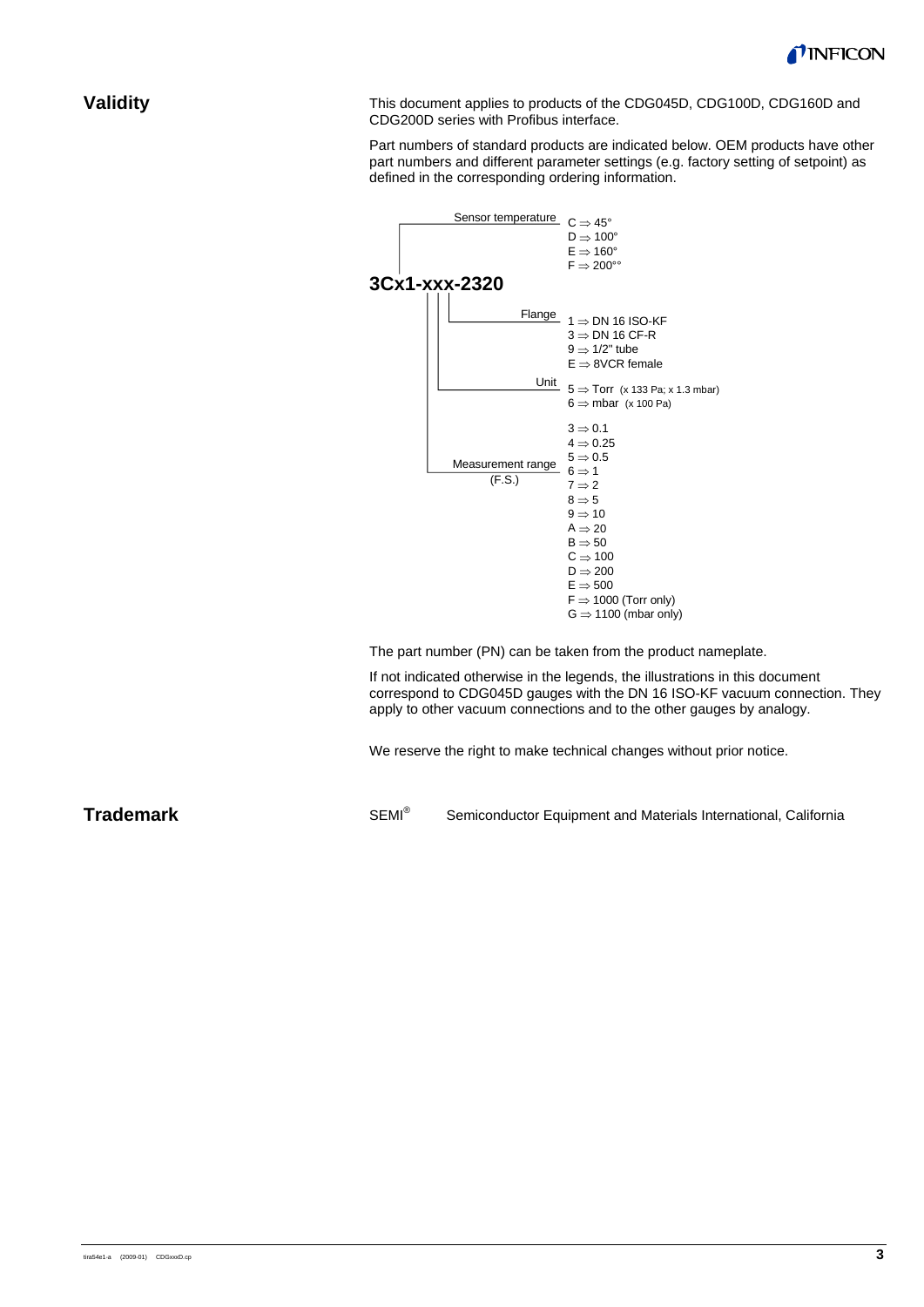# **Contents**

| About this Document<br><b>Product Identification</b>                                                              |  |
|-------------------------------------------------------------------------------------------------------------------|--|
| Validity                                                                                                          |  |
| <b>Trademark</b>                                                                                                  |  |
| <b>Technical Data</b><br>1                                                                                        |  |
| 2 Interface Connection                                                                                            |  |
| 3 General Data<br>3.1 Introduction                                                                                |  |
| 3.2 Operating Software                                                                                            |  |
| 3.3 Node Address                                                                                                  |  |
| 3.4 "NET" LED<br>3.5 Data Rate                                                                                    |  |
| 3.6 Ident Number                                                                                                  |  |
| 3.7 Configuration Data                                                                                            |  |
| 3.8 User Parameter Data                                                                                           |  |
| 3.9 Types of Communication                                                                                        |  |
| 4 Data Exchange Mode                                                                                              |  |
| 4.1 Acyclic Data Transmission with Profibus DPV1 Functionality<br>4.2 Cyclic Data Telegrams in Data Exchange Mode |  |
| 4.3 Parameter Channel                                                                                             |  |
| 4.3.1 PKW                                                                                                         |  |
| 4.3.2 Sequence Diagram<br>4.4 Process Data                                                                        |  |
| 4.4.1 Standard Telegrams                                                                                          |  |
| 4.4.2 Configuration Data                                                                                          |  |
| 5 I&M Identification & Maintenance Functions<br>5.1 I&M0                                                          |  |
| 6 Block Model                                                                                                     |  |
| 6.1 Block types                                                                                                   |  |
| <b>7</b> Device Block                                                                                             |  |
| 7.1 Information on the individual Indices                                                                         |  |
| 7.1.1 Block Type ID (ID 16)<br>7.1.2 Device Type (ID 17)                                                          |  |
| 7.1.3 Standard Revision Level (ID 18)                                                                             |  |
| 7.1.4 Device Manufacturer Identifier (ID 19)                                                                      |  |
| 7.1.5<br>Manufacturer Model Number (ID 20)<br>Software or Firmware Revision Level (ID 21)<br>7.1.6                |  |
| 7.1.7<br>Hardware Revision Level (ID 22)                                                                          |  |
| 7.1.8<br>Serial Number (ID 23)                                                                                    |  |
| 7.1.9<br>Device Configuration (ID 24)<br>7.1.10<br>Device State (ID 25)                                           |  |
| 7.1.11<br>Exception Status (ID 26)                                                                                |  |
| 7.1.12<br>Exception Detail Alarm (ID 27)                                                                          |  |
| 7.1.13<br>Exception Detail Warning (ID 28)                                                                        |  |
| 7.1.14<br>Run hours (ID 36)<br>Basic Device Firmware Revision Level (ID 202)<br>7.1.15                            |  |
| 7.1.16<br>Basic Device Hardware Revision Level (ID 203)                                                           |  |
| 7.1.17<br>Common Exception Detail Alarm (ID 204)                                                                  |  |
| Device Exception Detail Alarm (ID 205)<br>7.1.18<br>7.1.19<br>Manufacturer Exception Detail Alarm (ID 206)        |  |
| 7.1.20<br>Common Exception Detail Warning (ID 207)                                                                |  |
| 7.1.21<br>Device Exception Detail Warning (ID 208)                                                                |  |
| 7.1.22<br>Manufacturer Exception Detail Warning (ID 209)                                                          |  |
| 7.1.23<br>Address Switch (ID 210)<br>7.2 Device Block Status diagram                                              |  |
| General Device Block State descriptions<br>7.2.1                                                                  |  |
| 7.2.2<br>Device Block State Command (ID 15)                                                                       |  |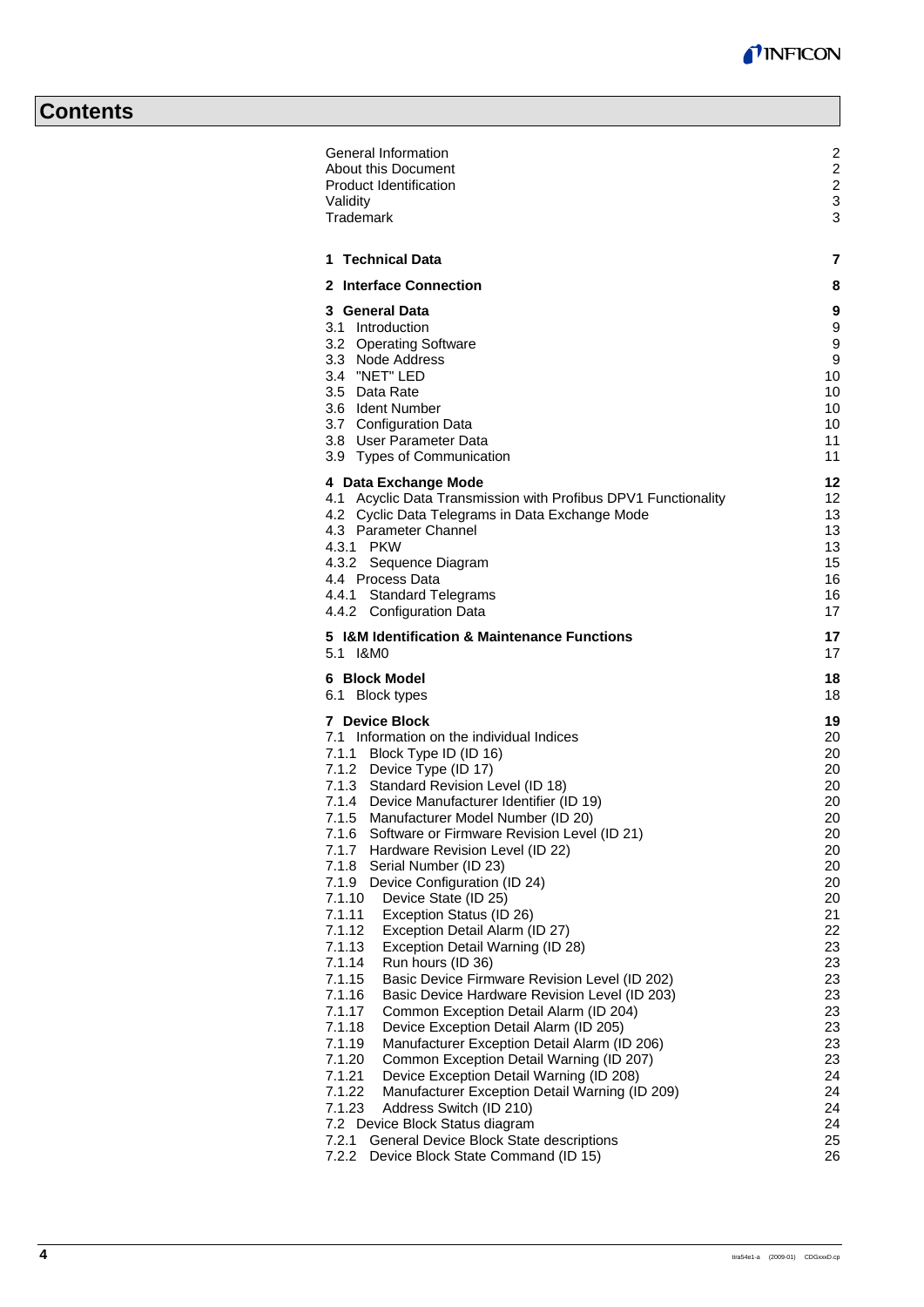# *I* INFICON

| 8 Sensor Analog Input Function Blocks                         | 27 |
|---------------------------------------------------------------|----|
| 8.1 Sensor Analog Input Function Block (Instance 1, CDG)      |    |
|                                                               | 27 |
| 8.1.1<br>Block Type ID (ID 16)                                | 28 |
| 8.1.2 AlarmEnable (ID17)                                      | 28 |
| 8.1.3 Warning Enable (ID 18)                                  | 28 |
| 8.1.4 Process Value (ID 19)                                   | 28 |
| 8.1.5 Status (ID 20)                                          | 28 |
|                                                               |    |
| 8.1.6 Data Type (ID 21)                                       | 28 |
| 8.1.7 Data Unit (ID 22)                                       | 29 |
| Reading Valid (ID 23)<br>8.1.8                                | 29 |
| Full Scale (ID 24)<br>8.1.9                                   | 29 |
| 8.1.10<br>Offset-A Data Type (ID 25)                          | 29 |
|                                                               |    |
| 8.1.11<br>Offset-A (ID 26)                                    | 29 |
| Alarm Trip Point High (ID 31)<br>8.1.12                       | 29 |
| Alarm Trip Point Low (ID 32)<br>8.1.13                        | 29 |
| 8.1.14<br>Alarm Hysteresis (ID 33)                            | 29 |
| Warning Trip Point High (ID 35)<br>8.1.15                     | 29 |
|                                                               |    |
| Warning Trip Point Low (ID 36)<br>8.1.16                      | 30 |
| 8.1.17<br>Warning Hysteresis (ID 37)                          | 30 |
| Safe State (ID 39)<br>8.1.18                                  | 30 |
| Safe Value (ID 40)<br>8.1.19                                  | 30 |
| Overrange (ID 44)<br>8.1.20                                   | 30 |
|                                                               |    |
| 8.1.21<br>Underrange (ID 45)                                  | 30 |
| 8.1.22<br>Analog Input Block Adjust Command (ID 15)           | 30 |
| 8.2 Sensor Analog Input Function Block (Instance 2, ATM)      | 31 |
| 8.2.1<br>Block Type ID (ID 16)                                | 31 |
| 8.2.2 Process Value (ID 19)                                   | 31 |
|                                                               |    |
| 8.2.3 Status (ID 20)                                          | 31 |
| 8.2.4 Data Type (ID 21)                                       | 32 |
| 8.2.5 Data Unit (ID 22)                                       | 32 |
| 8.2.6 Reading Valid (ID 23)                                   | 32 |
| 8.2.7 Full Scale (ID 24)                                      | 33 |
|                                                               |    |
| 8.2.8<br>Safe State (ID 39)                                   | 33 |
| 8.2.9 Safe Value (ID 40)                                      | 34 |
| 8.2.10<br>Overrange (ID 44)                                   | 34 |
| 8.2.11<br>Underrange (ID 45)                                  | 35 |
| 8.2.12<br>Analog Input Block Adjust Command (ID 15)           | 35 |
|                                                               |    |
| 9 OneOfN Analog Input Function Block                          | 36 |
| 9.1 Information on the Individual Indices                     | 36 |
| 9.1.1<br>Parameters 1745                                      |    |
|                                                               | 36 |
| 9.1.2 Channel Instance Selector (ID 46)                       | 36 |
| 10 Discrete Output Function Block (Relay 1 and 2)             | 37 |
|                                                               |    |
| Information on the Individual Indices<br>10.1                 | 37 |
| Block Type ID (ID 16)<br>10.1.1                               | 37 |
| 10.1.2<br>Setpoint Value Status (ID 19)                       | 37 |
| 10.1.3<br>Status (ID 20)                                      | 37 |
| Discrete Output Function Block behavior<br>10.2               | 38 |
|                                                               |    |
| 10.2.1<br><b>Block State Command Mapping</b>                  | 38 |
| Trip Point Function Block (Relay 1 and 2)<br>11               | 39 |
| 11.1                                                          |    |
| Trip Point Function Block behaviors                           | 39 |
| 11.1.1<br>Setpoint function                                   | 39 |
| 11.1.2<br>Atmosphere detection                                | 39 |
| 11.2<br>Trip Point Function Block (Relay 1 and Relay 2)       | 40 |
| 11.2.1<br>Block Type ID (ID 16)                               | 40 |
| 11.2.2<br>Low Trip Point (ID 19)                              | 40 |
|                                                               |    |
| Low Trip Enable (ID 20)<br>11.2.3                             | 40 |
| 11.2.4<br>Status (ID 21)                                      | 40 |
| 11.2.5<br>Hysteresis (ID 24)                                  | 41 |
| Analog Input Sensor Function Block Instance (ID 27)<br>11.2.6 | 41 |
| Data Units (ID 28)<br>11.2.7                                  | 41 |
|                                                               |    |
| 11.2.8<br>Data Type (ID 29)                                   | 41 |
| Percentage of ATM (ID 201)<br>11.2.9                          | 41 |
| 11.2.10 High Trip Point (ID 202)                              | 41 |
| 11.2.11 High Trip Enable (ID 203)                             | 41 |
|                                                               |    |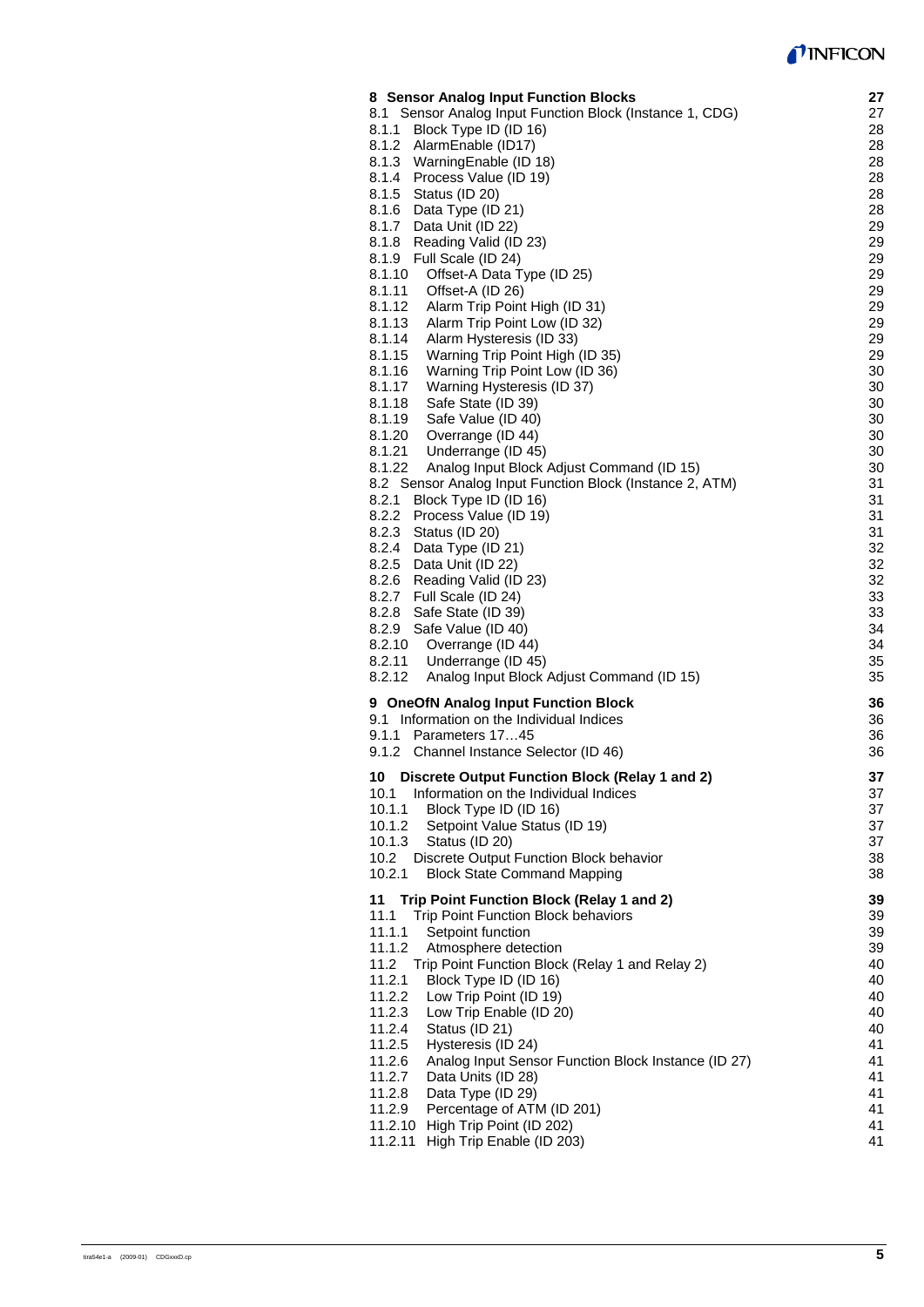# TINFICON

| 12 Transducer Blocks                                |    |  |  |  |  |  |  |
|-----------------------------------------------------|----|--|--|--|--|--|--|
| CDG Transducer Block (Instance 1)<br>12.1           |    |  |  |  |  |  |  |
| Block Type ID (ID 101)<br>12.1.1                    |    |  |  |  |  |  |  |
| Status Extension (ID 102)<br>12.1.2                 | 42 |  |  |  |  |  |  |
| Sensor Alarm (ID 103)<br>12.1.3                     | 42 |  |  |  |  |  |  |
| Sensor Warning (ID 104)<br>12.1.4                   | 43 |  |  |  |  |  |  |
| Sensor Temperature (ID 105)<br>12.1.5               | 43 |  |  |  |  |  |  |
| Offset (ID 201)<br>12.1.6                           | 43 |  |  |  |  |  |  |
| Filter (ID 202)<br>12.1.7                           | 43 |  |  |  |  |  |  |
| ATM Transducer Block (Instance 2)<br>12.2           | 44 |  |  |  |  |  |  |
| Block Type ID (ID 101)<br>12.2.1                    |    |  |  |  |  |  |  |
| StatusExtension (ID 102)<br>12.2.2                  |    |  |  |  |  |  |  |
| Sensor Alarm (ID 103)<br>12.2.3                     |    |  |  |  |  |  |  |
| Sensor Warning (ID 104)<br>12.2.4                   |    |  |  |  |  |  |  |
| Analog Input Block Adjust Command (ID 14)<br>12.2.5 | 45 |  |  |  |  |  |  |
| <b>Appendix A: Definitions</b><br>46                |    |  |  |  |  |  |  |
| Appendix B: Block Type                              |    |  |  |  |  |  |  |
| <b>Appendix C: Literature</b>                       |    |  |  |  |  |  |  |

For cross-references to other documents, the symbol  $(\rightarrow \boxplus$  [XY]) is used.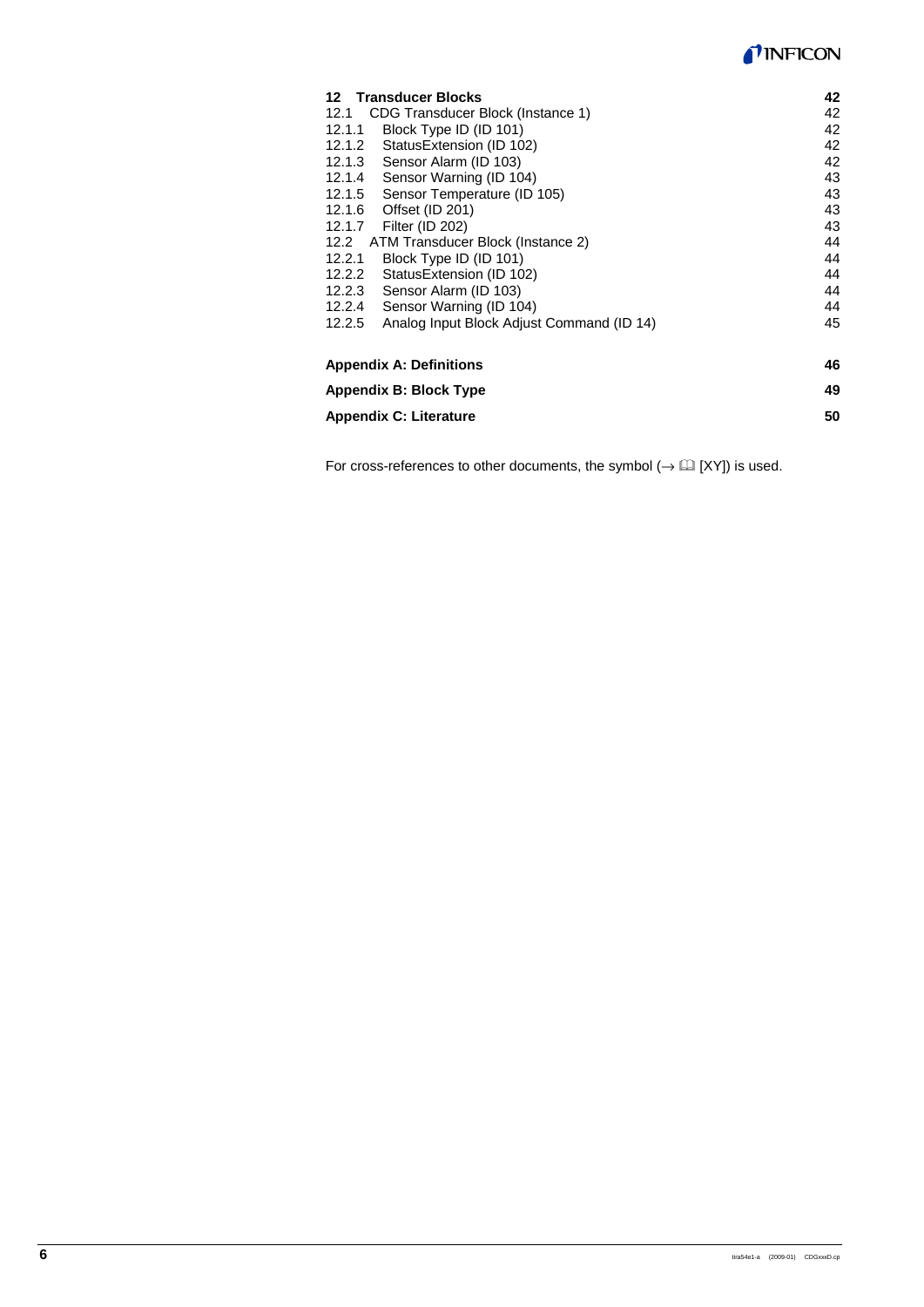

# **1 Technical Data**

Profibus interface



Further technical data  $\rightarrow \Box$  [1], [2], [3].

| Fieldbus name                                                                                | Profibus                                                                    |
|----------------------------------------------------------------------------------------------|-----------------------------------------------------------------------------|
| Standard applied                                                                             | $\rightarrow \Box$ [5]                                                      |
| Communication protocol data format                                                           | $\rightarrow \Box$ [2], [5]                                                 |
| Interface, physical                                                                          | RS485                                                                       |
| Data rate                                                                                    | $\leq$ 12 MBaud ( $\rightarrow$ [1] [2])                                    |
| Node address<br>Local<br>(Adjustable via hexadecimal<br>"ADDRESS", "MSD", "LSD"<br>switches) | 00 $7D_{hex}$ (0 $125_{dec}$ )                                              |
| Default setting                                                                              | $01_{hex}$                                                                  |
| Via Profibus<br>(hexadecimal "ADDRESS" switches<br>set to $>7d_{hex}$ ( $>125_{dec}$ ))      | 00 $7D_{hex}$ (0  125 <sub>dec</sub> )                                      |
| Profibus connection                                                                          | D-Sub, 9 pins, female                                                       |
| Cable                                                                                        | shielded, special Profibus cable<br>$(\rightarrow \Box$ 8 and $[\Box]$ [4]) |
| Cable length, system wiring                                                                  | according to Profibus specifications<br>$(\rightarrow \Box \Box$ [5], [4])  |

### Dimensions [mm]

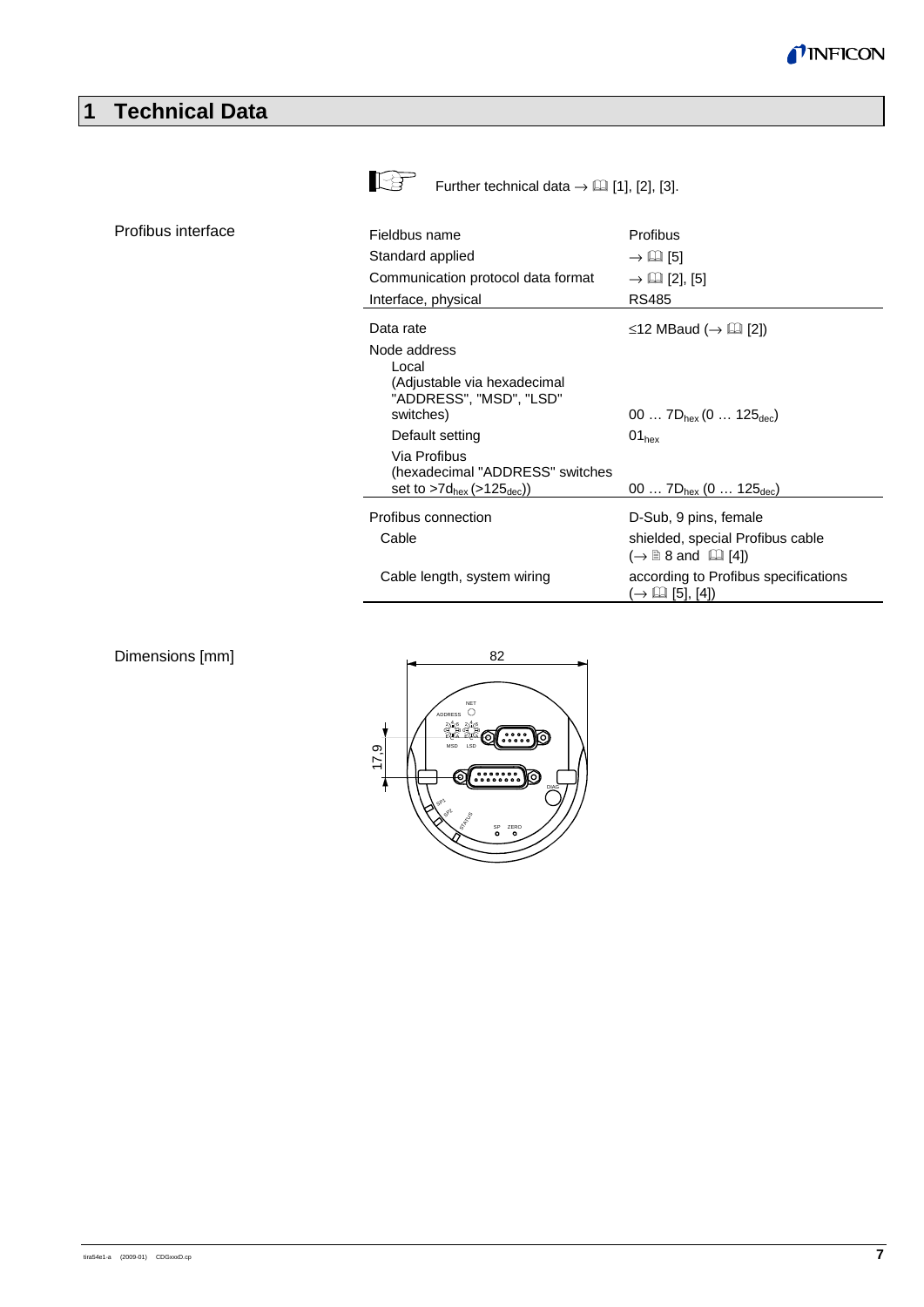

# **2 Interface Connection**

| Making a Profibus Interface<br>Cable | For operating the temperature controlled CDGxxxD gauge via Profibus, an inter-<br>face cable conforming to the Profibus standard is required.<br>If no such cable is available, make one according to the following indications.                                                                                                                                                                                                                                                                            |
|--------------------------------------|-------------------------------------------------------------------------------------------------------------------------------------------------------------------------------------------------------------------------------------------------------------------------------------------------------------------------------------------------------------------------------------------------------------------------------------------------------------------------------------------------------------|
| Cable type                           | Only a cable that is suited to Profibus operation may be used $(\rightarrow \Box \Box$ [4] and [5]).                                                                                                                                                                                                                                                                                                                                                                                                        |
| Procedure                            | Make the Profibus interface cable according to the following indications:                                                                                                                                                                                                                                                                                                                                                                                                                                   |
|                                      | D-Sub, 9 pins<br>male, solderin<br>$\begin{array}{c}\n\mathbf{O} & \mathbf{O} & \mathbf{O} & \mathbf{O} \\ \mathbf{O} & \mathbf{O} & \mathbf{O} & \mathbf{O} \\ \mathbf{O} & \mathbf{O} & \mathbf{O} & \mathbf{O} \\ \mathbf{O} & \mathbf{O} & \mathbf{O} & \mathbf{O} \\ \mathbf{O} & \mathbf{O} & \mathbf{O} & \mathbf{O} \\ \mathbf{O} & \mathbf{O} & \mathbf{O} & \mathbf{O} \\ \mathbf{O} & \mathbf{O} & \mathbf{O} & \mathbf{O} \\ \mathbf{O} & \mathbf{O} & \math$<br>male, soldering side<br>6<br>9 |
|                                      | Do not connect<br>Pin 1                                                                                                                                                                                                                                                                                                                                                                                                                                                                                     |
|                                      | Pin 2 Do not connect                                                                                                                                                                                                                                                                                                                                                                                                                                                                                        |
|                                      | Pin 3 RxD/TxD-P                                                                                                                                                                                                                                                                                                                                                                                                                                                                                             |
|                                      | 1)<br>Pin 4 CNTR-P                                                                                                                                                                                                                                                                                                                                                                                                                                                                                          |
|                                      | 2)<br>Pin 5 DGND                                                                                                                                                                                                                                                                                                                                                                                                                                                                                            |
|                                      | 2)<br>Pin 6 VP                                                                                                                                                                                                                                                                                                                                                                                                                                                                                              |
|                                      | Pin 7 Not connected internally                                                                                                                                                                                                                                                                                                                                                                                                                                                                              |
|                                      | Pin 8 RxD/TxD-N                                                                                                                                                                                                                                                                                                                                                                                                                                                                                             |
|                                      | Pin 9 Not connected internally                                                                                                                                                                                                                                                                                                                                                                                                                                                                              |
|                                      | 1)<br>Only to be connected if an optical link module is used.                                                                                                                                                                                                                                                                                                                                                                                                                                               |
|                                      | 2)<br>Only required as line termination for devices at both ends of bus cable<br>$(\rightarrow \Box \Box$ [4]).                                                                                                                                                                                                                                                                                                                                                                                             |

Pin assignment of the D-Sub 15-pins sensor connector according to the respective operating manual  $(\rightarrow \boxplus [1], [2], [3])$ .



**O** Plug the Profibus (and sensor) cable connector into the gauge.





**b** Lock the Profibus (and sensor) cable connector.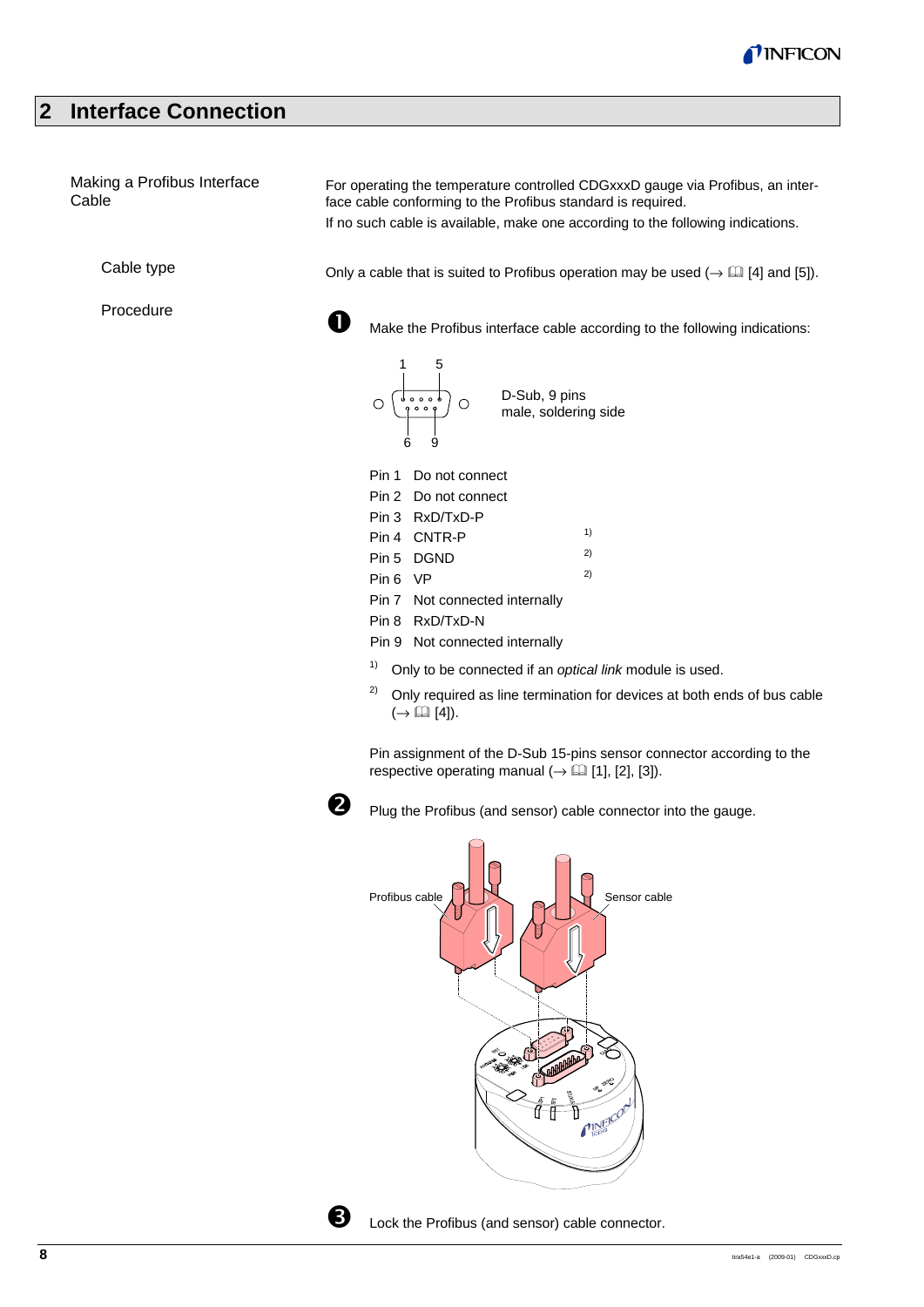

### **3 General Data**

#### **3.1 Introduction**

Via the Profibus interface, the following and further data are exchanged in the standardized Profibus protocol:

- Pressure reading
- Pressure unit (Torr, mbar, Pa)
- Zero adjustment
- Status and error messages
- Status of the switching functions

| <b>Caution</b>                                                                                                                                                                                                              |
|-----------------------------------------------------------------------------------------------------------------------------------------------------------------------------------------------------------------------------|
| Caution: data transmission errors                                                                                                                                                                                           |
| Any attempt to simultaneously operate the gauge via the RS232C<br>Serial Interface and a Fieldbus interface (DeviceNet or Profibus) or the<br>diagnostic port may result in incorrect data and data transmission<br>errors. |
| Therefore, it is inadmissible to simultaneously operate the gauge via<br>the RS232C Serial Interface and DeviceNet, Profibus, or the<br>diagnostic port.                                                                    |

#### **3.2 Operating Software**

For operating the gauge via Profibus, prior installation of the CDGxxxD specific GSD file is required on the bus master side. This file can be downloaded from our website (www.inficon.com).

### **3.3 Node Address**

The node address is a unique device address on a Profibus network. The gauge can only communicate with the network if its node address has been set properly. The valid address range is 0 … 125 in decimal form.

In the CDGxxxD, the node address must be set in hexadecimal form  $(00 \dots 7D_{hex})$ . Two rotary switches at the back of the gauge are used for this:

#### ADDRESS



The MSD switch is used to set the high-order address nibble The LSD switch is used to set the low-order address nibble The default node address setting is  $01_{hex}$ .



Example: Node address =  $7D<sub>hex</sub>$ :

The node address is polled by the firmware when the gauge is switched on. If the setting deviates from the stored value, the new value is taken over into the NVRAM.

If a value  $>7D_{hex}$  ( $>125_{dec}$ ) is entered, the node address setting currently stored in the device remains valid. However, the address can now be set via the Profibus master with the "Set Slave Address" service. This address setting will be stored in the EEPROM of the gauge.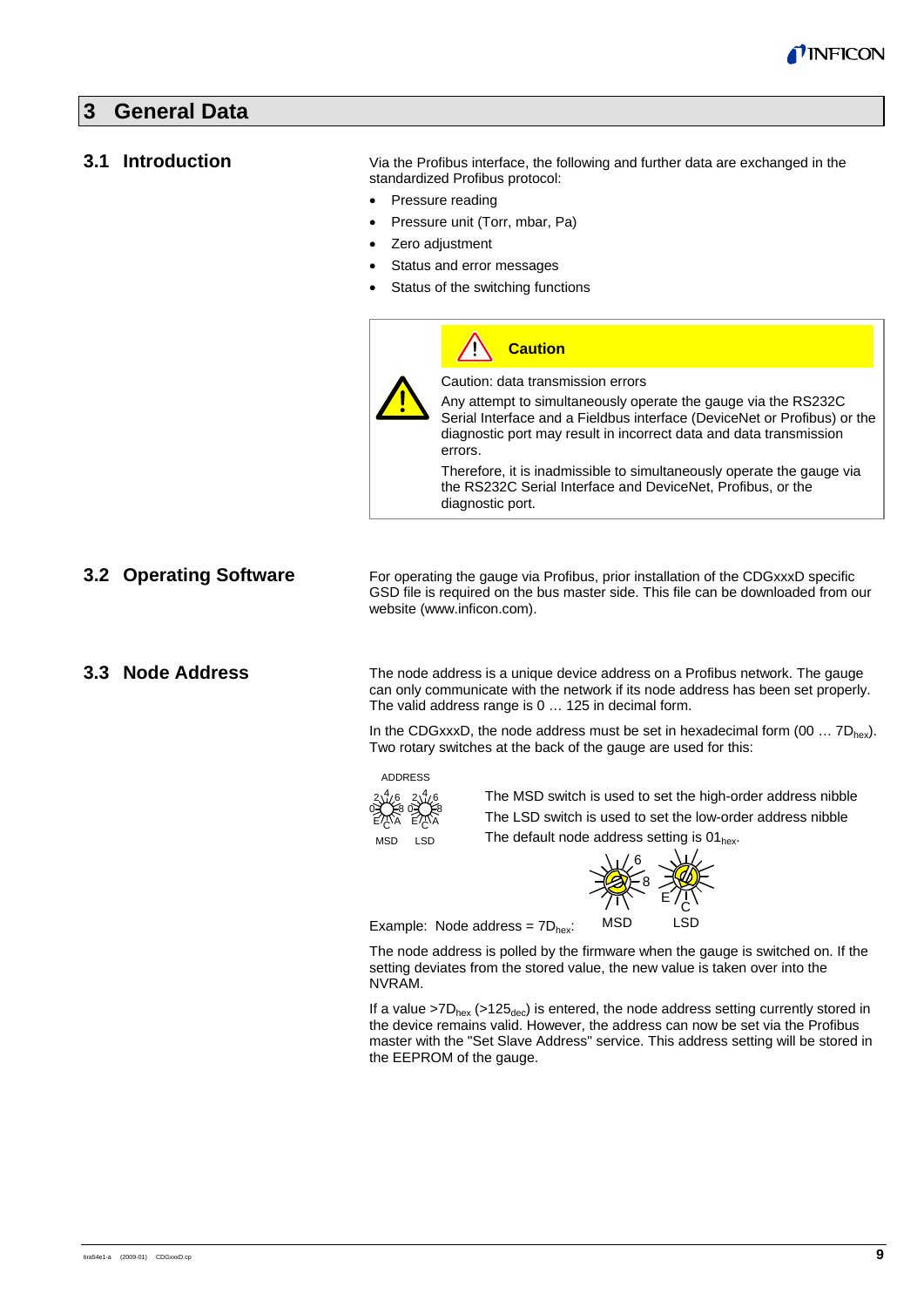

# **3.4 "NET" LED**

THE "NET" LED indicates the network status of the CDGxxxD gauge:

| LED            | <b>Status</b>                                                           |
|----------------|-------------------------------------------------------------------------|
| Off            | Device is off                                                           |
| Red            | Error. The alarm bit in Exception Status is<br>set. See section 7.1.11. |
| Green/flashing | Device is ok and uses acyclic data traffic.<br>See section 5.1.         |
| Green          | Device is ok and uses cyclic data traffic.<br>See section 5.2.          |

# **3.5 Data Rate**

The gauge supports all data rates defined in the IEC 61158 Type 3 / IEC 61784 standards ( $\rightarrow$   $\Box$  [5]) up to 12 Mbaud. Automatic data rate setting is supported. Alternatively, a fixed data rate can be selected.

#### **3.6 Ident Number**

The ident number assigned to the gauge by the PNO  $(\rightarrow \Box$  [4]) is:

| Gauge          | Ident number (hexadecimal) |
|----------------|----------------------------|
| <b>CDGxxxD</b> | 0R7F                       |

### **3.7 Configuration Data**

Depending on the standard telegrams used  $($   $\rightarrow$  section "Cyclic Message Telegrams"), the following configuration data have to be transmitted to the gauge during the configuration phase:

| Standard<br>telegram<br>S<br>$\hat{\Pi}$<br>$\geq$ | Standard<br>telegram<br>Σ<br>$\hat{\mathbb{I}}$<br>$\omega$ | w<br>$\hat{\Pi}$<br>Σ |              | Σ<br>$\hat{\mathbb{I}}$<br><sub>(</sub> |                      |                     |                       |                | Configuration data                           |
|----------------------------------------------------|-------------------------------------------------------------|-----------------------|--------------|-----------------------------------------|----------------------|---------------------|-----------------------|----------------|----------------------------------------------|
|                                                    |                                                             | ParamChannel          | ParamChannel | <b>Exception Status</b>                 | Process Value UINT16 | Process Value float | <b>Channel Status</b> | Trip Relay 1-2 |                                              |
|                                                    | 1                                                           |                       |              | x                                       | x                    |                     |                       |                | 0x42,0x82,0x05,0x03                          |
|                                                    | $\overline{2}$                                              |                       |              | X                                       |                      | X                   |                       |                | 0x42,0x84,0x05,0x08                          |
| $\overline{2}$                                     | 7                                                           | x                     | x            | X                                       | X                    |                     |                       |                | 0xC4,0x87,0x8A,0x0A,0x0A,0x05,0x03           |
| $\overline{2}$                                     | 8                                                           | X                     | x            | X                                       |                      | X                   |                       |                | 0xC4,0x87,0x8C,0x0A,0x0A,0x05,0x08           |
|                                                    | 201                                                         |                       |              | x                                       | x                    |                     | x                     | х              | 0x44,0x85,0x05,0x03,0x05,0x0A                |
|                                                    | 202                                                         |                       |              | X                                       |                      | X                   | X                     | х              | 0x44,0x87,0x05,0x08,0x05,0x0A                |
| $\overline{2}$                                     | 203                                                         | X                     | X            | x                                       | X                    |                     | x                     | x              | 0xC6,0x87,0x8D,0x0A,0x0A,0x05,0x03,0x05,0x0A |
| $\overline{2}$                                     | 204                                                         | X                     | x            | x                                       |                      | X                   | x                     | х              | 0xC6,0x87,0x8D,0x0A,0x0A,0x05,0x08,0x05,0x0A |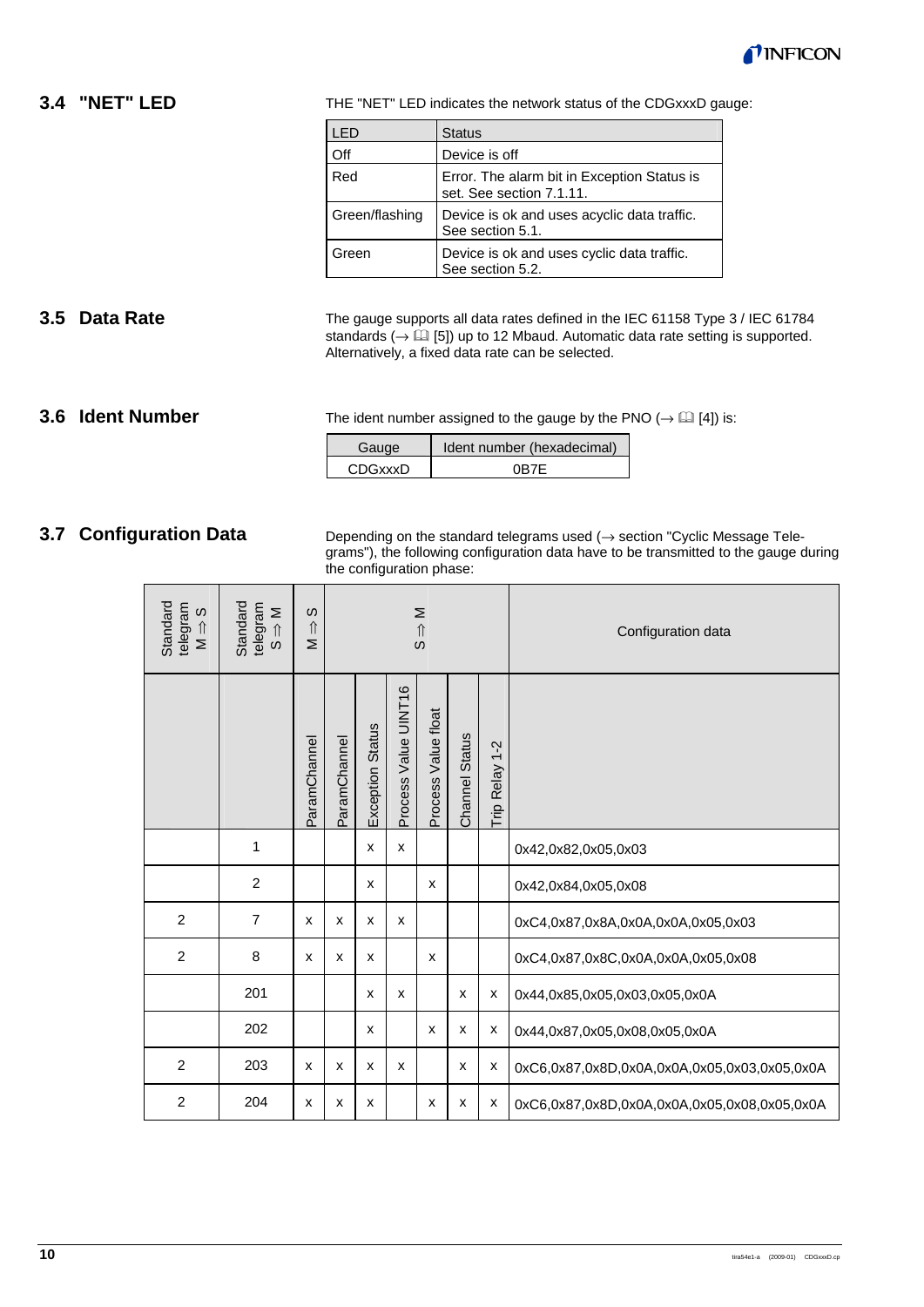

# **3.8 User Parameter Data**

Depending on the pressure unit setting  $($   $\triangleq$  data unit), the following configuration string has to be transmitted to the gauge (parameter data in hexadecimal format):

| Data string (hex) | Pressure unit |
|-------------------|---------------|
| 00 00 00 10 01    | <b>COUNTS</b> |
| 00 00 00 13 01    | Torr          |
| 00 00 00 13 08    | mbar          |
| 00 00 00 13 09    | Pascal        |

# **3.9 Types of Communication**

CDGxxxD works according to the Profibus DPV1 specification and can be addressed in cyclic or acyclic data traffic ( $\rightarrow \Box$  [4]).

Acyclic data traffic should be used to make device or process specific settings such as definition of the Safe Values, Safe States etc. or for reading or writing of rarely used attributes.

Cyclic data traffic is used for continuous exchange of the required process parameter values, i.e. pressure value and status indications. A number of standard telegrams are available for cyclic data traffic. They can be selected according to requirements (→ section "Cyclic Message Telegrams").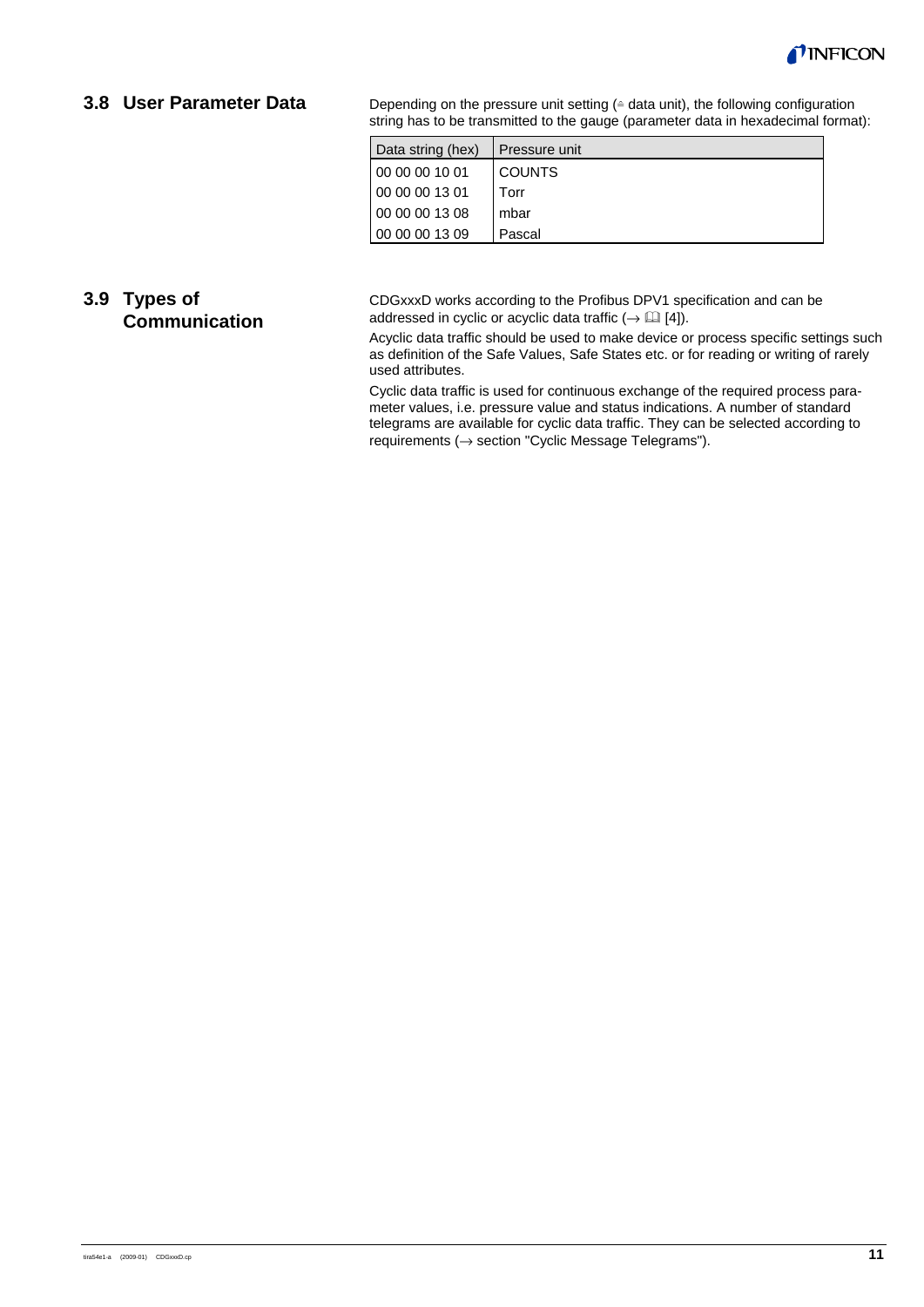

# **4 Data Exchange Mode**

# **4.1 Acyclic Data Transmission with Profibus DPV1 Functionality**

The reading and writing operations defined in Profibus are based on a slot index address scheme. In CDGxxxD, all device functions are organized in the following blocks:

- Device block. Describes all organizational parameters of the gauge (serial number, manufacturer, software version, …)
- OneOfN Analog Input Function Block. Used to determine which function/transducer block parameter set is mapped into the corresponding block address space.
- Sensor Analog Input Function Block. Describes the function of the pressure presentation.
- Transducer Block. Describes the physical interface between the gauge and the process.
- **Trip Point Function Block.** Used to model the action of the trip point relays.
- **Discrete Output Function Block.** Used to control the digital outputs (Trip Function Relays).

Each block is assigned to a separate slot as shown in the table below.

|         | <b>Block</b>                           |                                        |  |  |  |  |  |  |  |  |
|---------|----------------------------------------|----------------------------------------|--|--|--|--|--|--|--|--|
| Slot ID | Selector $= 1$                         | Selector $= 2$                         |  |  |  |  |  |  |  |  |
| 0       |                                        | Device Block                           |  |  |  |  |  |  |  |  |
| 1       | OneOfN Analog Input Function Block     |                                        |  |  |  |  |  |  |  |  |
|         | Analog Input Function Block 1<br>(CDG) | Analog Input Function Block 2<br>(ATM) |  |  |  |  |  |  |  |  |
|         | CDG Transducer Block                   | ATM Transducer Block                   |  |  |  |  |  |  |  |  |
| 2       | Trip Point Function Block 1            |                                        |  |  |  |  |  |  |  |  |
| 3       | Trip Point Function Block 2            |                                        |  |  |  |  |  |  |  |  |
| 4       | Discrete Output Function Block 1       |                                        |  |  |  |  |  |  |  |  |
| 5       | Discrete Output Function Block 2       |                                        |  |  |  |  |  |  |  |  |

There are 254 indices per slot. The indices can have a width of 255 bytes. All values that can be accessed via Profibus have to be mirrored to one of these slots/indices.

The parameters are generally numbered in ascending order, starting with index 16. Services such as "Zero Adjust" are numbered in descending order, starting with index 15.



Block, slot and index assignment

Assignment of the block elements to the slot indices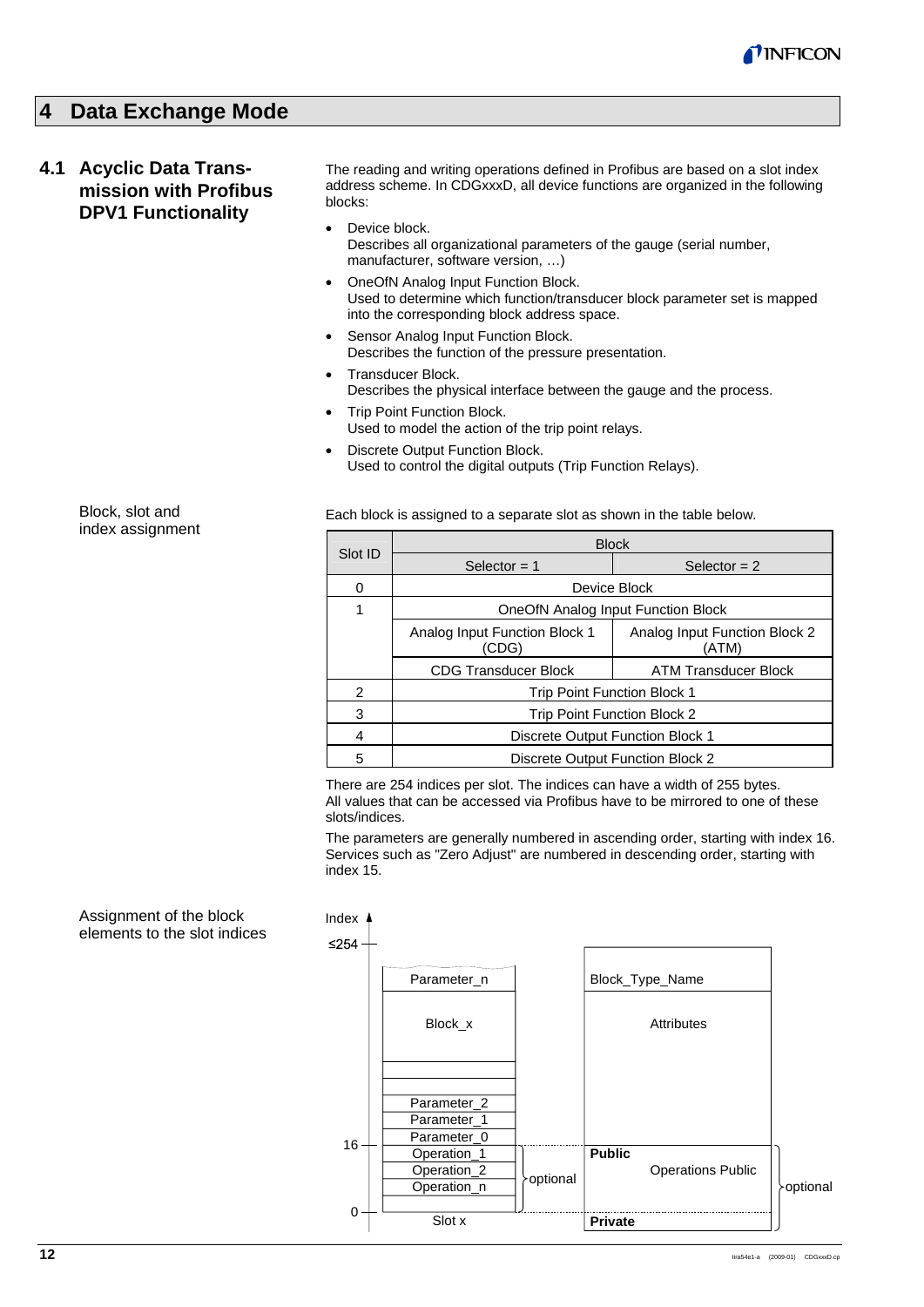

#### Within the DataExchange mode the DP-master class 1 cyclically transmits and requests data from all configured slaves in the network. This data transfer aims at the fast propagation of measurement data and command data within the system. **4.2 Cyclic Data Telegrams in Data Exchange Mode**

The next two figures contain the input and output data of the Profibus device. The data are divided between a parameter and a process data part.

The parameter data area contains a dedicated channel called parameter channel. It allows the transmission of cyclic requests by specifying an additional protocol within the input and output data area. A concise description can be found in section 5.3 "Parameter channel".

The process data contain the measurement and command data as described in section 5.4 "Process data".

The Input Area (DxIn) as sent in the DataExchange telegram (transmitted by the CDGxxxD) consists of the 8 byte parameter channel (if there is a parameter channel in the telegram) and up to 8 byte of process data. The actual amount of process data is determined by the board configuration of the basic device.

| Octets            | Octets       |
|-------------------|--------------|
| 07                | 815          |
| Parameter channel | Process data |

The Output Area (DxOut) as received in the DataExchange telegram (transmitted by the master) contains the 8 byte parameter channel.

| Octets            |
|-------------------|
| 07                |
| Parameter channel |

### **4.3 Parameter Channel**

The parameter channel was created as a means to transmit acyclic requests within a cyclic data stream. Within this section a brief introduction into the matter is provided. The following table exhibits the principle structure of the parameter channel.



| <b>PKE</b>        | $=$ | parameter signature         |
|-------------------|-----|-----------------------------|
| <b>IND</b>        |     | index within a slot         |
| res.              | $=$ | reserved                    |
| <b>PWE</b>        |     | process value               |
| Standard telegram | $=$ | cyclic telegram             |
| <b>PKW</b>        |     | Parameter signature / value |

#### **4.3.1 PKW**

The PKW allows a read and write access to the parameter space of the slave. Within the PKW mechanism the master formulates an instruction. The slave processes the instruction and formulates the response.

#### Output data

Input data

tira54e1-a (2009-01) CDGxxxD.cp **13**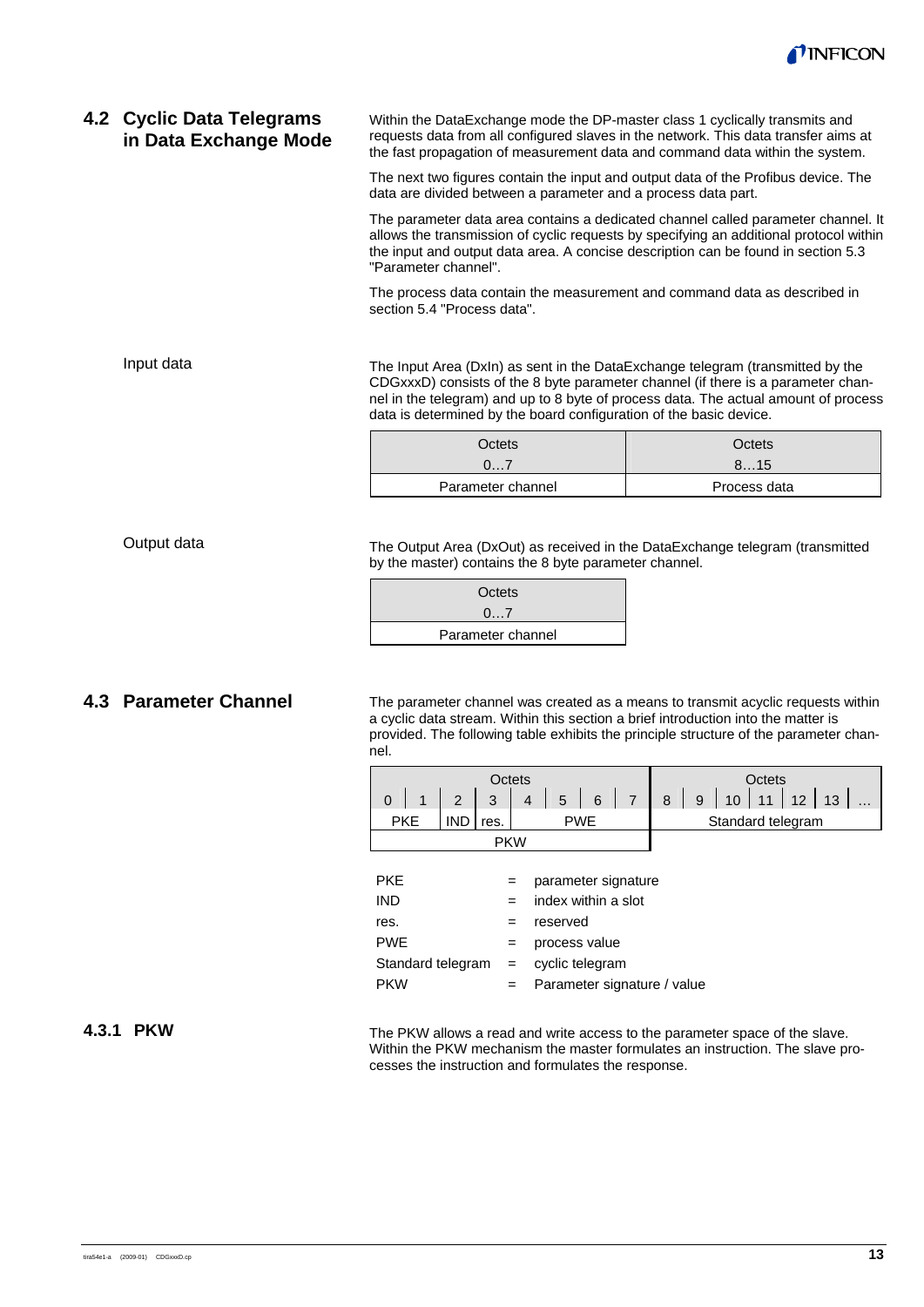

Instructions and responses can't be blocked: Exactly one instruction is transmitted in one Output Telegram and exactly one response is transmitted in one Input Telegram. Therefore exactly 4 bytes of user data may be transmitted within one instruction or one response. The instructions / responses are coded in the parameter signature word (PKE):

|                 |    |  |                                            |  | <b>Bit position</b> |                |  |                                      |  |  |
|-----------------|----|--|--------------------------------------------|--|---------------------|----------------|--|--------------------------------------|--|--|
| 15 <sub>1</sub> | 14 |  | $13 \mid 12 \mid 11 \mid 10 \mid 9 \mid 8$ |  |                     | $\overline{7}$ |  | $6 \mid 5 \mid 4 \mid 3 \mid 2 \mid$ |  |  |
|                 |    |  | res.                                       |  |                     |                |  |                                      |  |  |

| Where: Bits Meaning |                                                                                         |
|---------------------|-----------------------------------------------------------------------------------------|
|                     | 15  12   AK $\triangleq$ Instruction / response signature                               |
|                     | $118$ reserved                                                                          |
|                     | $70$ define the slot from which data are read or onto which a<br>value is to be written |

#### Instruction signature

In Master ⇒ Slave communication, the AK field contains the instruction signature of the master.

In Slave ⇒ Master communication, the AK field contains the instruction signature of the slave.

| <b>AK</b>      | Function<br>Master $\Rightarrow$ Slave<br>(Instruction signature) | AK<br>normal   | Function<br>Slave $\Rightarrow$ Master<br>(Response signature) | AK.<br>error         |
|----------------|-------------------------------------------------------------------|----------------|----------------------------------------------------------------|----------------------|
| 0              | No instruction                                                    | 0              | No response                                                    |                      |
| 1              | Read parameter value                                              | 1              | Transmit parameter value<br>(word)                             | $7^{1}$              |
|                |                                                                   | $\overline{2}$ | Transmit parameter value<br>(double word)                      |                      |
|                |                                                                   | 11             | Transmit parameter value<br>(byte)                             |                      |
| $\overline{2}$ | Write parameter value<br>(data type: word)                        |                | Transmit parameter value<br>(word)                             | 1)<br>$\overline{7}$ |
| 3              | Write parameter value<br>(data type: double word)                 | $\mathcal{P}$  | Transmit parameter value<br>(double word)                      | 1)<br>$\overline{z}$ |
| 10             | Write parameter value<br>data type: byte)                         | 11             | Transmit parameter value<br>(byte)                             | 1)<br>$\overline{7}$ |

 $1)$  Instruction cannot be executed (error code)

On the left of the table, the instruction signatures of the master are listed according to their function. On the right of the table, the corresponding normal responses (AK Normal) and error codes (AK Error) transmitted by the slave are listed.

#### Instruction – response sequence

- 1) The master transmits an instruction to the slave and repeats that instruction until it receives a response from the slave.
- 2) The slave keeps transmitting the response to the instruction until the master transmits a new instruction.
- 3) The master marks the end of the first instruction cycle by setting AK to zero. Only after that, a new instruction/response cycle may be started.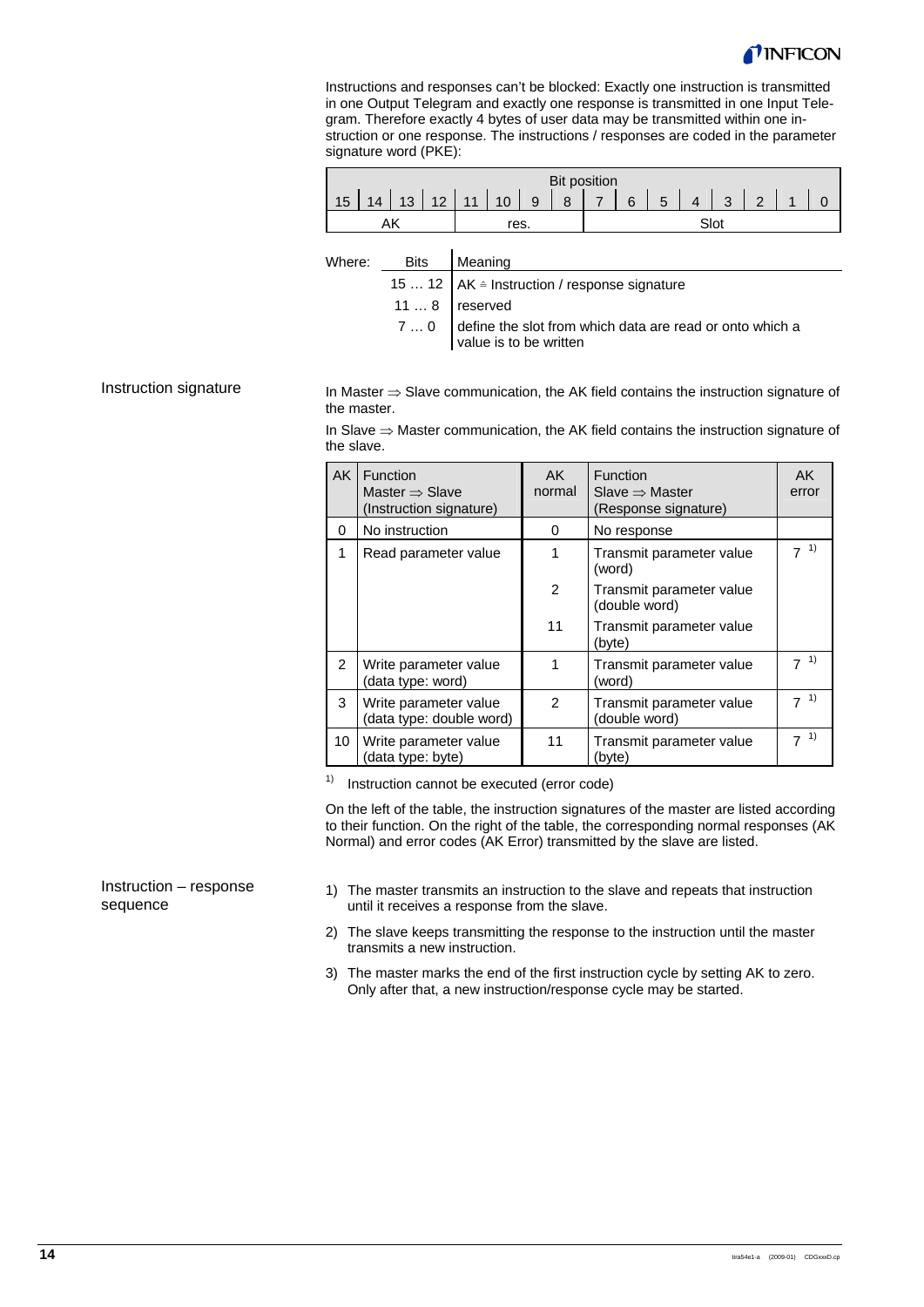

#### Error code

The slave sends an error message on octet 7 and octet 8 (interpreted as INT16) in case a request cannot be fulfilled.

| Error code | Meaning                                                  |
|------------|----------------------------------------------------------|
| 0          | Undefined slot                                           |
| 1          | Parameter not changeable                                 |
| 2          | Lower or upper value range limit overflow                |
| 3          | Subindex error                                           |
| 4          | No array                                                 |
| 5          | Data type error                                          |
| 6          | Setting not allowed (only resettable)                    |
| 7          | Description element not changeable                       |
| 8          | Reserved                                                 |
| 9          | Reserved                                                 |
| 10         | Access group error                                       |
| 11         | No operation sovereignty                                 |
| 12         | Password error                                           |
| 13         | Text not readable in cyclic data transfer                |
| 14         | Name not readable in cyclic data transfer                |
| 15         | No text array existent                                   |
| 16         | Reserved                                                 |
| 17         | Instruction not processable due to bad<br>behavior state |
| 18         | Other errors                                             |
| 19         | Data not readable in cyclic error                        |
| 20100      | Reserved                                                 |
| 201        | Already in requested state                               |
| 202        | Object state conflict                                    |

# **4.3.2 Sequence Diagram**

The following sequence diagram contains an example parameter request by the cyclic DP master in order to illustrate the application of parameter channel.

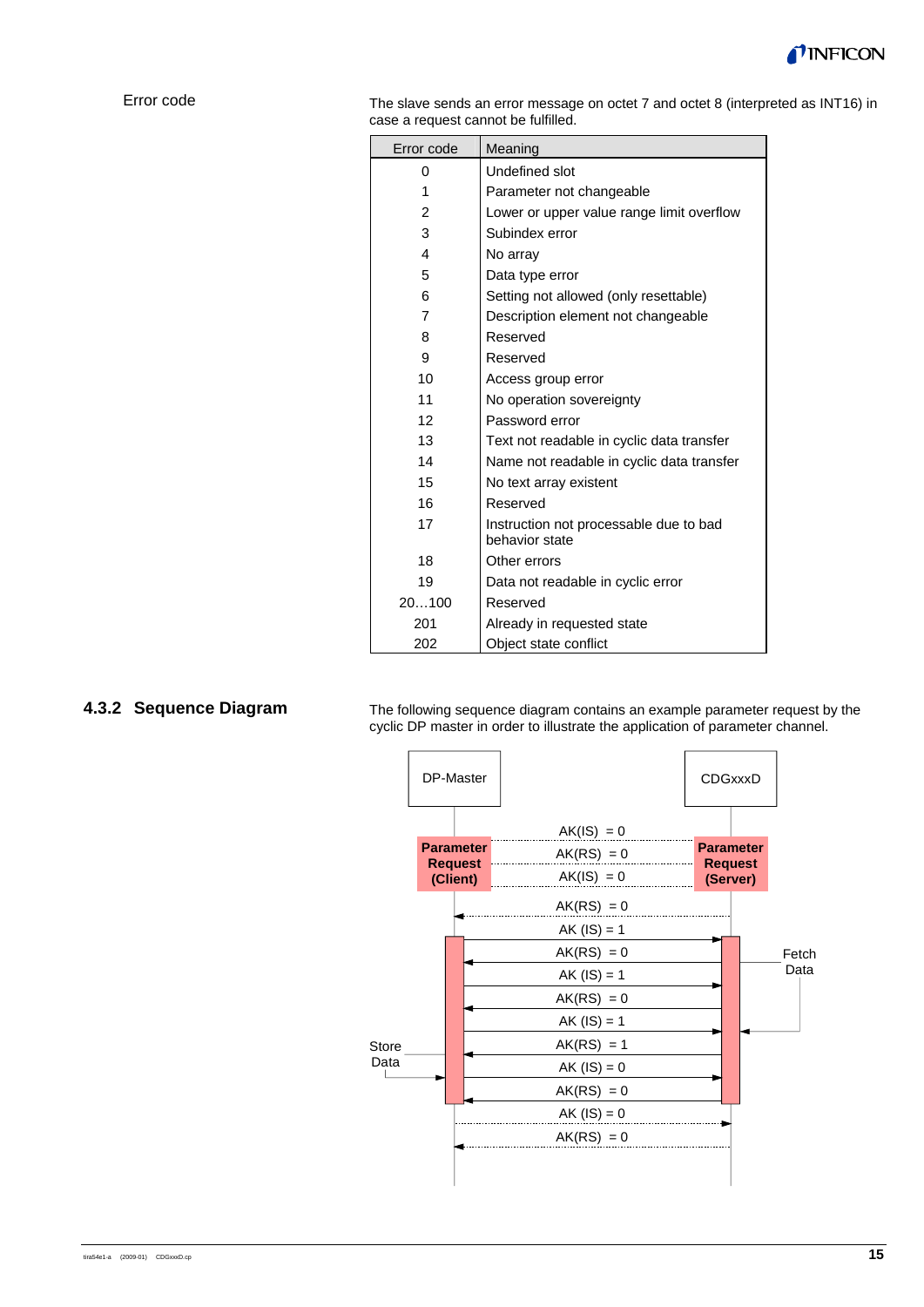

# **4.4 Process Data**

The structure of the process data part of the input and output data area depends on the chosen message telegram. Applicable configurations are described below.

When selecting a message telegram, ascertain what output format of the measured value (integer/float) is required and whether a parameter channel is needed or not. The gauge can also be operated in such a way that the master does not transmit any output data to the slave.

# **4.4.1 Standard Telegrams**

| Standard<br>telegram | Master<br>$\Leftrightarrow$<br>Slave | <b>Bytes</b> | Meaning                  |
|----------------------|--------------------------------------|--------------|--------------------------|
| $\overline{2}$       | $M \Rightarrow S$                    | 07           | Parameter Channel        |
|                      |                                      |              |                          |
| 1                    |                                      | $\mathbf 0$  | <b>Exception Status</b>  |
|                      | $S \Rightarrow M$                    | 12           | Process Value UINT16     |
| $\overline{2}$       |                                      | 0            | <b>Exception Status</b>  |
|                      | $S \Rightarrow M$                    | 14           | Process Value float      |
|                      |                                      | 07           | <b>Parameter Channel</b> |
| $\overline{7}$       | $S \Rightarrow M$                    | 8            | <b>Exception Status</b>  |
|                      |                                      | 910          | Process Value UINT16     |
|                      |                                      | 07           | Parameter Channel        |
| 8                    | $S \Rightarrow M$                    | 8            | <b>Exception Status</b>  |
|                      |                                      | 912          | Process Value float      |
|                      | $S \Rightarrow M$                    | $\mathbf 0$  | <b>Exception Status</b>  |
| 201                  |                                      | 12           | Process Value UINT16     |
|                      |                                      | 3            | <b>Channel Status</b>    |
|                      |                                      | 45           | Trip Relay 1-2           |
|                      | $S \Rightarrow M$                    | $\Omega$     | <b>Exception Status</b>  |
| 202                  |                                      | 14           | Process Value float      |
|                      |                                      | 5            | <b>Channel Status</b>    |
|                      |                                      | 67           | Trip Relay 1-2           |
|                      |                                      | 07           | <b>Parameter Channel</b> |
|                      |                                      | 8            | <b>Exception Status</b>  |
| 203                  | $S \Rightarrow M$                    | 910          | Process Value UINT16     |
|                      |                                      | 11           | <b>Channel Status</b>    |
|                      |                                      | 1213         | Trip Relay 1-2           |
|                      |                                      | 07           | <b>Parameter Channel</b> |
|                      |                                      | 8            | <b>Exception Status</b>  |
| 204                  | $S \Rightarrow M$                    | 912          | Process Value float      |
|                      |                                      | 13           | <b>Channel Status</b>    |
|                      |                                      | 1415         | Trip Relay 1-2           |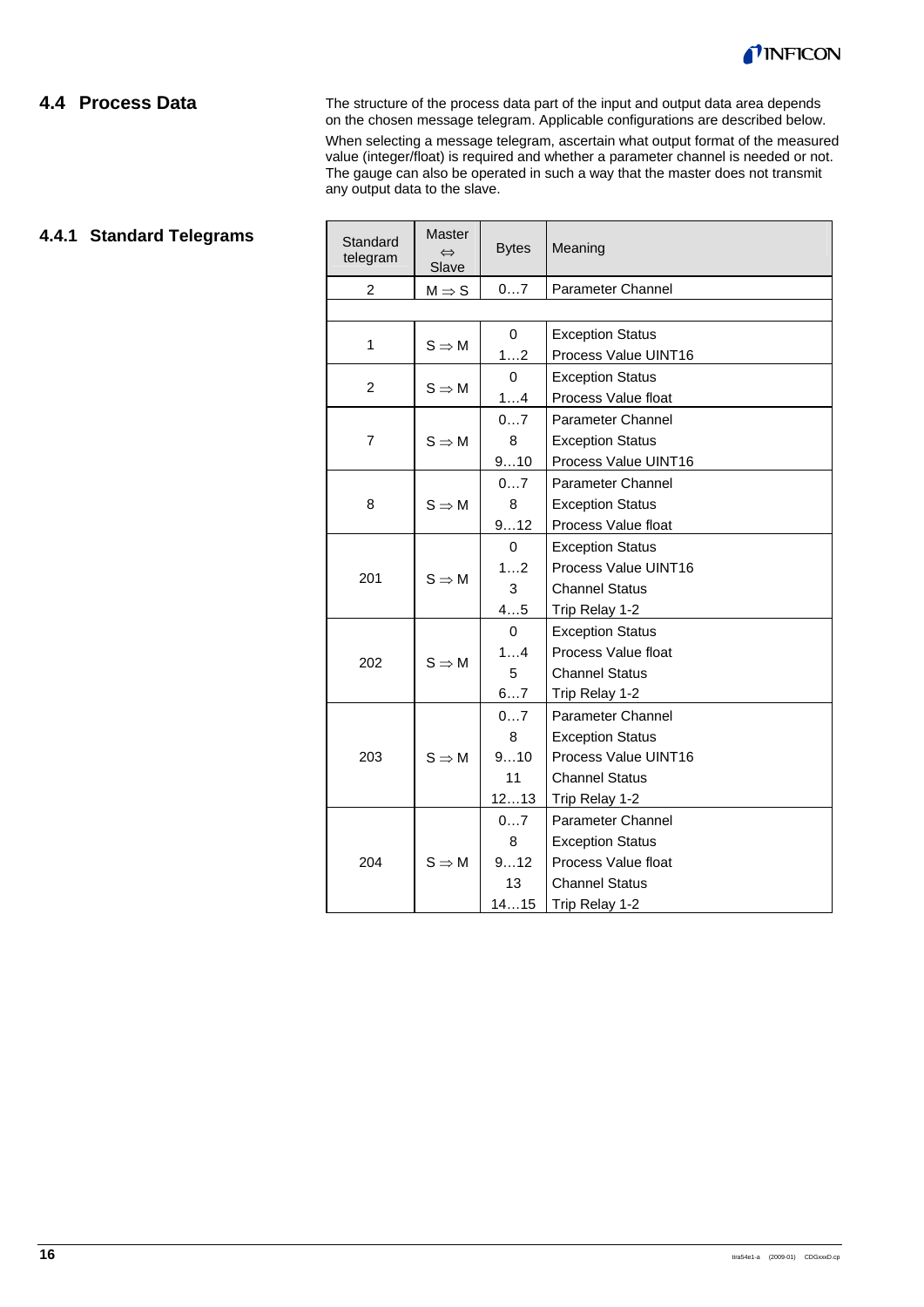

### **4.4.2 Configuration Data**

The devices support the following standard telegrams:

| Standard<br>telegram<br>$M \Rightarrow S$ | Standard<br>telegram<br>$S \Rightarrow M$ | Configuration data                           |
|-------------------------------------------|-------------------------------------------|----------------------------------------------|
|                                           |                                           | 0x42,0x82,0x05,0x03                          |
|                                           | 2                                         | 0x42,0x84,0x05,0x08                          |
| 2                                         | 7                                         | 0xC4,0x87,0x8A,0x0A,0x0A,0x05,0x03           |
| 2                                         | 8                                         | 0xC4,0x87,0x8C,0x0A,0x0A,0x05,0x08           |
|                                           | 201                                       | 0x44,0x85,0x05,0x03,0x05,0x0A                |
|                                           | 202                                       | 0x44,0x87,0x05,0x08,0x05,0x0A                |
| 2                                         | 203                                       | 0xC6.0x87.0x8D.0x0A.0x0A.0x05.0x03.0x05.0x0A |
| 2                                         | 204                                       | 0xC6.0x87.0x8D.0x0A.0x0A.0x05.0x03.0x05.0x0A |

# **5 I&M Identification & Maintenance Functions**

#### **5.1 I&M0**

I&M is a concept for manufacturer- and sector-independent standardized identification of field devices. The field device provides specific information in an electronic nameplate, which can be primarily accessed online with initial operation and maintenance.

The reading and writing is made on an I&M parameter block consisting of 64 octets.

| Content                 | Octets         | Coding (H)              |
|-------------------------|----------------|-------------------------|
| Header                  |                |                         |
| Manufacturer specific   | 10             | 00 <sub>H</sub>         |
| <b>I&amp;M Block</b>    |                |                         |
| MANUFACTURER ID         | $\overline{2}$ | $017A_H = INFICON$      |
| ORDER ID                | 20             | Ordering no.            |
| <b>SERIAL NUMBER</b>    | 16             | Serial no.              |
| HARDWARE_REVISION       | $\mathcal{P}$  | Hardware revision       |
| SOFTWARE_REVISION       | 4              | Firmware revision       |
| <b>REVISION COUNTER</b> | 2              | <b>Revision counter</b> |
| PROFILE ID              | $\mathcal{P}$  | 5A00 <sub>H</sub>       |
| PROFILE_SPECIFIC_TYPE   | $\overline{2}$ | 0000 <sub>H</sub>       |
| IM VERSION              | 2              | $0101_{H}$              |
| IM SUPPORTED            | $\mathfrak{p}$ | 0000 <sub>H</sub>       |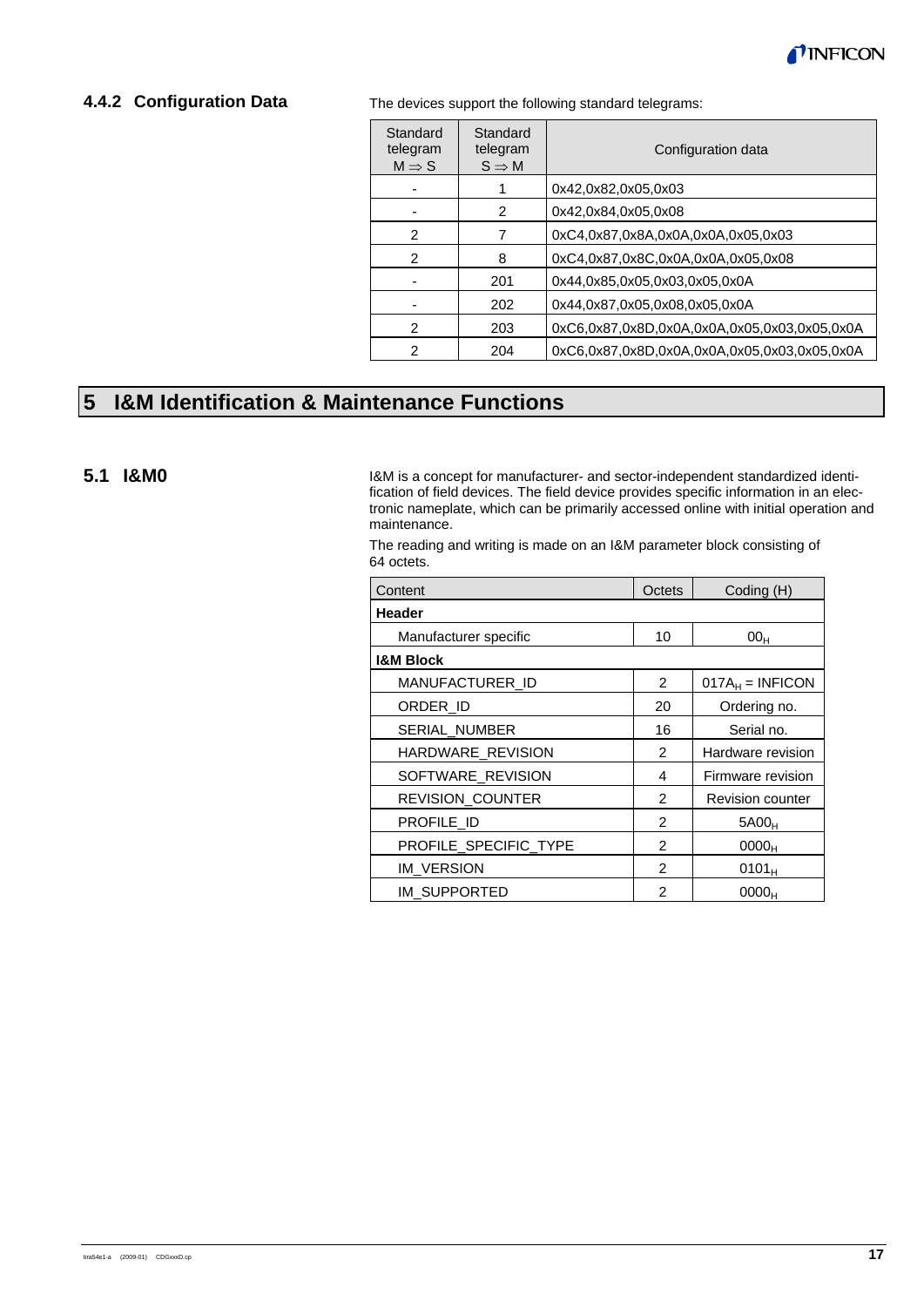

# **6 Block Model**

|                           |  | Profibus DPV1 standard.<br>MS <sub>0</sub><br>MS1           |  | Data to the CDGxxxD can be transmitted by means of a number of communication<br>protocols and corresponding masters. Profibus defines a master class 1 as normal<br>control unit of the slave (typically a PLC) and a master class 2 as configuration and<br>service unit. The following communication protocols are defined according to the<br>Cyclic data traffic between master class 1 and slave<br>Acyclic data traffic between master class 1 and slave |  |  |  |
|---------------------------|--|-------------------------------------------------------------|--|----------------------------------------------------------------------------------------------------------------------------------------------------------------------------------------------------------------------------------------------------------------------------------------------------------------------------------------------------------------------------------------------------------------------------------------------------------------|--|--|--|
|                           |  | MS <sub>2</sub>                                             |  | Acyclic data traffic between master class 2 and slave                                                                                                                                                                                                                                                                                                                                                                                                          |  |  |  |
|                           |  |                                                             |  | In the CDGxxxD, all functions that are made available by the gauge via Profibus<br>are organized in blocks. Access to the individual parameters of the blocks is possi-<br>ble via acyclic services or, for byte, integer and float values, also in cyclic data<br>traffic via the parameter channel.                                                                                                                                                          |  |  |  |
| 6.1<br><b>Block types</b> |  | The following block types are defined in the CDGxxxD gauge: |  |                                                                                                                                                                                                                                                                                                                                                                                                                                                                |  |  |  |
|                           |  | Device Block                                                |  | The Device Block contains all data that are required for de-<br>scribing the device and handling its state (status of Device<br>State Machine). See chapter 7.                                                                                                                                                                                                                                                                                                 |  |  |  |
|                           |  | <b>Function Block</b>                                       |  | Application specific values such as pressure values that result<br>from or can be calculated from the values of the transducer<br>block are represented in the function blocks.                                                                                                                                                                                                                                                                                |  |  |  |
|                           |  |                                                             |  | Analog Input Function Block (Instance 1, CDG).<br>See section 8.1.                                                                                                                                                                                                                                                                                                                                                                                             |  |  |  |
|                           |  |                                                             |  | Analog Input Function Block (Instance 2, ATM).<br>$\bullet$<br>See section 8.2.                                                                                                                                                                                                                                                                                                                                                                                |  |  |  |
|                           |  |                                                             |  | OneofN Analog Input Function Block.<br>$\bullet$<br>See chapter 9.                                                                                                                                                                                                                                                                                                                                                                                             |  |  |  |
|                           |  |                                                             |  | Discrete Output Function Block (Relay 1 and Relay 2).<br>$\bullet$<br>See chapter 10.                                                                                                                                                                                                                                                                                                                                                                          |  |  |  |
|                           |  |                                                             |  | Trip Point Function Block (Relay 1 and Relay 2).<br>$\bullet$<br>See chapter 11.                                                                                                                                                                                                                                                                                                                                                                               |  |  |  |
|                           |  | <b>Transducer Block</b>                                     |  | The physical, process specific functions or interfaces between<br>the CDGxxxD and the process are represented in transducer<br>blocks.                                                                                                                                                                                                                                                                                                                         |  |  |  |
|                           |  |                                                             |  | The following transducer blocks are implemented:                                                                                                                                                                                                                                                                                                                                                                                                               |  |  |  |
|                           |  |                                                             |  | Capacitance Diaphragm Gauge (CDG) Transducer Block.<br>See section 12.1.                                                                                                                                                                                                                                                                                                                                                                                       |  |  |  |
|                           |  |                                                             |  | Atmosphere Pressure Sensor (ATM) Transducer Block<br>See section 12.2.                                                                                                                                                                                                                                                                                                                                                                                         |  |  |  |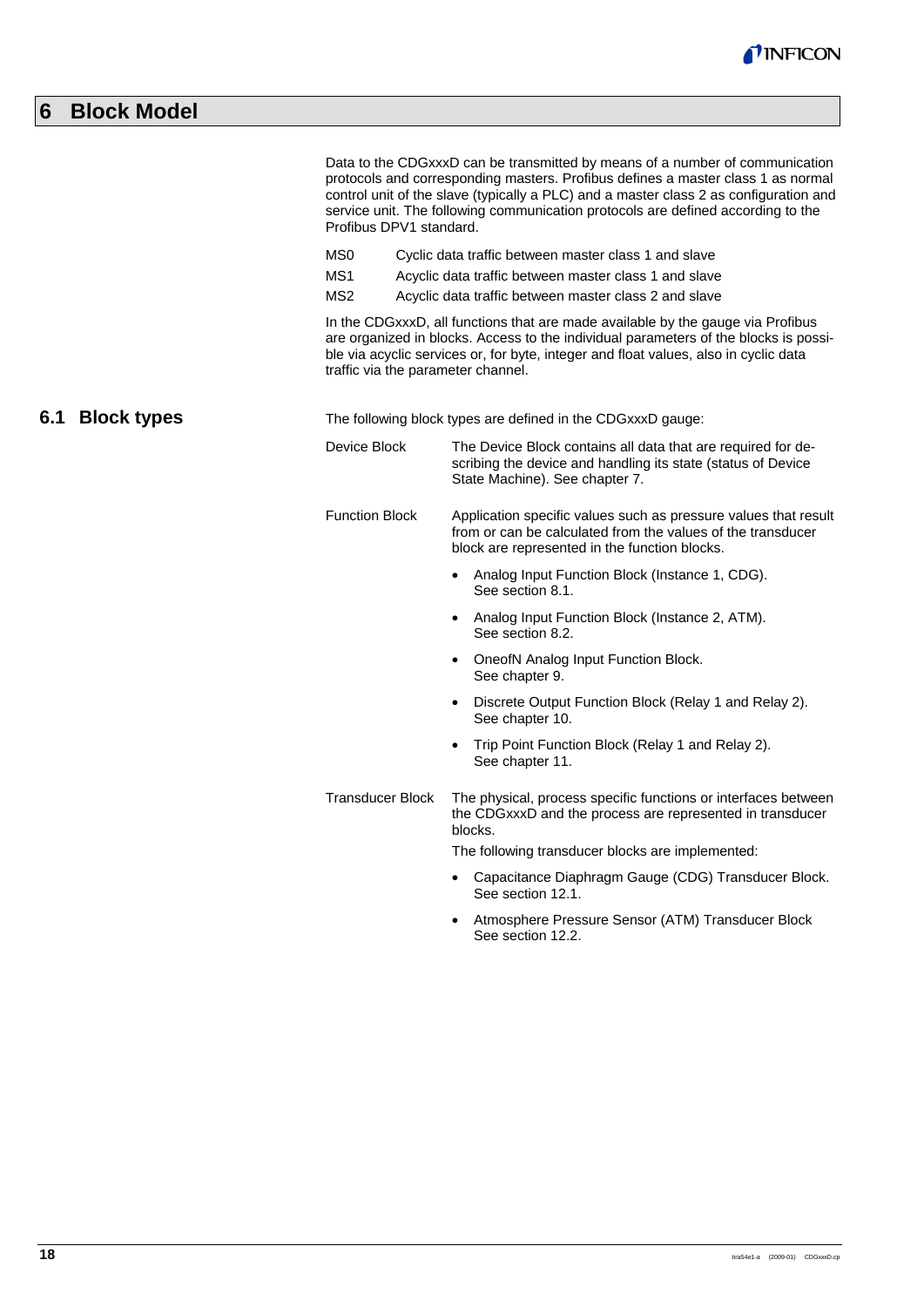

# **7 Device Block**

| ID  | Name                                                         | Structure | Data type             | <b>Bytes</b>             | Access                    | <b>Store</b> | See section |
|-----|--------------------------------------------------------------|-----------|-----------------------|--------------------------|---------------------------|--------------|-------------|
| 15  | Device Block State                                           | Simple    | UINT8                 | 1                        | $1_R/W$<br>$2_R/W$        | N            | 7.2.2       |
| 16  | <b>Block Type ID</b>                                         | Simple    | OSTRING(n)            | 4                        | $1_R$<br>$2_R$            | N            | 7.1.1       |
| 17  | Device Type                                                  | Simple    | VSTRING(n)            | 8                        | $2_R$                     | N            | 7.1.2       |
| 18  | <b>Standard Revision Level</b>                               | Simple    | VSTRING(n)            | 9                        | $2_R$                     | N            | 7.1.3       |
| 19  | Device Manufacturer<br>Identifier                            | Simple    | VSTRING(n)            | 20                       | $2_R$                     | N            | 7.1.4       |
| 20  | Manufacturer<br>Model Number                                 | Simple    | VSTRING(n)            | 20                       | $2_R$                     | N            | 7.1.5       |
| 21  | Software or Firmware<br>Revision Level (Profibus<br>Adapter) | Simple    | VSTRING(n)            | 8                        | $2_R$                     | N            | 7.1.6       |
| 22  | Hardware Revision Level<br>(Profibus Adapter)                | Simple    | VSTRING(n)            | 8                        | $2_R$                     | N            | 7.1.7       |
| 23  | Serial Number                                                | Simple    | VSTRING(n)            | 30                       | $2_R$                     | N            | 7.1.8       |
| 24  | Device Configuration                                         | Simple    | VSTRING(n)            | 50                       | $2_R$                     | N            | 7.1.9       |
| 25  | Device State                                                 | Simple    | UINT8                 | $\mathbf{1}$             | $0$ _XI<br>$1_R$<br>$2_R$ | $\vee$       | 7.1.10      |
| 26  | <b>Exception Status</b>                                      | Simple    | UINT8                 | $\mathbf{1}$             | $0$ _XI<br>$1_R$<br>$2_R$ | $\vee$       | 7.1.11      |
| 27  | <b>Exception Detail Alarm</b>                                | Record    | $\rightarrow$ below   | $\overline{\phantom{a}}$ | $1_R$<br>$2_R$            | $\vee$       | 7.1.12      |
| 28  | <b>Exception Detail</b><br>Warning                           | Record    | $\rightarrow$ below   | $\overline{\phantom{a}}$ | $1_R$<br>$2_R$            | $\vee$       | 7.1.13      |
| 36  | Run hours                                                    | Simple    | UINT16                | 2                        | $1_R$<br>$2_R$            | $\vee$       | 7.1.14      |
| 202 | <b>Basic Device Firmware</b><br><b>Revision Level</b>        | Simple    | VSTRING(n)            | 8                        | $2_R$                     | N            | 7.1.15      |
| 203 | <b>Basic Device Hardware</b><br><b>Revision Level</b>        |           | $Simple$ $VSTRING(n)$ | 8                        | $2_R$                     | N.           | 7.1.16      |
| 204 | Common Exception<br>Detail Alarm                             | Array     | UINT8                 | 2                        | $1_R$<br>$2_R$            | $\vee$       | 7.1.17      |
| 205 | <b>Device Exception Detail</b><br>Alarm                      | Array     | UINT8                 | $\overline{c}$           | $1_R$<br>$2_R$            | V            | 7.1.18      |
| 206 | Manufacturer Exception<br>Detail Alarm                       | Simple    | UNIT <sub>8</sub>     | 1                        | $1_R$<br>$2_R$            | V            | 7.1.19      |
| 207 | Common Exception<br>Detail Warning                           | Array     | UINT8                 | 2                        | $1_R$<br>$2_R$            | V            | 7.1.20      |
| 208 | <b>Device Exception Detail</b><br>Warning                    | Array     | UINT8                 | 3                        | $1_R$<br>$2_R$            | V            | 7.1.21      |
| 209 | Manufacturer Exception<br>Detail Warning                     | Simple    | UINT8                 | 1                        | $1_R$<br>$2_R$            | V            | 7.1.22      |
| 210 | Address Switch                                               | Simple    | UINT8                 | 1                        | $1_R$<br>$2_R$            | V            | 7.1.23      |

The following table lists the services and parameters integrated in the Device Block  $(\rightarrow$  Appendix A for abbreviations).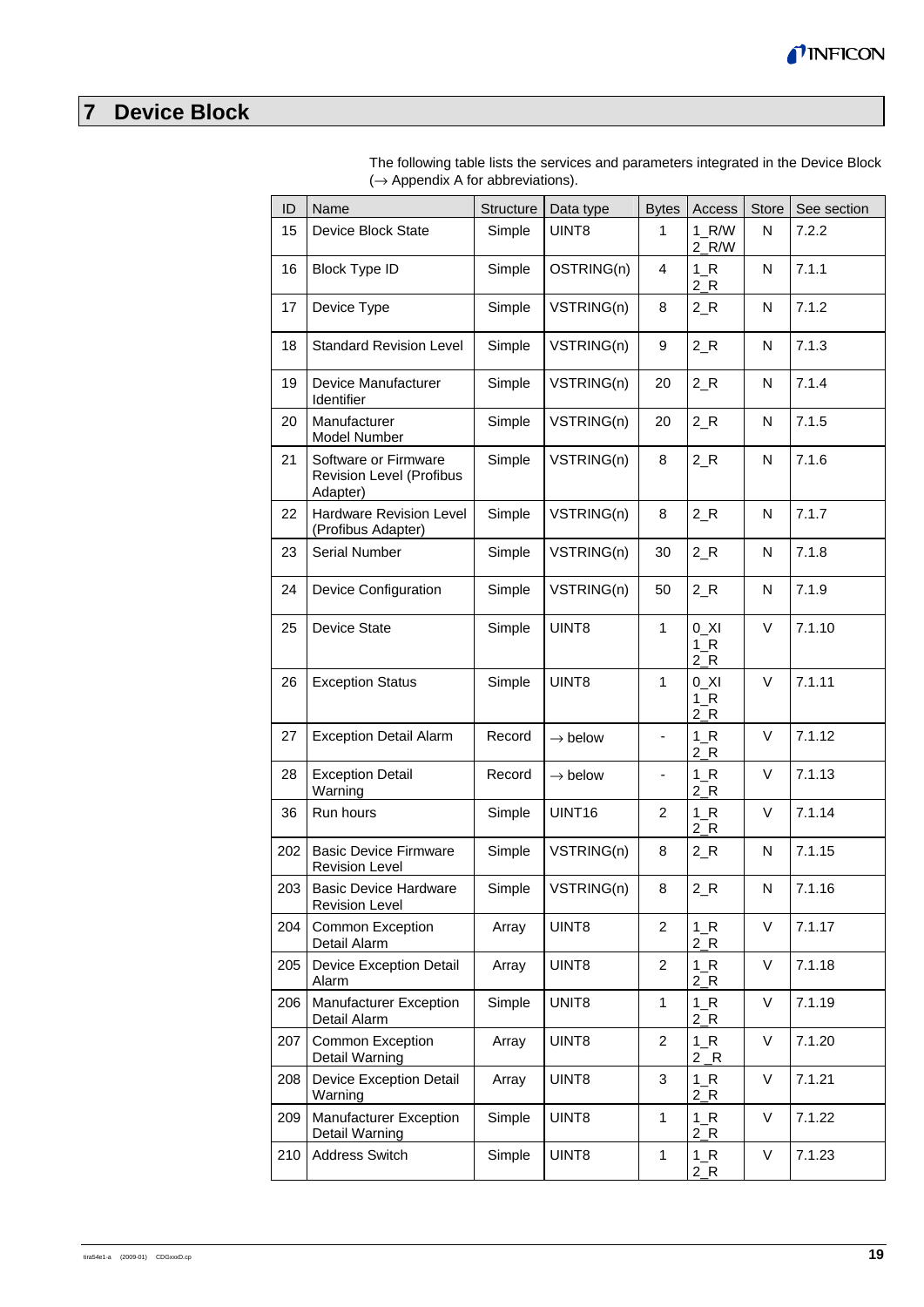

# **7.1 Information on the individual Indices**

| 7.1.1 Block Type ID (ID 16)                                 | The Block Type ID Parameter contains an ID which describes the block type. The<br>block type ID of the "Device Block" is set to "1". The other defined block types are<br>listed in Appendix B.                                                                  |
|-------------------------------------------------------------|------------------------------------------------------------------------------------------------------------------------------------------------------------------------------------------------------------------------------------------------------------------|
| 7.1.2 Device Type (ID 17)                                   | The Device Type parameter identifies the device type which is connected to the<br>field bus via Profibus.                                                                                                                                                        |
|                                                             | The Device Type of the CDGxxxD gauge is "VPG" which is an acronym for<br>"Vacuum Pressure Gauge".                                                                                                                                                                |
| 7.1.3 Standard Revision Level<br>(ID 18)                    | This parameter describes the version of the "Sensor/Actuator Network Specific<br>Device Model" published by the SEMI® (Semiconductor Equipment and Materials<br>International, California), according to which the profile of this device has been<br>developed. |
|                                                             | The fixed setting of this parameter is "E54-0997".                                                                                                                                                                                                               |
| 7.1.4 Device Manufacturer<br>Identifier (ID 19)             | This parameter describes the manufacturer of the device. It is set to<br>"INFICON AG".                                                                                                                                                                           |
| 7.1.5 Manufacturer Model<br>Number (ID 20)                  | This parameter provides the part number of the gauge ( $\rightarrow$ section "Validity", $\cong$ 3).                                                                                                                                                             |
| 7.1.6 Software or Firmware<br><b>Revision Level (ID 21)</b> | This describes the version of the Profibus firmware.                                                                                                                                                                                                             |
| 7.1.7 Hardware Revision Level<br>(ID 22)                    | This parameter describes the version of the Profibus adapter hardware.                                                                                                                                                                                           |
| 7.1.8 Serial Number (ID 23)                                 | This parameter provides the serial number of the device.                                                                                                                                                                                                         |
| 7.1.9 Device Configuration<br>(ID 24)                       | This parameter provides the current device configuration, e.g. "1000 Torr, 45 C".                                                                                                                                                                                |
| 7.1.10 Device State (ID 25)                                 | This parameter indicates the overall status of the gauge. Due to the structure of the<br>Device State Machine, the following states are possible:                                                                                                                |

| Parameter value | <b>Status</b>         |
|-----------------|-----------------------|
| ი               | Undefined             |
| 1               | Self testing          |
| 2               | Idle                  |
| 3               | Self test exception   |
| 4               | Executing             |
| 5               | Abort                 |
| 6               | Critical fault        |
| 750             | Reserved by PNO       |
| 5199            | Device-specific       |
| 100255          | Manufacturer-specific |

The device states are described in detail in section "Device Block, Device Behavior".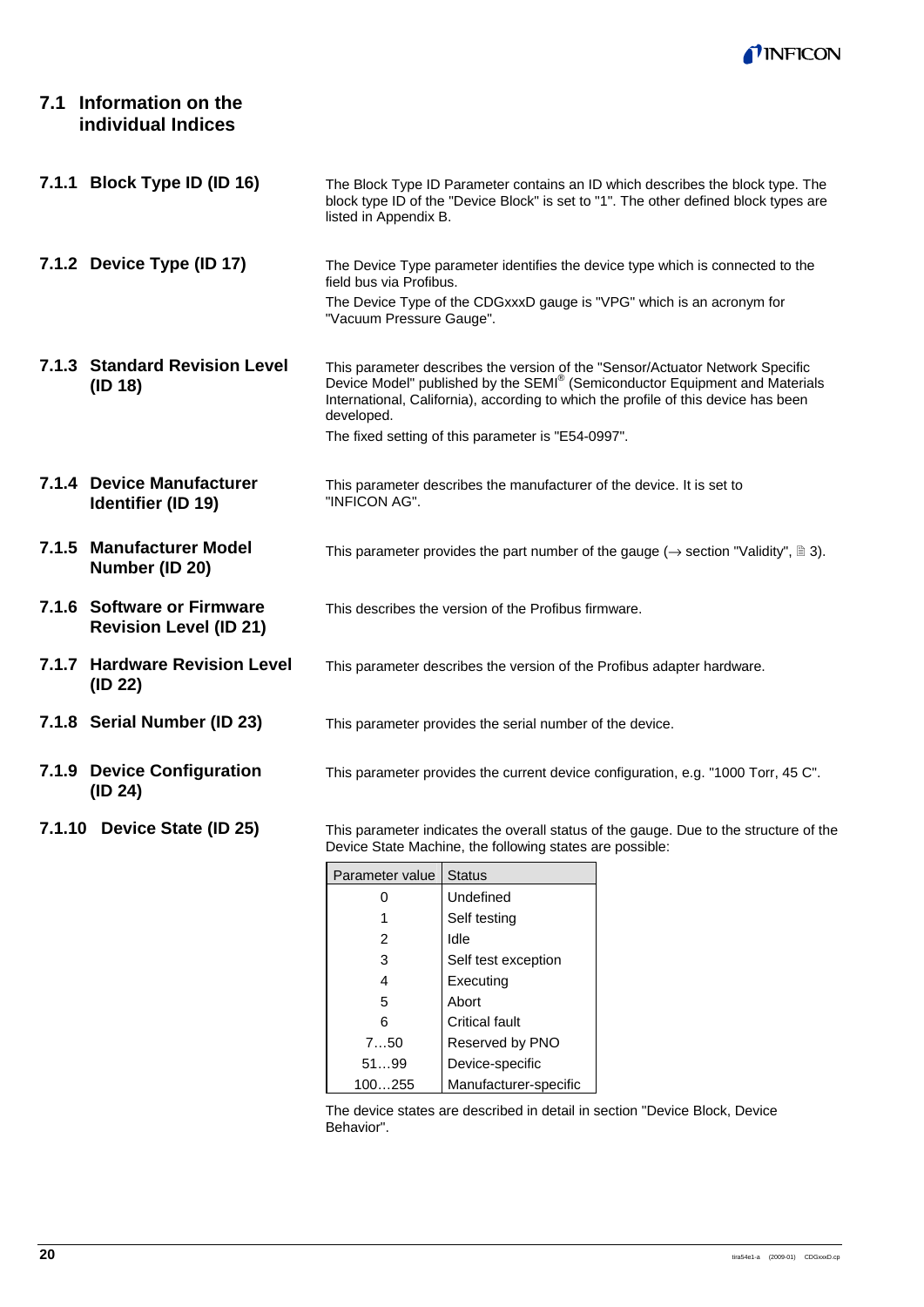

#### **7.1.11 Exception Status (ID 26)**

The Exception Status describes the alarm and warning states of the gauge in an "Extended error output format".

A difference is made between warnings and errors.

Alarms and errors are divided into three groups ( $\rightarrow$  sections "Exception Detail Alarm" and "Exception Detail Warning" for details):

- ALARM / Warning Device Common For errors that occur independently of the type of device used, e.g. supply error, RAM, ROM, or EEPROM error. • ALARM / Warning Device Specific For device specific errors. • ALARM / Warning Manufacturer For errors defined by the manufacturer
	- Specific that are not mentioned in the standard.

In each of the above groups, there are several error or warning conditions. The individual fields are presented in the "Exception Detail Alarm" and "Exception Detail Warning". If an error message occurs in "Exception Detail Alarm" or "Exception Detail Warning", the corresponding bit is set in the Exception Status. Therefore, if bits 0…6 of the Exception Status are on "0" there is no warning message pending.

If a bit is set, the actual error can be read in the corresponding group.

The Exception Status is output in cyclic data and informs on the current error status using only one byte. If an error occurs, the current error status can be read via acyclic services or in cyclic data exchange via the parameter channel. This ensures that while the current error status is always available in the cyclic data, no unnecessary data overhead is transmitted.

| Bit           | Function                          | Meaning                                                                               |
|---------------|-----------------------------------|---------------------------------------------------------------------------------------|
| 0             | ALARM, device common              | The bit is set if an error of the Alarm<br>Device Common group is detected.           |
| 1             | ALARM, device specific            | The bit is set if an error of the Alarm<br>Device Specific group is detected.         |
| $\mathcal{P}$ | ALARM, manufacturer specific      | The bit is set if an error of the Alarm<br>Manufacturer Specific group is detected.   |
| 3             |                                   |                                                                                       |
| 4             | WARNING, device common            | The bit is set if an error of the Warning<br>Device Common group is detected.         |
| 5             | WARNING, device specific          | The bit is set if an error of the Warning<br>Device Specific group is detected.       |
| 6             | WARNING, manufacturer<br>specific | The bit is set if an error of the Warning<br>Manufacturer Specific group is detected. |
| 7             | <b>Expanded Format</b>            | Is constantly on "1" and marks the use of<br>the expanded error output format.        |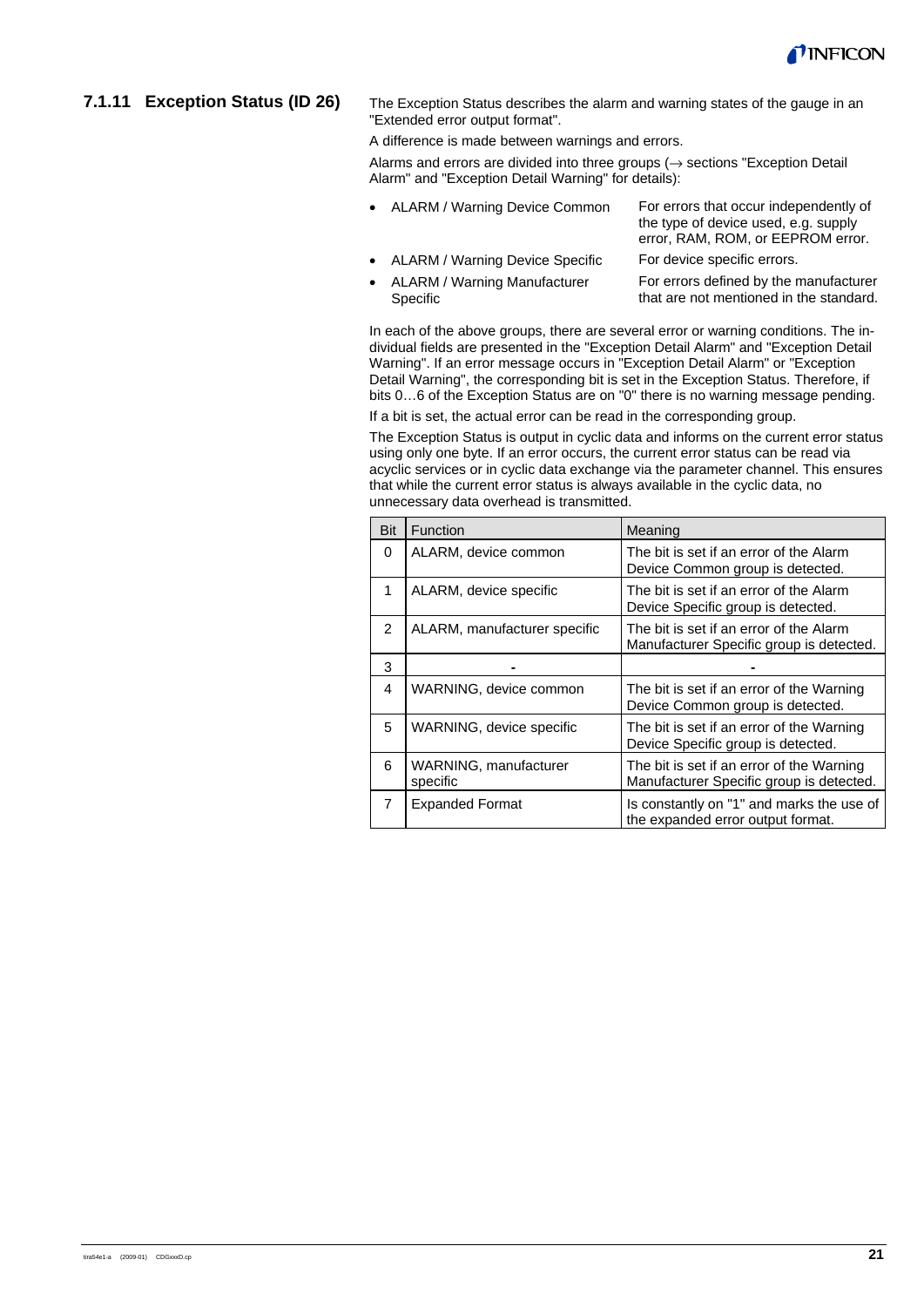

#### **7.1.12 Exception Detail Alarm (ID 27)**

If one of the bits 0…2 is set in the Exception Status, the current error can be read in the "Exception Detail Alarm" parameter. The "Exception Detail Alarm" parameter consists of a total of 8 bytes that inform on the error status of the gauge.

Due to the use of the extended error output format, these bytes have the following structure:

| <b>Byte</b><br>no | Name                                       | Description                                                     | Value                                                                                       |  |
|-------------------|--------------------------------------------|-----------------------------------------------------------------|---------------------------------------------------------------------------------------------|--|
|                   | <b>Common Exception Detail Alarm</b>       |                                                                 |                                                                                             |  |
| $\Omega$          | Size                                       | Number of subsequent bytes<br>used for description of the alarm | $\mathfrak{p}$                                                                              |  |
| 1                 | Detail 0                                   | Error message<br>(simple, UINT8, 1 byte)                        | See table below                                                                             |  |
| $\mathcal{P}$     | Detail 1                                   | Error message<br>(simple, UINT8, 1 byte)                        | See table below                                                                             |  |
|                   | <b>Device Exception Detail Alarm</b>       |                                                                 |                                                                                             |  |
| 3                 | Size                                       | Number of subsequent bytes<br>used for description of the alarm | $\overline{2}$                                                                              |  |
| 4<br>5            | Detail                                     | Error message<br>(array, UINT8, 2 bytes)                        | Sensor Alarm<br>(ID 103) of CDG<br><b>Transducer Block</b><br>$\rightarrow$ section 12.1.3) |  |
|                   | <b>Manufacturer Exception Detail Alarm</b> |                                                                 |                                                                                             |  |
| 6                 | Size                                       | Number of subsequent bytes<br>used for description of the alarm |                                                                                             |  |
| 7                 | Detail                                     | See table below<br>Error message<br>(simple, UINT8, 1 byte)     |                                                                                             |  |

|                | Common Exception Detail 0     | Bit            | Common Exception Detail 1 |
|----------------|-------------------------------|----------------|---------------------------|
| 0              | Internal diagnostic exception | 0              |                           |
|                | Microprocessor exception      |                |                           |
| $\mathfrak{p}$ | <b>EPROM</b> exception        | $\mathfrak{p}$ |                           |
| 3              | <b>EEPROM</b> exception       | 3              |                           |
|                | RAM exception                 |                |                           |
| 5              | Communications exception      | 5              |                           |
| 6              | Internal real-time exception  | 6              |                           |
|                |                               |                |                           |

| Bit            | <b>Common Exception Detail 1</b> |
|----------------|----------------------------------|
| 0              | 0                                |
|                | ი                                |
| $\overline{2}$ | 0                                |
| 3              | 0                                |
|                | ი                                |
| 5              | n                                |
| 6              | 0                                |
|                |                                  |

|   | Bit<br><b>Manufacturer Exception Detail</b> |                                     |  |
|---|---------------------------------------------|-------------------------------------|--|
| 0 |                                             | Internal communication<br>exception |  |
|   |                                             | Incompatible software               |  |
|   | 2                                           |                                     |  |
|   | 3                                           | n                                   |  |
|   | 4                                           | ი                                   |  |
|   | 5                                           | ∩                                   |  |
|   | 6                                           |                                     |  |
|   |                                             |                                     |  |

Common Exception Detail Alarm

Manufacturer Exception Detail Alarm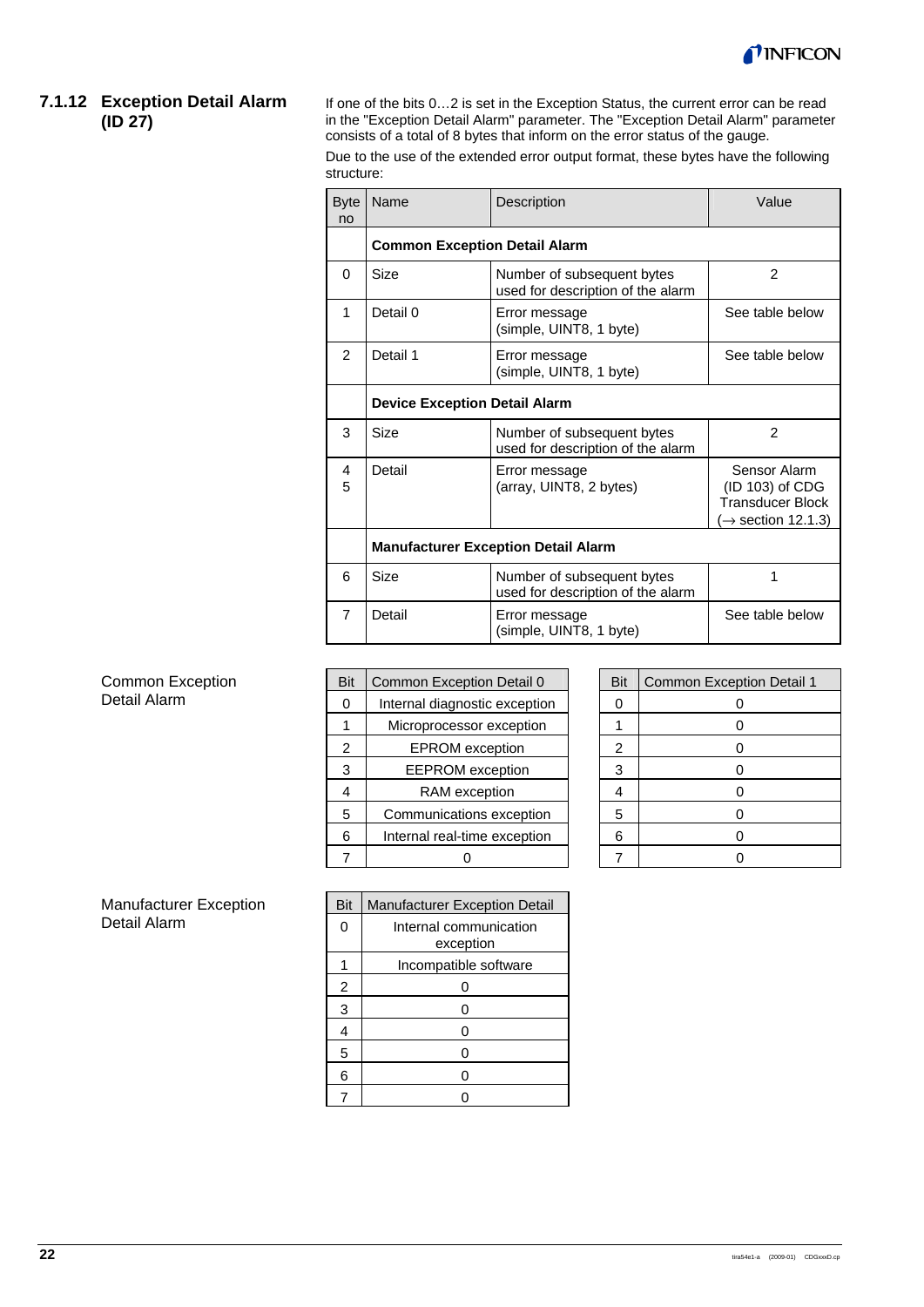

### **7.1.13 Exception Detail Warning (ID 28)**

If one of bits 4…6 is set in the Exception Status, the current warning can be read in the parameter "Exception Detail Warning". The Exception Detail Warning parameter consists of a total of 9 bytes that inform on the error status of the gauge.

Due to the use of the extended error output format, these bytes have the following structure:

| <b>Byte</b><br>no | Name                                         | Description                                                          | Value                                                          |  |  |
|-------------------|----------------------------------------------|----------------------------------------------------------------------|----------------------------------------------------------------|--|--|
|                   | <b>Common Exception Detail Warning</b>       |                                                                      |                                                                |  |  |
| $\Omega$          | Size                                         | Number of subsequent bytes<br>used for description of the<br>warning | $\overline{2}$                                                 |  |  |
| 1                 | Detail 0                                     | Error message<br>(simple, UINT8, 1 byte)                             | See table above                                                |  |  |
| 2                 | Detail 1                                     | Error message<br>(simple, UINT8, 1 byte)                             | See table above                                                |  |  |
|                   | <b>Device Exception Detail Warning</b>       |                                                                      |                                                                |  |  |
| 3                 | Size                                         | Number of subsequent bytes<br>used for description of the<br>warning | 3                                                              |  |  |
| $\overline{4}$    | Status extension                             | Status extension<br>(simple, UINT8, 1 byte)                          | Status extension<br>(ID 102) of CDG<br><b>Transducer Block</b> |  |  |
| 5<br>6            | Detail                                       | Error message<br>(array, UINT8, 2 bytes)                             | Sensor Warning<br>(ID 104) of CDG<br><b>Transducer Block</b>   |  |  |
|                   | <b>Manufacturer Exception Detail Warning</b> |                                                                      |                                                                |  |  |
| $\overline{7}$    | <b>Size</b>                                  | Number of subsequent bytes<br>used for description of the<br>warning | 1                                                              |  |  |
| 8                 | Detail                                       | Error message<br>(simple, UINT8, 1 byte)                             | See table above                                                |  |  |

|        | 7.1.14 Run hours (ID 36)                                       | This parameter identifies the number of hours that the basic device has been<br>powered ON. The parameter has a resolution of 1 hour.                                          |
|--------|----------------------------------------------------------------|--------------------------------------------------------------------------------------------------------------------------------------------------------------------------------|
|        | 7.1.15 Basic Device Firmware<br><b>Revision Level (ID 202)</b> | This proprietary parameter describes the firmware version of the basic device.                                                                                                 |
|        | 7.1.16 Basic Device Hardware<br><b>Revision Level (ID 203)</b> | This proprietary parameter describes the version of the basic device hardware.                                                                                                 |
|        | 7.1.17 Common Exception<br>Detail Alarm (ID 204)               | This proprietary parameter allows access of the corresponding part (Detail 0 and<br>Detail 1) of the Common Exception Detail Alarm parameter (ID 27). See section<br>7.1.12.   |
|        | 7.1.18 Device Exception Detail<br><b>Alarm (ID 205)</b>        | This proprietary parameter allows access of the corresponding part (Detail) of the<br>Device Exception Detail Alarm parameter (ID 27). See section 7.1.12.                     |
|        | 7.1.19 Manufacturer Exception<br>Detail Alarm (ID 206)         | This proprietary parameter allows access of the corresponding part (Detail) of the<br>Manufacturer Exception Detail Alarm parameter (ID 27). See section 7.1.12.               |
| 7.1.20 | <b>Common Exception</b><br>Detail Warning (ID 207)             | This proprietary parameter allows access of the corresponding part (Detail 0 and<br>Detail 1) of the Common Exception Detail Warning parameter (ID 28). See section<br>7.1.13. |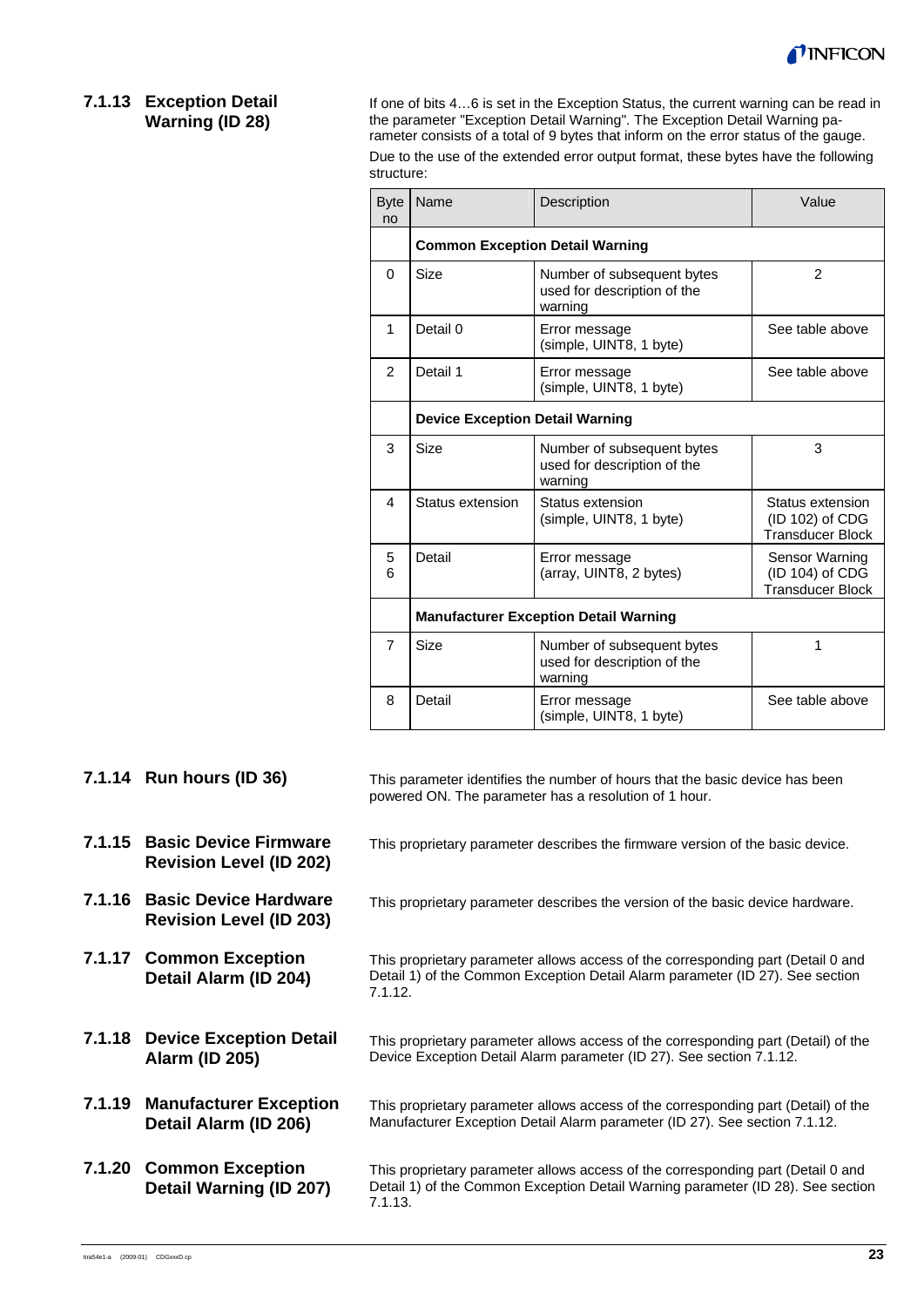

- **7.1.21 Device Exception Detail Warning (ID 208)**
- **7.1.22 Manufacturer Exception Detail Warning (ID 209)**
- **7.1.23 Address Switch (ID 210)**

This proprietary parameter allows access of the corresponding part (Detail) of the Manufacturer Exception Detail Warning parameter (ID 28). See section 7.1.13.

This proprietary parameter allows access of the corresponding part (Status Extension and Detail) of the Device Exception Detail Warning parameter (ID 28).

See section 7.1.13.

This parameter is for testing purposes only. It holds the value (0...255) of the switch position according to the labeling of the switch.

### **7.2 Device Block Status diagram**

Cyclic data traffic

Acyclic data traffic

The CDGxxxD behaves as described in the status diagram below.



After the start, the gauge independently runs through the INIT and SELFTESTING status and eventually changes to the IDLE status (if there is no error) or to the SELFTEST\_EXCEPTION status (if there is a gauge error).

When data traffic is taken up, a difference has to be made between cyclic and acyclic data traffic.

As soon as cyclic data interchange is taken up, the gauge automatically changes to the EXECUTING status.

In acyclic data traffic, a START service has to be transmitted to bring the gauge to the EXECUTING status.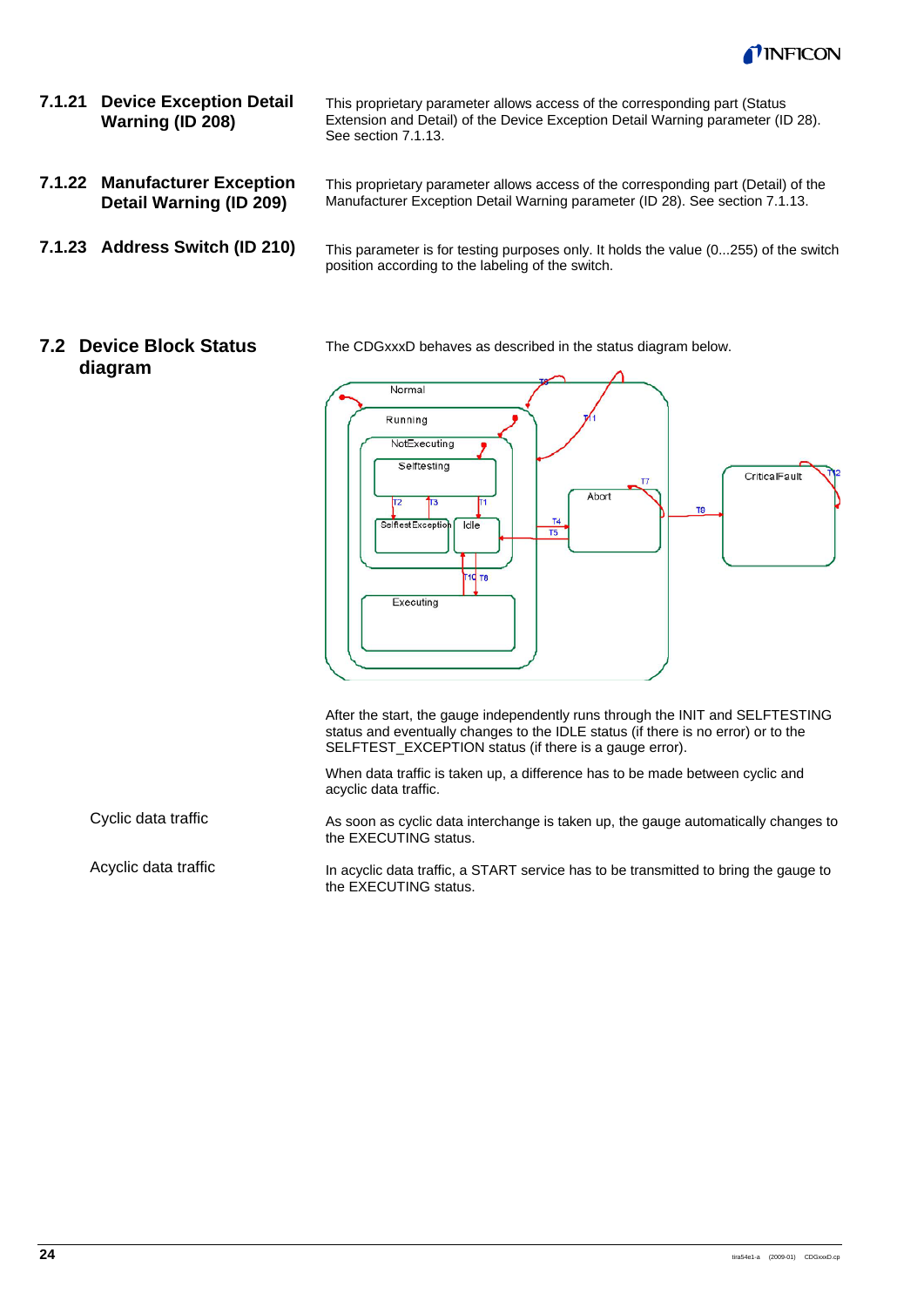

### **7.2.1 General Device Block State descriptions**

| Status name                        | Description                                                                                                                                                                                                                                                                               |
|------------------------------------|-------------------------------------------------------------------------------------------------------------------------------------------------------------------------------------------------------------------------------------------------------------------------------------------|
| NORMAL (State set)                 | The firmware of the device has started. All configured<br>block instances exist. No device internal initialisation<br>and check tasks have been carried out yet.                                                                                                                          |
| <b>RUNNING (State set)</b>         | This is the entry sub-state to NORMAL. All block<br>instances are initialised. The parameters have<br>appropriate initial or default values (as defined in this<br>profile). Acyclic access to the device is possible (i.e.<br>MS2 services and MS0 diagnosis service<br>(get_diagnosis)) |
| <b>NOTEXECUTING</b><br>(State set) | This is the entry sub-state to RUNNING. Device is<br>not executing (e.g., it is not performing its device-<br>specific function). No self tests have been carried out<br>after a new start of the device.                                                                                 |
| <b>SELFTESTING</b>                 | This is the entry sub-state to NORMAL, RUNNING<br>and NOTEXECUTING. All block instances exist and<br>have been initialised. Device is performing device-<br>specific and device type-specific tests to determine if<br>it is qualified to be running.                                     |
| <b>IDLE</b>                        | All blocks and device hardware and software have<br>been initialised and have successfully completed self<br>testing. The device is ready for cyclic data transfer.                                                                                                                       |
| <b>SELFTESTEXCEPTION</b>           | Object has detected an exception condition during<br>self testing. The details of the exception are stored in<br>the appropriate parameter values of the Device<br>Block.                                                                                                                 |
| <b>EXECUTING</b>                   | Device is executing (e.g., it is performing its device-<br>specific function) its functions according to the<br>purpose of the device. The detailed purposes are<br>described in the certain blocks of the profile. The<br>device performs cyclic data transfer.                          |
| <b>ABORT</b>                       | Device Block instance is in an aborted state. The<br>device-specific functions are not performed properly.<br>If the reason of the abort is not active, the device<br>state can switch automatically back to IDLE state.<br>The cyclic data transfer is not active.                       |
| <b>CRITICALFAULT</b>               | The Device Block (and device) is in a fault state from<br>which there is no recovery. The result of the device-<br>specific function is bad. The conditions required for<br>exit from a critical fault are outside the scope of this<br>document. The cyclic data transfer is not active. |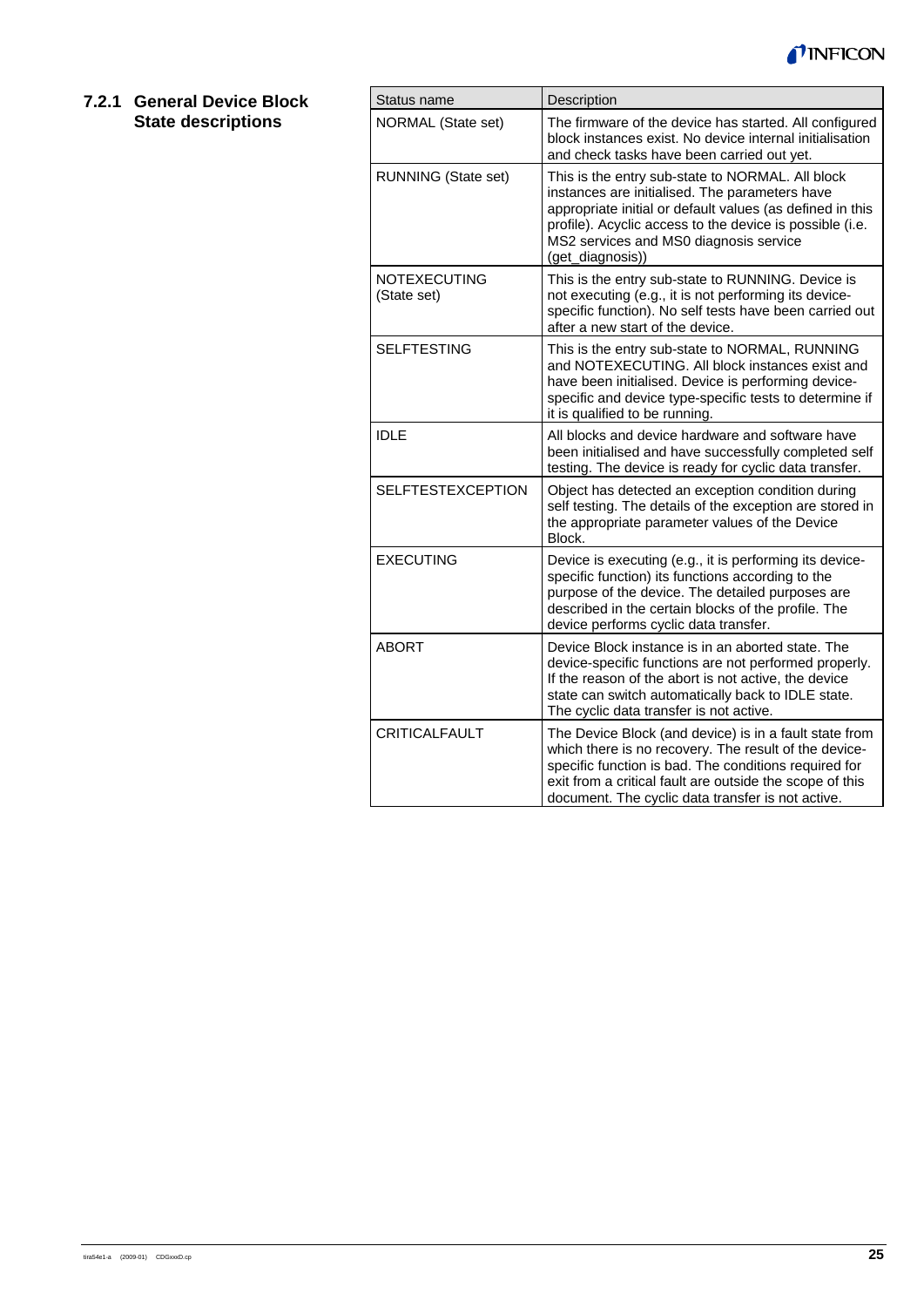

#### **7.2.2 Device Block State Command (ID 15)**

There are a number of special commands for bringing the gauge into a status it does not automatically go to.

| -ID             | Name                             |        | Structure   Data type | <b>B</b> ytes | Access         | Store | Range               |
|-----------------|----------------------------------|--------|-----------------------|---------------|----------------|-------|---------------------|
| 15 <sub>1</sub> | Device Block<br>State<br>Command | Simple | <b>UINT8</b>          |               | 1 R/W<br>2 R/W |       | $\rightarrow$ below |

The device block state method allows the master to force the behavior of the device block state machine (as shown in parameter device state) by setting it to one of the values shown in the table below. Depending of the actual state, some values may not be allowed at a time.

| ID value       | Name                      | Description                                                                                                                                                                            |
|----------------|---------------------------|----------------------------------------------------------------------------------------------------------------------------------------------------------------------------------------|
| O              | Inactive                  | No action.                                                                                                                                                                             |
| 1              | Reset                     | Used for reinitializing the device.                                                                                                                                                    |
| $\mathfrak{p}$ | Abort                     | Brings the device to the ABORT status.                                                                                                                                                 |
| 3              | Recover                   | Used for bringing the device from the ABORT<br>status into the Recovered State ≙ IDLE.                                                                                                 |
| 4              | Execute                   | Brings the unit to the EXECUTING status, in which<br>the gauge functions normally. As soon as cyclic<br>data traffic is initialized, this status command is<br>executed automatically. |
| 5              | Stop                      | Brings the gauge to the IDLE status.                                                                                                                                                   |
| 6              | Perform<br>Diagnostic     | Stops the running activity and starts SELFTEST.                                                                                                                                        |
| 7127           | Reserved by<br><b>PNO</b> |                                                                                                                                                                                        |
| 128255         | Manufacturer<br>specific  |                                                                                                                                                                                        |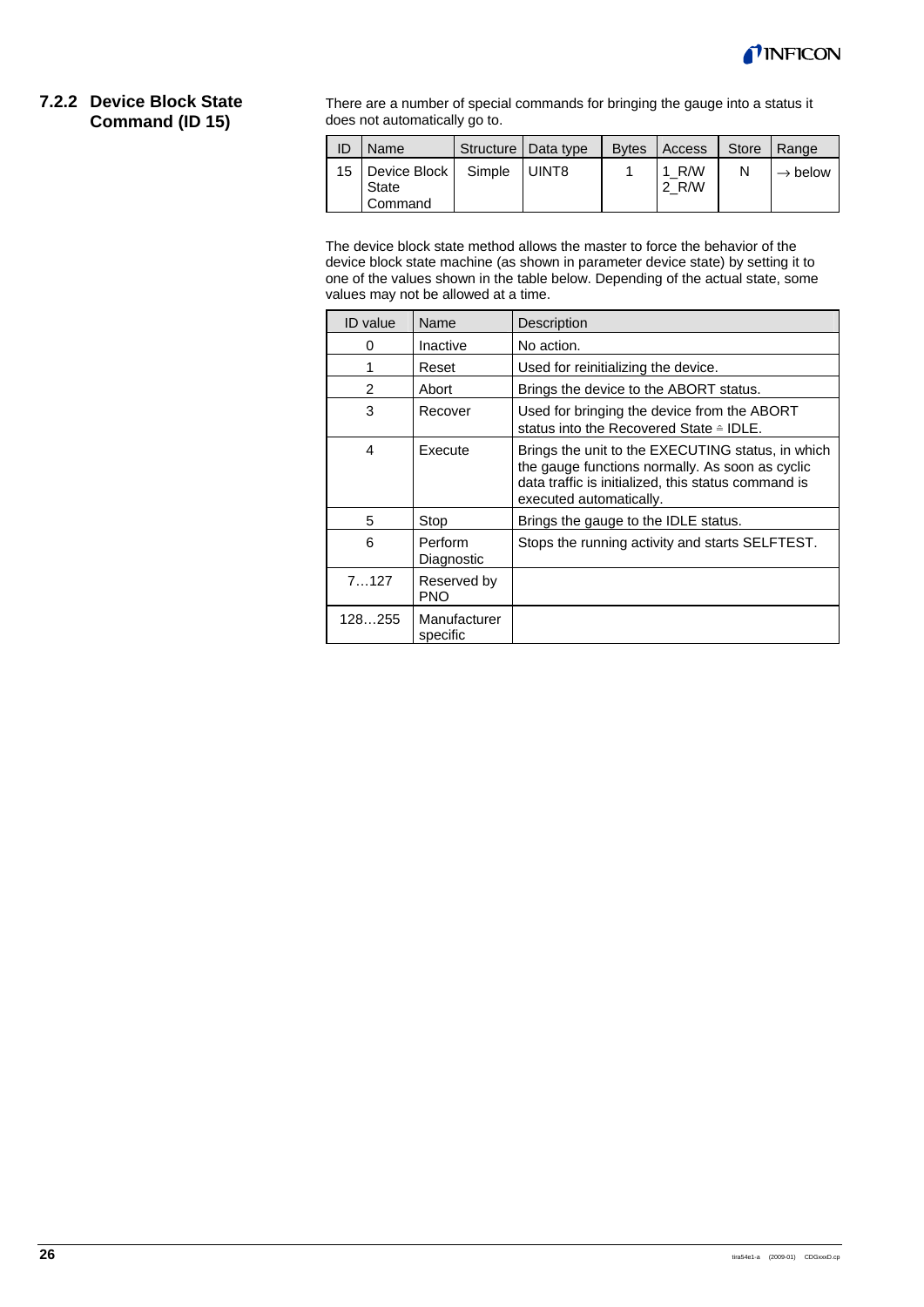

# **8 Sensor Analog Input Function Blocks**

All gauge functions of the CDGxxxD are described in the Analog Input Function Block. Because the gauge includes two measuring systems, there are two Analog Input Function Block Instances:

- Instance 1 represents the Capacitance Diaphragm Gauge (CDG) measuring part of the gauge. See section 8.1.
- Instance 2 represents the Atmosphere Pressure Sensor (ATM) measuring part of the gauge. See section 8.2.

# **8.1 Sensor Analog Input Function Block (Instance 1, CDG)**

Instance 1 of the Analog Sensor Input Function Blocks describes the functionality of the Capacitance Diaphragm Gauge (CDG) measuring part of the gauge. The following attributes are supported:

| ID | Name                      | <b>Structure</b> | Data type                                               | <b>Bytes</b>                 | Access                    | Store | See section |
|----|---------------------------|------------------|---------------------------------------------------------|------------------------------|---------------------------|-------|-------------|
| 15 | AIBlockAdjust Command     | Record           | UINT8                                                   | 2                            | $1_R/W$<br>$2_R/W$        | N     | 8.1.22      |
| 16 | <b>Block Type ID</b>      | Simple           | OSTRING(n)                                              | $\overline{4}$               | $1_R$<br>$2_R$            | Ν     | 8.1.1       |
| 17 | AlarmEnable               | Simple           | Boolean                                                 | 1                            | $1_R/W$<br>$2_R/W$        | N     | 8.1.2       |
| 18 | WarningEnable             | Simple           | Boolean                                                 | 1                            | $1_R/W$<br>$2_R/W$        | N     | 8.1.3       |
| 19 | ProcessValue (PV)         | Simple           | $\boldsymbol{\mathcal{L}}$                              |                              | $0$ _XI<br>$1_R$<br>$2_R$ | D     | 8.1.4       |
| 20 | <b>Status</b>             | Simple           | UINT8                                                   | 1                            | $0$ _XI<br>$1_R$<br>$2_R$ | D     | 8.1.5       |
| 21 | Data Type                 | Simple           | UINT8                                                   | 1                            | $2_R/W$                   | N     | 8.1.6       |
| 22 | Data Unit                 | Simple           | UINT16                                                  | $\overline{\mathbf{c}}$      | 2_R/W                     | N     | 8.1.7       |
| 23 | Reading Valid             | Simple           | <b>Boolean</b>                                          | 1                            | $1_R$<br>$2_R$            | D     | 8.1.8       |
| 24 | <b>Full Scale</b>         | Simple           | $***)$                                                  | $\overline{\phantom{a}}$     | $1_R$<br>$2_R$            | N     | 8.1.9       |
| 25 | Offset-A Data Type        | Simple           | UINT8                                                   | $\mathbf{1}$                 | $1_R$<br>$2_R$            | N     | 8.1.10      |
| 26 | Offset-A                  | Simple           | $\left. \begin{array}{c} \ast \ast \end{array} \right)$ | ÷,                           | $1_R$<br>$2_R$            |       | 8.1.11      |
| 31 | Alarm Trip Point High     | Simple           | $\left( \ast \ast \right)$                              | $\blacksquare$               | $1_R/W$<br>$2_R/W$        | Ν     | 8.1.12      |
| 32 | Alarm Trip Point Low      | Simple           | $\left( \ast \ast \right)$                              |                              | $1_R/W$<br>$2_R/W$        | N     | 8.1.13      |
| 33 | Alarm Hysteresis          | Simple           | $\left. ^{\ast \ast }\right)$                           |                              | $1_R/W$<br>$2_R/W$        | N     | 8.1.14      |
| 35 | Warning Trip Point High   | Simple           | $\left( \frac{1}{2} \right)$                            |                              | $1_R/W$<br>$2_R/W$        | Ν     | 8.1.15      |
| 36 | Warning Trip Point Low    | Simple           | $\left( \frac{1}{2} \right)$                            | $\qquad \qquad \blacksquare$ | $1_R/W$<br>$2_R/W$        | N     | 8.1.16      |
| 37 | <b>Warning Hysteresis</b> | Simple           | $\left( \frac{1}{2} \right)$                            | $\qquad \qquad \blacksquare$ | $1_R/W$<br>$2_R/W$        | Ν     | 8.1.17      |
| 39 | Safe State                | Simple           | $***$                                                   | 1                            | $1_R/W$<br>$2_R/W$        | Ν     | 8.1.18      |
| 40 | Safe Value                | Simple           | $\left( \frac{1}{2} \right)$                            | $\qquad \qquad \blacksquare$ | $1_R/W$<br>$2_R/W$        | N     | 8.1.19      |
| 44 | Overrange                 | Simple           | $\left. \begin{array}{c} \ast \ast \end{array} \right)$ | $\blacksquare$               | $1_R$<br>$2_R$            | N     | 8.1.20      |
| 45 | Underrange                | Simple           | $***)$                                                  | $\overline{\phantom{a}}$     | $1_R$<br>$2_R$            | N     | 8.1.21      |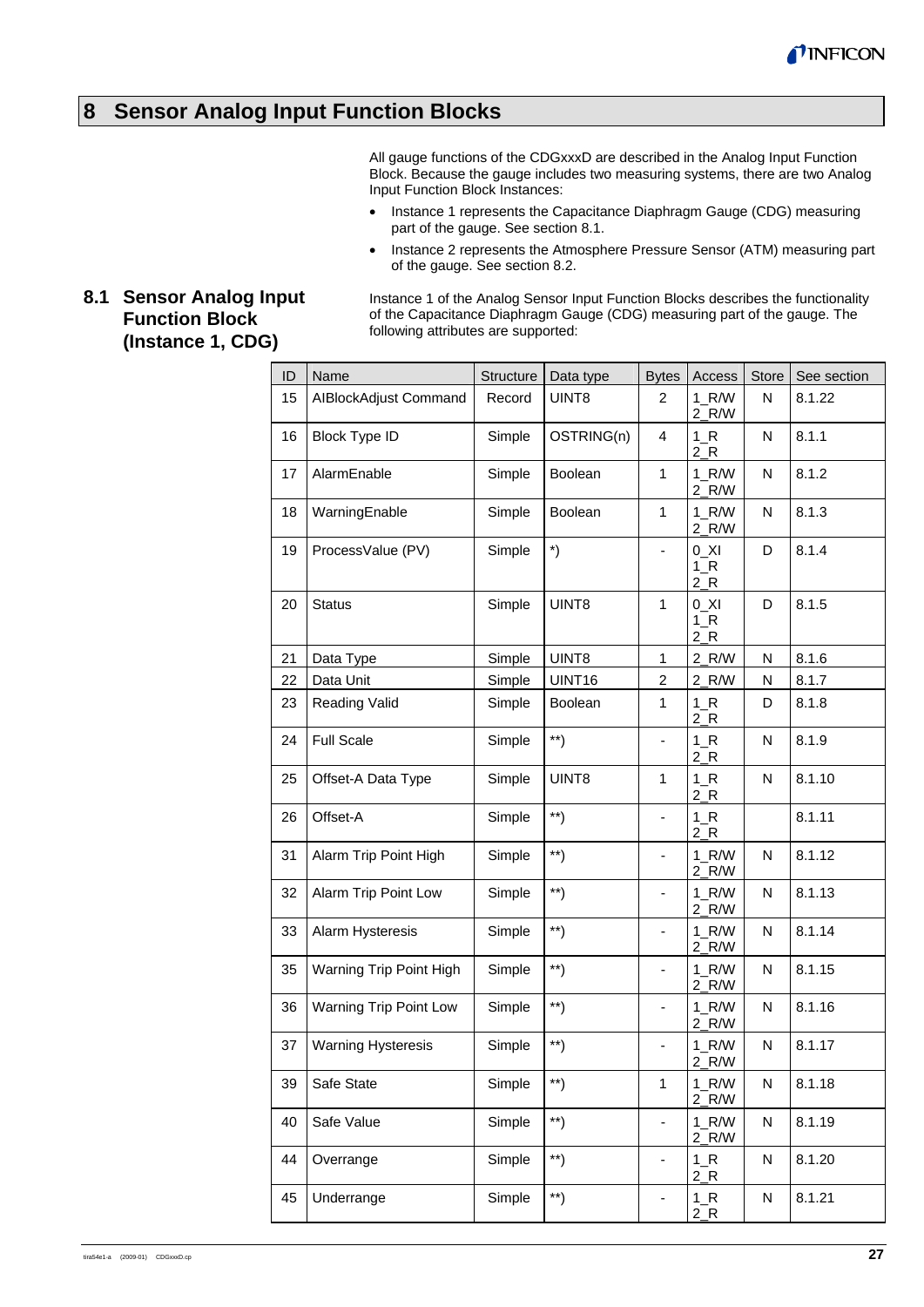

|                              |                                                                                                                                                                                                                                                                                                                                                                                                             |                                               | *) According to parameter data type **) According to data type value (ID 21)                                                                                         |  |  |  |
|------------------------------|-------------------------------------------------------------------------------------------------------------------------------------------------------------------------------------------------------------------------------------------------------------------------------------------------------------------------------------------------------------------------------------------------------------|-----------------------------------------------|----------------------------------------------------------------------------------------------------------------------------------------------------------------------|--|--|--|
| 8.1.1 Block Type ID (ID 16)  |                                                                                                                                                                                                                                                                                                                                                                                                             | defined block types are listed in Appendix B. | The Block Type ID Parameter contains an ID which describes the block type. The<br>block type ID of the "Sensor Analog Input Function Block" is set to "2". The other |  |  |  |
| 8.1.2 AlarmEnable (ID 17)    | $1 =$ enable                                                                                                                                                                                                                                                                                                                                                                                                | 0 = disable (Default)                         | This parameter enables the setting of the Alarm Status Bits (ID 20):                                                                                                 |  |  |  |
| 8.1.3 Warning Enable (ID 18) | This parameter enables the setting of the Warning Status Bits (ID 20):<br>$0 =$ disable (Default)<br>$1 =$ enable                                                                                                                                                                                                                                                                                           |                                               |                                                                                                                                                                      |  |  |  |
| 8.1.4 Process Value (ID 19)  | The process value contains the measurement value of the Diaphragm Gauge<br>transducer instance (CDG), transformed on the basis of the chosen data unit. If the<br>device is not in state EXECUTING (ID 25, Device Block), the Process value is set<br>to the value specified by the Safe State (ID 39). This could be the Safe Value, Last<br>Value, Full Scale, Zero, device specific, or vendor specific. |                                               |                                                                                                                                                                      |  |  |  |
| 8.1.5 Status (ID 20)         |                                                                                                                                                                                                                                                                                                                                                                                                             | according to the following table:             | This parameter provides the Alarm and Warning State of this block instance                                                                                           |  |  |  |
|                              | <b>Bit</b>                                                                                                                                                                                                                                                                                                                                                                                                  |                                               | Definition                                                                                                                                                           |  |  |  |
|                              | 0                                                                                                                                                                                                                                                                                                                                                                                                           |                                               | <b>High Alarm Exception</b>                                                                                                                                          |  |  |  |
|                              | 1                                                                                                                                                                                                                                                                                                                                                                                                           |                                               | Low Alarm Exception                                                                                                                                                  |  |  |  |
|                              | 2                                                                                                                                                                                                                                                                                                                                                                                                           |                                               | <b>High Warning Exception</b>                                                                                                                                        |  |  |  |
|                              | 3                                                                                                                                                                                                                                                                                                                                                                                                           |                                               | Low Warning Exception                                                                                                                                                |  |  |  |
|                              | 4                                                                                                                                                                                                                                                                                                                                                                                                           |                                               | Reserved                                                                                                                                                             |  |  |  |
|                              | 5                                                                                                                                                                                                                                                                                                                                                                                                           |                                               | Reserved                                                                                                                                                             |  |  |  |

**8.1.6 Data Type (ID 21)** 

This parameter determines the data type of ProcessValue and all related parameters. Two data types are supported: Float and Integer16.

This parameter can be changed via master class 2 acyclic data transfer only if the device is not in cyclic data transfer with master class 1. The data type is valid for all block instances of the device. This means that all parameters determining the data type will have the same value. A change of one data type parameter changes all others to the same value.

It is possible to adjust the data type during cyclic data transfer start up (setting of configuration data, CFG-String. In this case the data type value is updated with the value requested by the configuration data.

The data type can be changed from Float to Integer16. After startup it is set to the value stored in the EEPROM. The default setting is "Float".

| Coding | Data type    |  |  |  |
|--------|--------------|--|--|--|
|        | <b>INT16</b> |  |  |  |
|        | <b>FLOAT</b> |  |  |  |

6 Reserved 7 Reserved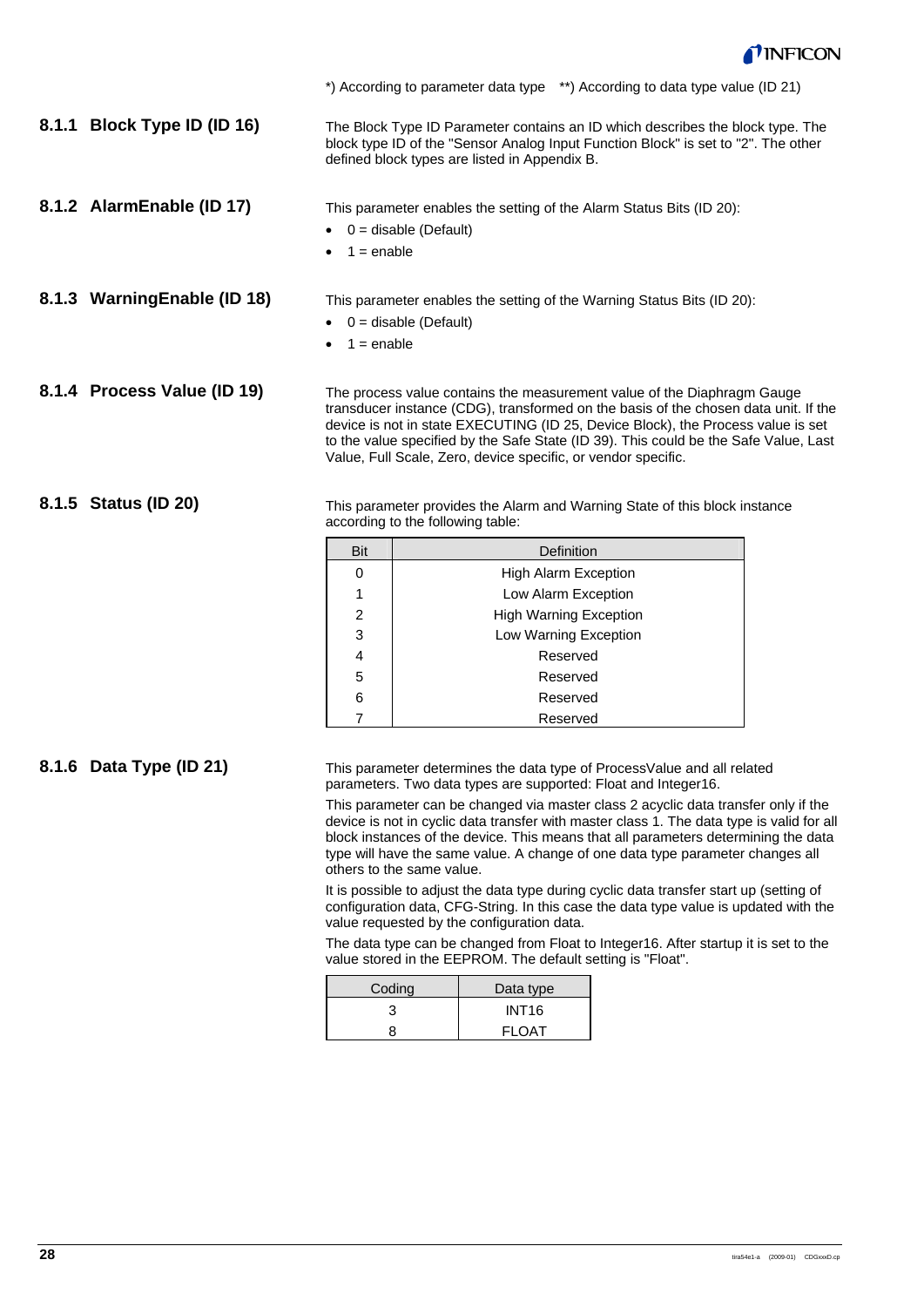

# **8.1.7 Data Unit (ID 22)**

The device supports the four data units described below:

| Coding (hex) | Unit          |
|--------------|---------------|
| 1001         | <b>COUNTS</b> |
| 1301         | Torr          |
| 1308         | mbar          |
| 1309         | Pascal        |



 For safety reasons, it is not possible to change the pressure unit while the gauge is cyclically interchanging data with a DP/V0 master.

The data unit setting can only be modified when the gauge is in the IDLE status.

In cyclic data traffic, the data unit must be set in the User Parameter Data. All settings previously made in acyclic data traffic are overwritten (→ section "User Parameter Data").

If the data unit is set in one instance, that data unit setting applies to all instances. Likewise, the data unit setting made in the User Parameter Data is valid for all instances.

- This parameter indicates that the pressure reading is within a valid range. This means that the following conditions are fulfilled:
- The gauge is in the EXECUTING status (Device Block, ID 25)
- The exception status contains no manufacturer warning or alarm
- The transducer block contains no sensor alarm (ID 103)
- IB If this value is set to zero, the pressure reading is not valid. In such a case, either check Exception Status (ID 26, Device Block) to find out whether there is an error or check the Status Extension (ID 102, Transducer Block) to find out whether the measured value is out of the specified measuring range (overrange or underrange mode).

|        | 8.1.9 Full Scale (ID 24)                  | This parameter contains the valid maximum measurement scale of the device in<br>terms of the currently selected data type (ID 21) and data unit (ID 22).                                                                 |
|--------|-------------------------------------------|--------------------------------------------------------------------------------------------------------------------------------------------------------------------------------------------------------------------------|
|        | 8.1.10 Offset-A Data Type<br>(ID 25)      | This parameter determines the data type of parameter Offset-A (ID 26).                                                                                                                                                   |
| 8.1.11 | Offset-A (ID 26)                          | This parameter specifies an amount that is added prior to Gain to derive the<br>ProcessValue. This value is set after execution of the "Zero Adjust" service.                                                            |
|        | 8.1.12 Alarm Trip Point High<br>(ID 31)   | This parameter determines the value above which an Alarm Condition will occur.<br>The value must always lie within the boundaries specified for the Safe Value<br>(ID 40). See section 8.1.19.                           |
|        | 8.1.13 Alarm Trip Point Low<br>(ID 32)    | This parameter determines the value below which an Alarm Condition will occur.<br>The value must always lie within the boundaries specified for the Safe Value<br>(ID 40). See section 8.1.19.                           |
|        | 8.1.14 Alarm Hysteresis (ID 33)           | This parameter determines the amount by which the ProcessValue must recover to<br>clear an Alarm Condition. The value must always lie within the boundaries specified<br>for the Safe Value (ID 40). See section 8.1.19. |
| 8.1.15 | <b>Warning Trip Point High</b><br>(ID 35) | This parameter determines the Value above which a Warning Condition will occur.<br>The value must always lie within the boundaries specified for the Safe Value                                                          |

(ID 40). See section 8.1.19.

**8.1.8 Reading Valid (ID 23)**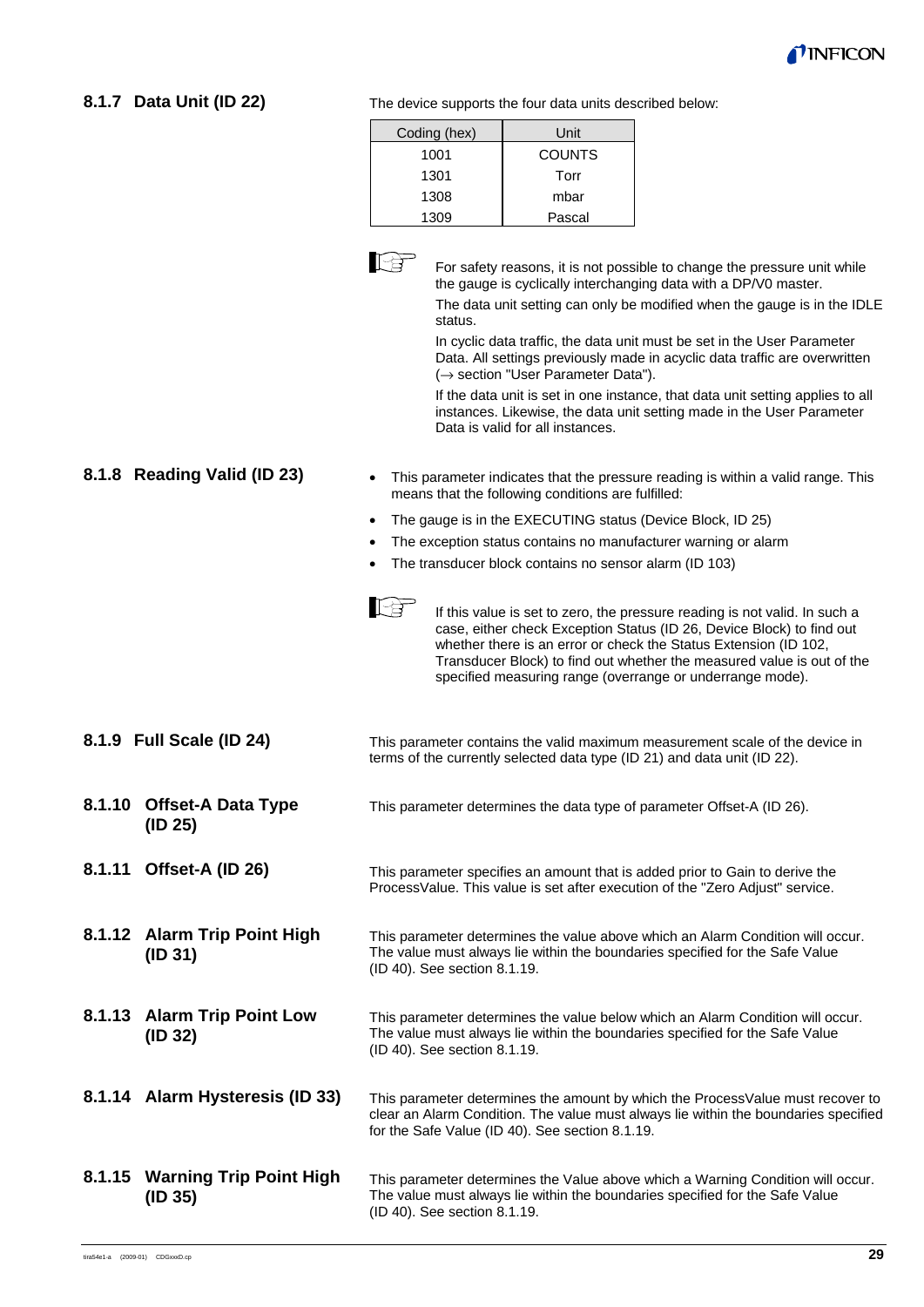

**8.1.16 Warning Trip Point Low (ID 36)** 

This parameter determines the Value below which a Warning Condition will occur. The value must always lie within the boundaries specified for the Safe Value (ID 40). See section 8.1.19.

This parameter determines the amount by which the ProcessValue must recover to clear a Warning Condition. The value must always lie within the boundaries specified for the Safe Value (ID 40). See section 8.1.19. **8.1.17 Warning Hysteresis (ID 37)** 

**8.1.18 Safe State (ID 39)** 

When the gauge is not in the EXECUTING status (ID 25, Device Block) or if there is a device error, a value defined by Safe State is output as pressure value. You can select among the following Safe State values:

| Option            | Coding | ProcessValue (PV) behavior                                                 |
|-------------------|--------|----------------------------------------------------------------------------|
| Zero              | 0      | The PV is set to 0.                                                        |
| <b>Full Scale</b> |        | The PV is set to the full scale value (ID 24).                             |
| Hold Last Value   | 2      | The PV is set to the last valid value obtained in<br>the EXECUTING status. |
| Use Safe Value    | 3      | The PV is set to the Safe Value (ID 40).                                   |

The Safe Value is the value output with the Process Value Parameter (ID 19) when an error occurs or the gauge goes to the NOT EXECUTING status. If this value is set to zero, it will remain on zero when the data unit is changed. **8.1.19 Safe Value (ID 40)** 

> This parameter contains the highest valid Process Value (PV) of the device in terms of the currently selected data type (ID 21) and data unit (ID 22).

**8.1.21 Underrange (ID 45)** 

**8.1.20 Overrange (ID 44)** 

#### **8.1.22 Analog Input Block Adjust Command (ID 15)**

|  | This parameter contains the lowest valid Process Value (PV) of the device in terms<br>of the currently selected data type (ID 21) and data unit (ID 22). |                       |              |        |              |
|--|----------------------------------------------------------------------------------------------------------------------------------------------------------|-----------------------|--------------|--------|--------------|
|  | <b>N</b> ame                                                                                                                                             | Structure   Data Tyne | <b>Rytac</b> | Accass | <b>Store</b> |

| ╺  | 1 141 I IV               | <u>Uuuuuu</u> | Dala Type | ◡ | , 10000    | <b>UNU</b> |
|----|--------------------------|---------------|-----------|---|------------|------------|
| 15 | AIBlockAdjust<br>Command | Record        | JINT8     |   | R/W<br>R/W | Ν          |
|    |                          |               |           |   |            |            |

| <b>Byte</b> | Name                | <b>Structure</b> | Data Type | <b>Bytes</b> | Access       | <b>Store</b> |
|-------------|---------------------|------------------|-----------|--------------|--------------|--------------|
|             | Adjust<br>Command   | Simple           | UINT8     |              | R/W<br>2 R/W | N            |
|             | <b>Target Value</b> | Simple           | *\        |              | R/W<br>R/W   | N            |

\*) According to data type value (ID 21)

| <b>Adjust Command</b> | Name     | Description                                                                                                                                                                                      |
|-----------------------|----------|--------------------------------------------------------------------------------------------------------------------------------------------------------------------------------------------------|
|                       |          | Zero Adjust   Used to calibrate diaphragm zero pressure<br>  value using a target value of actual pressure in<br>current data type (ID 21). This service modifies<br>parameter Offset-A (ID 26). |
| 1255                  | Reserved | Reserved, no action                                                                                                                                                                              |

| Target value | Description               |
|--------------|---------------------------|
|              | No action                 |
|              | Perform requested service |
| 2255         | Reserved, no action       |

To perform the Zero Adjust pump down to a value 2 decades below the minimum pressure range of the gauge and then start the Zero Adjust Service with a target value of "1".

Zero adjust algorithm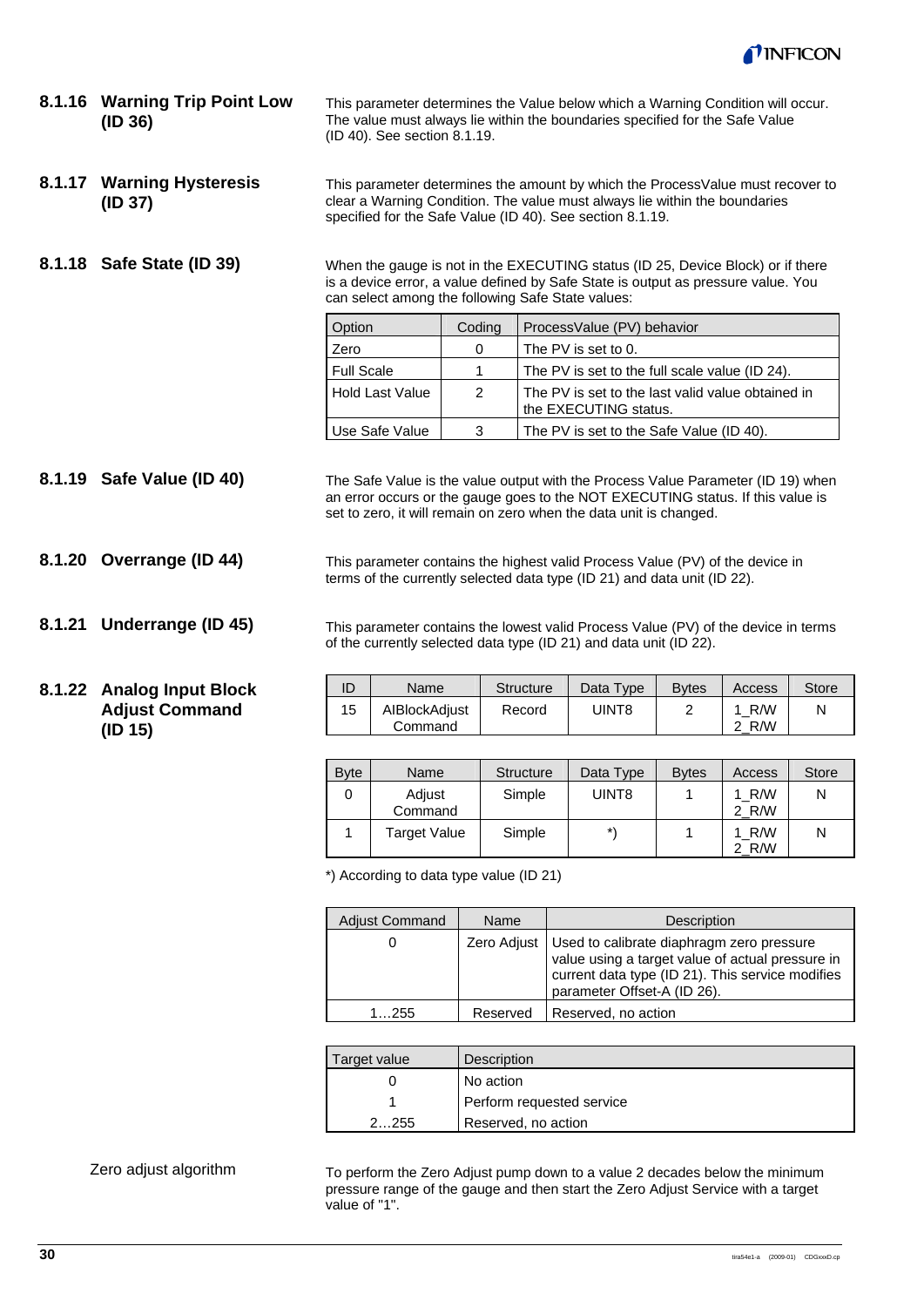

### **8.2 Sensor Analog Input Function Block (Instance 2, ATM)**

Instance 2 of the Analog Sensor Input Function Blocks describes the functionality of the Atmosphere Pressure Sensor (ATM) measuring part of the gauge. The following attributes are supported:

| ID | Name                  | Structure | Data type                         | <b>Bytes</b> | Access                 | Store | See section |
|----|-----------------------|-----------|-----------------------------------|--------------|------------------------|-------|-------------|
| 15 | AIBlockAdjust Command | Record    | UINT8                             | 2            | 1 R/W<br>$2_R/W$       | N     | 8.2.12      |
| 16 | <b>Block Type ID</b>  | Simple    | OSTRING(n)                        | 4            | 1 R<br>2 R             | N     | 8.2.1       |
| 19 | ProcessValue (PV)     | Simple    | $\boldsymbol{\mathsf{^{\star}}})$ |              | 0 XI<br>$1_R$<br>$2_R$ | D     | 8.2.2       |
| 20 | <b>Status</b>         | Simple    | UINT8                             | $\mathbf{1}$ | 0 XI<br>$1_R$<br>$2_R$ | D     | 8.2.3       |
| 21 | Data Type             | Simple    | UINT8                             | $\mathbf{1}$ | 2 R/W                  | N     | 8.2.4       |
| 22 | Data Unit             | Simple    | UINT <sub>16</sub>                | 2            | $2_R/W$                | N     | 8.2.5       |
| 23 | Reading Valid         | Simple    | <b>Boolean</b>                    | 1            | $1_R$<br>$2_R$         | D     | 8.2.6       |
| 24 | <b>Full Scale</b>     | Simple    | $\left( \frac{1}{2} \right)$      |              | $1_R$<br>$2_R$         | N     | 8.2.7       |
| 39 | Safe State            | Simple    | $^{\ast\ast})$                    | 1            | 1 R/W<br>$2_R/W$       | N     | 8.2.8       |
| 40 | Safe Value            | Simple    | $\left( \frac{1}{2} \right)$      |              | 1 R/W<br>$2_R/W$       | N     | 8.2.9       |
| 44 | Overrange             | Simple    | $\left( \frac{1}{2} \right)$      |              | $1_R$<br>2 R           | N     | 8.2.10      |
| 45 | Underrange            | Simple    | $\left( \frac{1}{2} \right)$      |              | $1_R$<br>$2_R$         | N     | 8.2.11      |

\*) According to parameter data type

\*\*) According to data type value (ID 21)

The Block Type ID Parameter contains an ID which describes the block type. The block type ID of the "Sensor Analog Input Function Block" is set to "2". The other defined block types are listed in Appendix B. **8.2.1 Block Type ID (ID 16)** 

The process value contains the measurement value of the Atmosphere Pressure Sensor (ATM), transformed on the basis of the chosen data unit. If the device is not in state EXECUTING (ID 25, Device Block), the Process value is set to the value specified by the Safe State (ID 39). This could be the Safe Value, Last Value, Full Scale, Zero, device specific, or vendor specific. **8.2.2 Process Value (ID 19)** 

The atmosphere pressure sensor cannot trigger alarms and warnings because the atmosphere pressure changes are to small. Therefore the ATM sensor supports no alarm/warning trip points and consequently this parameter is always set to "0". **8.2.3 Status (ID 20)**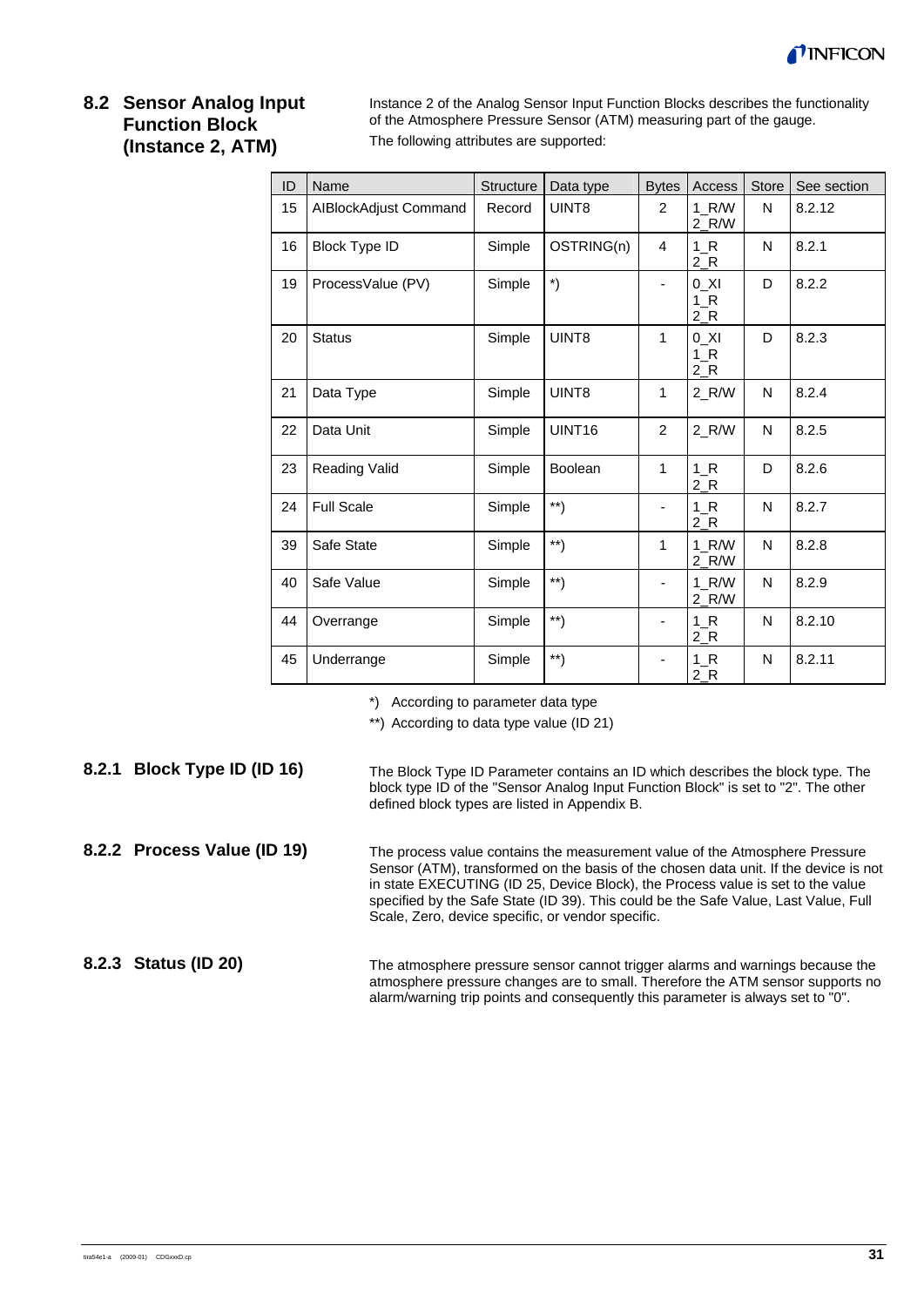

#### **8.2.4 Data Type (ID 21)**

This parameter determines the data type of ProcessValue and all related parameters. Two data types are supported: Float and Integer16.

This parameter can be changed via master class 2 acyclic data transfer only if the device is not in cyclic data transfer with master class 1. The data type is valid for all block instances of the device. This means that all parameters determining the data type will have the same value. A change of one data type parameter changes all others to the same value.

It is possible to adjust the data type during cyclic data transfer start up (setting of configuration data, CFG-String. In this case the data type value is updated with the value requested by the configuration data.

The data type can be changed from Float to Integer16. After startup it is set to the value stored in the EEPROM. The default setting is "Float".

| Coding | Data type    |
|--------|--------------|
| З      | <b>INT16</b> |
| ጸ      | <b>FLOAT</b> |

#### **8.2.5 Data Unit (ID 22)**

The device supports the four data units described below:

| Coding (hex) | Unit          |
|--------------|---------------|
| 1001         | <b>COUNTS</b> |
| 1301         | Torr          |
| 1308         | mbar          |
| 1309         | Pascal        |



For safety reasons, it is not possible to change the pressure unit while the gauge is cyclically interchanging data with a DP/V0 master.

> The data unit setting can only be modified when the gauge is in the IDLE status.

In cyclic data traffic, the data unit must be set in the User Parameter Data. All settings previously made in acyclic data traffic are overwritten (→ section "User Parameter Data").

If the data unit is set in one instance, that data unit setting applies to all instances. Likewise, the data unit setting made in the User Parameter Data is valid for all instances.

#### **8.2.6 Reading Valid (ID 23)**

This parameter indicates that the pressure reading is within a valid range. This means that the following conditions are fulfilled:

- The gauge is in the EXECUTING status (Device Block, ID 25)
- The exception status contains no manufacturer warning or alarm
- The transducer block contains no sensor alarm (ID 103)



If this value is set to zero, the pressure reading is not valid. In such a case, check the Status Extension (ID 102, Transducer Block) to find out whether the measured value is out of the specified measuring range (overrange or underrange mode).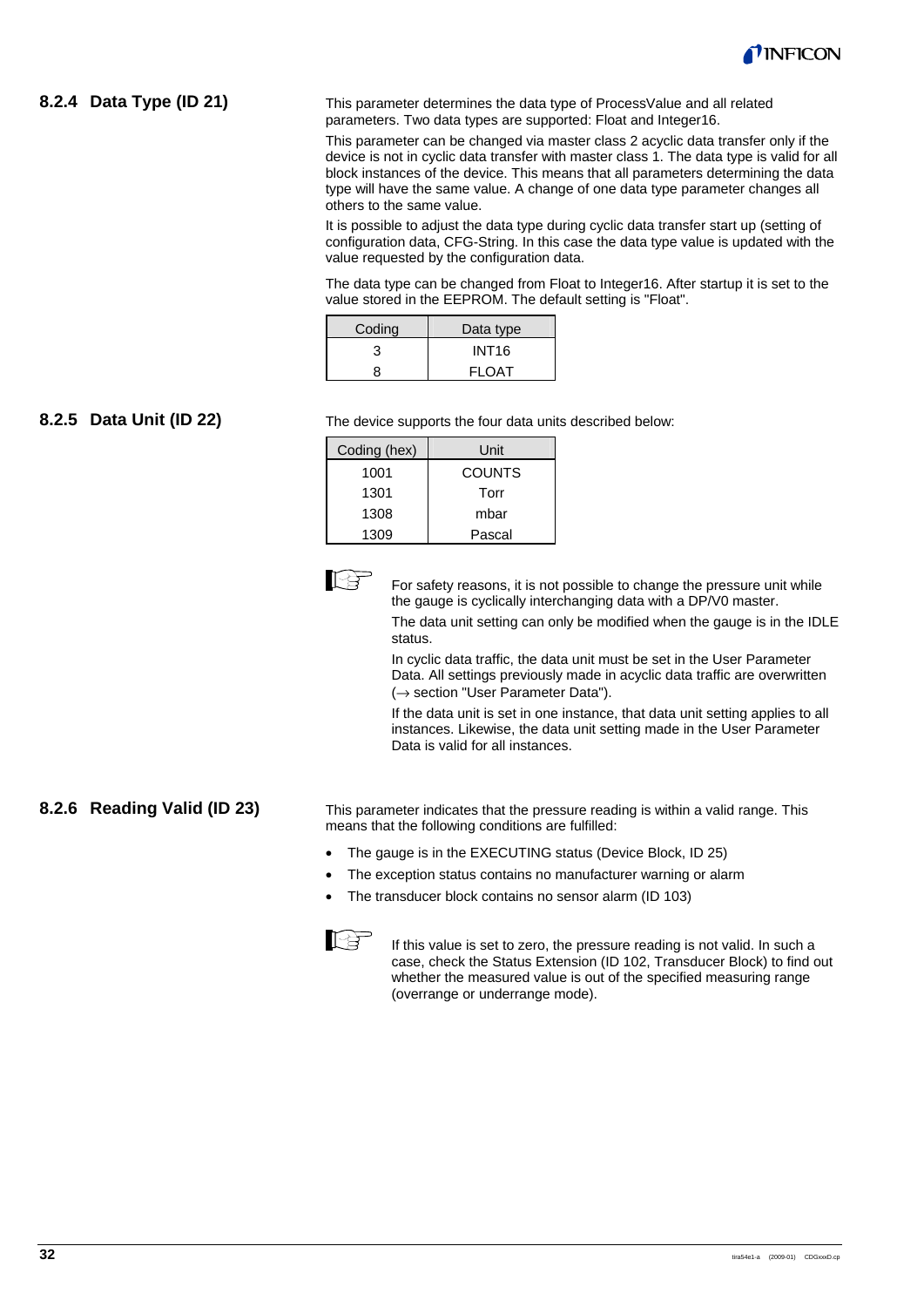#### **8.2.7 Full Scale (ID 24)**

This parameter contains the valid maximum measurement scale of the device in terms of the currently selected data type (ID 21) and data unit (ID 22).

| Sensor Type | <b>COUNTS</b> | Torr      | mbar   | Pascal |
|-------------|---------------|-----------|--------|--------|
| 1000 Torr   | 32767         | 1024      | 1365   | 136500 |
| 500 Torr    | 32767         | 512       | 682.6  | 68260  |
| 200 Torr    | 32767         | 204.8     | 273.0  | 27300  |
| 100 Torr    | 32767         | 102.4     | 136.5  | 13650  |
| 50 Torr     | 32767         | 51.2      | 68.26  | 6826   |
| 20 Torr     | 32767         | 20.48     | 27.30  | 2730   |
| 10 Torr     | 32767         | 10.24     | 13.65  | 1365   |
| 5 Torr      | 32767         | 5.12      | 6.826  | 682.6  |
| 2 Torr      | 32767         | 2.048     | 2.730  | 273.0  |
| 1 Torr      | 32767         | 1.024     | 1.365  | 136.5  |
| 500 mTorr   | 32767         | 0.512     | 0.6826 | 68.26  |
| 200 mTorr   | 32767         | 0.256     | 0.2730 | 27.30  |
| 100 mTorr   | 32767         | 0.1024    | 0.1365 | 13.65  |
| 1000 mbar   | 24576         | 768.063   | 1024   | 102400 |
| 500 mbar    | 24576         | 384.031   | 512    | 51200  |
| 200 mbar    | 24576         | 153.613   | 204.8  | 20480  |
| 100 mbar    | 24576         | 76.8063   | 102.4  | 10240  |
| 50 mbar     | 24576         | 38.4031   | 51.2   | 5120   |
| 20 mbar     | 24576         | 15.3613   | 20.48  | 2048   |
| 10 mbar     | 24576         | 7.68063   | 10.24  | 1024   |
| 5 mbar      | 24576         | 3.84031   | 5.12   | 512    |
| 2 mbar      | 24576         | 1.53613   | 2.048  | 204.8  |
| 1 mbar      | 24576         | 0.768063  | 1.024  | 102.4  |
| $0.5$ mbar  | 24576         | 0.384031  | 0.512  | 51.2   |
| 0.2 mbar    | 24576         | 0.153613  | 0.256  | 25.6   |
| $0.1$ mbar  | 24576         | 0.0768063 | 0.1024 | 10.24  |

#### **8.2.8 Safe State (ID 39)**

When the gauge is not in the EXECUTING status (ID 25, Device Block) or if there is a device error, a value defined by Safe State is output as pressure value. You can select among the following Safe State values:

| Option                 | Coding | ProcessValue (PV) behavior                                                 |
|------------------------|--------|----------------------------------------------------------------------------|
| Zero                   | 0      | The PV is set to 0.                                                        |
| <b>Full Scale</b>      | 1.     | The PV is set to the full scale value (ID 24).                             |
| <b>Hold Last Value</b> | 2      | The PV is set to the last valid value obtained in<br>the EXECUTING status. |
| Use Safe Value         | 3      | The PV is set to the Safe Value (ID 40).                                   |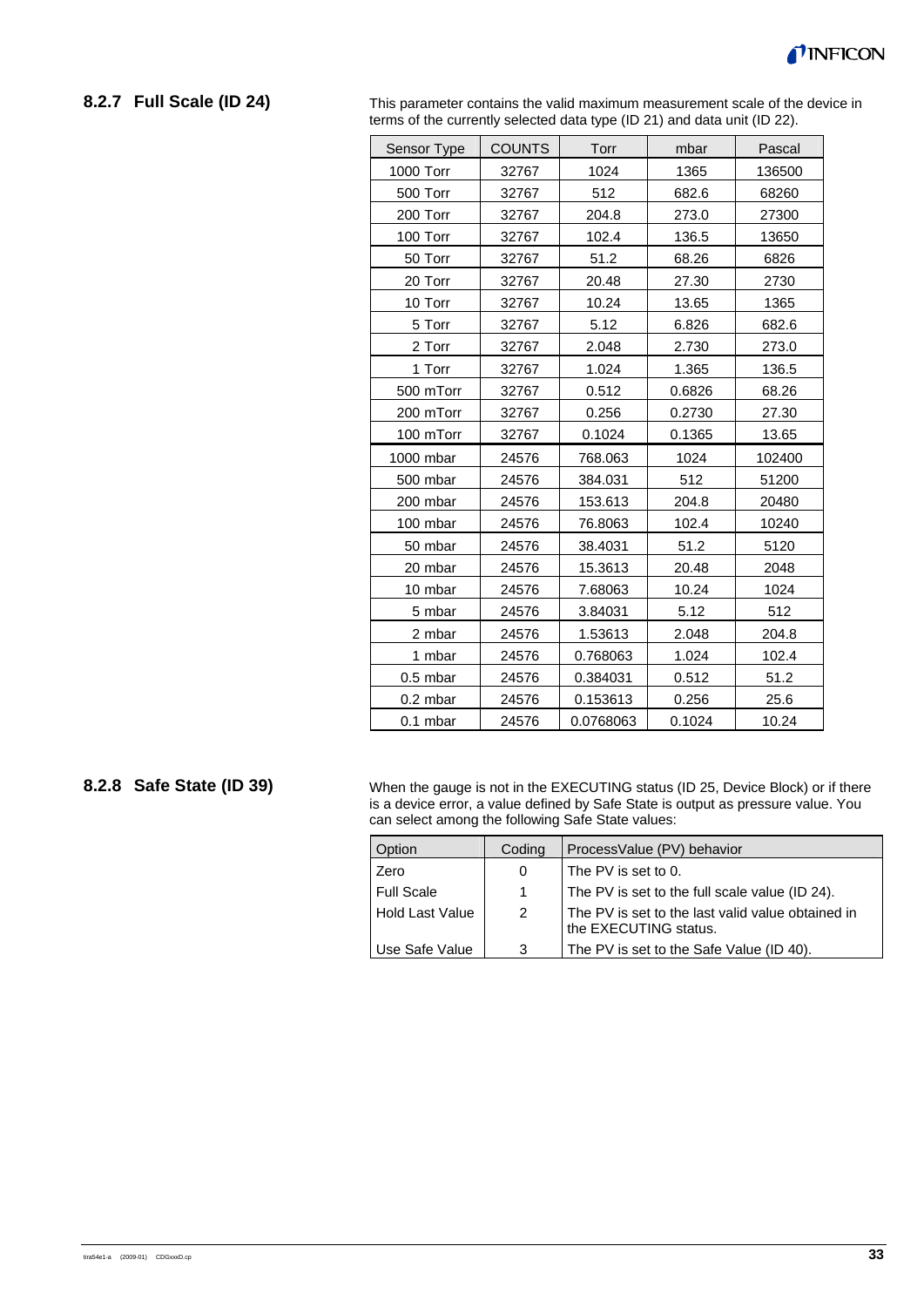

#### **8.2.9 Safe Value (ID 40)**

The Safe Value is the value output with the Process Value Parameter (ID 19) when an error occurs or the gauge goes to the NOT EXECUTING status. If this value is set to zero, it will remain on zero when the data unit is changed.

# **8.2.10 Overrange (ID 44)**

This parameter contains the highest valid Process Value (PV) of the device in terms of the currently selected data type (ID 21) and data unit (ID 22).

| Sensor Type | <b>COUNTS</b> | Torr      | mbar   | Pascal |
|-------------|---------------|-----------|--------|--------|
| 1000 Torr   | 32767         | 1024      | 1365   | 136500 |
| 500 Torr    | 32767         | 512       | 682.6  | 68260  |
| 200 Torr    | 32767         | 204.8     | 273.0  | 27300  |
| 100 Torr    | 32767         | 102.4     | 136.5  | 13650  |
| 50 Torr     | 32767         | 51.2      | 68.26  | 6826   |
| 20 Torr     | 32767         | 20.48     | 27.30  | 2730   |
| 10 Torr     | 32767         | 10.24     | 13.65  | 1365   |
| 5 Torr      | 32767         | 5.12      | 6.826  | 682.6  |
| 2 Torr      | 32767         | 2.048     | 2.730  | 273.0  |
| 1 Torr      | 32767         | 1.024     | 1.365  | 136.5  |
| 500 mTorr   | 32767         | 0.512     | 0.6826 | 68.26  |
| 200 mTorr   | 32767         | 0.256     | 0.2730 | 27.30  |
| 100 mTorr   | 32767         | 0.1024    | 0.1365 | 13.65  |
| 1000 mbar   | 24576         | 768.063   | 1024   | 102400 |
| 500 mbar    | 24576         | 384.031   | 512    | 51200  |
| 200 mbar    | 24576         | 153.613   | 204.8  | 20480  |
| 100 mbar    | 24576         | 76.8063   | 102.4  | 10240  |
| 50 mbar     | 24576         | 38.4031   | 51.2   | 5120   |
| 20 mbar     | 24576         | 15.3613   | 20.48  | 2048   |
| 10 mbar     | 24576         | 7.68063   | 10.24  | 1024   |
| 5 mbar      | 24576         | 3.84031   | 5.12   | 512    |
| 2 mbar      | 24576         | 1.53613   | 2.048  | 204.8  |
| 1 mbar      | 24576         | 0.768063  | 1.024  | 102.4  |
| $0.5$ mbar  | 24576         | 0.384031  | 0.512  | 51.2   |
| 0.2 mbar    | 24576         | 0.153613  | 0.256  | 25.6   |
| $0.1$ mbar  | 24576         | 0.0768063 | 0.1024 | 10.24  |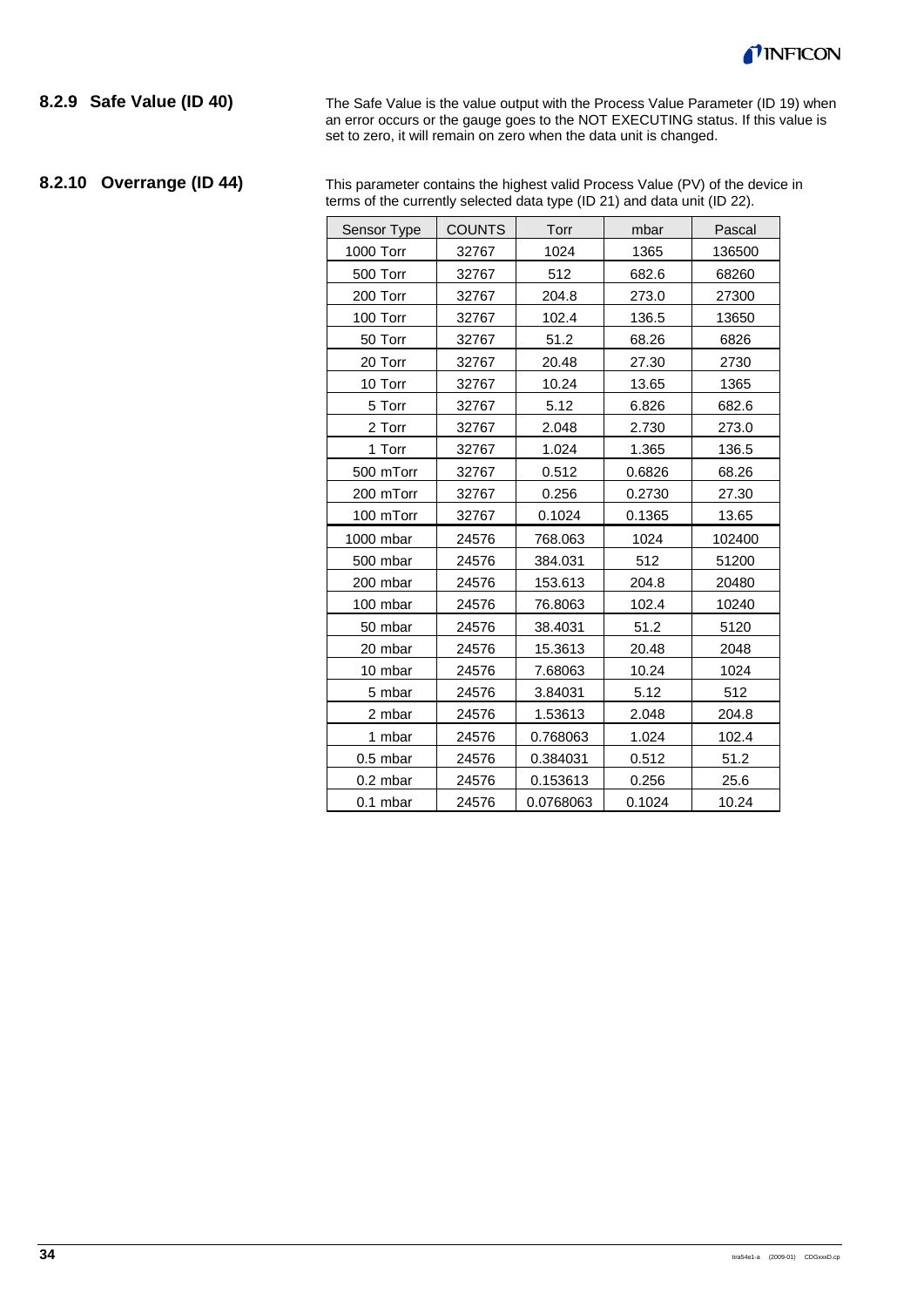

# **8.2.11 Underrange (ID 45)**

This parameter contains the lowest valid Process Value (PV) of the device in terms of the currently selected data type (ID 21) and data unit (ID 22).

| <b>COUNTS</b><br>Sensor Type | Torr<br>mbar                                                                                                                                                                                                                                        | Pascal                             |
|------------------------------|-----------------------------------------------------------------------------------------------------------------------------------------------------------------------------------------------------------------------------------------------------|------------------------------------|
| 3                            | $1.333224 \times 10^{-1}$<br>100                                                                                                                                                                                                                    | 13.33224                           |
| 3                            | $6.66612 \times 10^{-2}$<br>50                                                                                                                                                                                                                      | 6.66612                            |
| 3                            | $2.666448 \times 10^{-2}$<br>20                                                                                                                                                                                                                     | 2.666448                           |
| 3                            | $1.333224 \times 10^{-2}$<br>10                                                                                                                                                                                                                     | 1.333224                           |
| 3                            | $6.66612 \times 10^{-3}$<br>5                                                                                                                                                                                                                       | $6.66612 \times 10^{-1}$           |
| 3                            | $2.666448 \times 10^{-3}$<br>$\overline{c}$                                                                                                                                                                                                         | $2.666448 \times 10^{-1}$          |
| 3                            | $1.333224 \times 10^{-3}$<br>$\overline{1}$                                                                                                                                                                                                         | $1.333224 \times 10^{-1}$          |
| 3                            | $\frac{6.66612 \times 10^{-4}}{2}$<br>0.5                                                                                                                                                                                                           | $6.66612 \times 10^{-2}$           |
| 3                            | $2.666448 \times 10^{-4}$<br>0.2                                                                                                                                                                                                                    | $2.666448 \times 10^{-2}$          |
| 3                            | 1.333224 $\times$ 10 <sup>-4</sup><br>0.1                                                                                                                                                                                                           | 1.333224 $\times$ 10 <sup>-2</sup> |
| 3<br>500 mTorr               | $6.66612 \times 10^{-5}$<br>0.05                                                                                                                                                                                                                    | $6.66612 \times 10^{-3}$           |
| 3<br>200 mTorr               | $2.666448 \times 10^{-5}$<br>0.02                                                                                                                                                                                                                   | $2.666448 \times 10^{-3}$          |
| 3<br>100 mTorr               | 1.333224 $\times$ 10 <sup>-5</sup><br>0.01                                                                                                                                                                                                          | 1.333224 $\times$ 10 <sup>-3</sup> |
| 3                            | $7.500615 \times 10^{-2}$                                                                                                                                                                                                                           | 10                                 |
| 3                            | $3.750308 \times 10^{-2}$                                                                                                                                                                                                                           | 5                                  |
| 3                            |                                                                                                                                                                                                                                                     | $\overline{2}$                     |
| 3                            | $7.500615 \times 10^{-3}$                                                                                                                                                                                                                           | 1                                  |
| 3                            | $3.750308 \times 10^{-3}$                                                                                                                                                                                                                           | $5 \times 10^{-1}$                 |
| 3                            | $\frac{1.500123 \times 10^{-3}}{1.500123 \times 10^{-3}}$                                                                                                                                                                                           | $2 \times 10^{-1}$                 |
| 3                            | $1 \times 10^{-3}$<br>$7.500615 \times 10^{-4}$                                                                                                                                                                                                     | $1 \times 10^{-1}$                 |
| 3                            | $3.750308 \times 10^{-4}$                                                                                                                                                                                                                           | $5 \times 10^{-2}$                 |
| 3                            | $\frac{1.500123 \times 10^{-4}}{1.500123 \times 10^{-4}}$                                                                                                                                                                                           | $2 \times 10^{-2}$                 |
| 3                            | $7.500615 \times 10^{-5}$                                                                                                                                                                                                                           | $1 \times 10^{-2}$                 |
| 3                            | $5 \times 10^{-5}$<br>$3.750308 \times 10^{-5}$                                                                                                                                                                                                     | $5 \times 10^{-3}$                 |
| 3                            | $2 \times 10^{-5}$<br>$1.500123 \times 10^{-5}$                                                                                                                                                                                                     | $2 \times 10^{-3}$                 |
| 3                            | $1 \times 10^{-5}$<br>$7.500615 \times 10^{-6}$                                                                                                                                                                                                     | $1 \times 10^{-3}$                 |
|                              | $1 \times 10^{-1}$<br>$\frac{5 \times 10^{-2}}{2}$<br>$2 \times 10^{-2}$<br>$1.500123 \times 10^{-2}$<br>$1 \times 10^{-2}$<br>$\frac{5 \times 10^{-3}}{2}$<br>$2 \times 10^{-3}$<br>$5 \times 10^{-4}$<br>$2 \times 10^{-4}$<br>$1 \times 10^{-4}$ |                                    |

### **8.2.12 Analog Input Block Adjust Command (ID 15)**

| ID | Name                     | <b>Structure</b> | Data Type | <b>B</b> ytes | Access     | Store |
|----|--------------------------|------------------|-----------|---------------|------------|-------|
| 15 | AIBlockAdjust<br>Command | Record           | UINT8     |               | R/W<br>R/W |       |

| <b>Byte</b> | Name                | <b>Structure</b> | Data Type | <b>B</b> vtes | Access         | <b>Store</b> |
|-------------|---------------------|------------------|-----------|---------------|----------------|--------------|
|             | Adjust<br>Command   | Simple           | UINT8     |               | 1 R/W<br>2 R/W |              |
|             | <b>Target Value</b> | Simple           | $\star$   |               | 1 R/W<br>2 R/W |              |

\*) According to data type value (ID 21)

| <b>Adiust Command</b> | <b>Name</b> | Description                    |
|-----------------------|-------------|--------------------------------|
| 0255                  |             | Reserved   Reserved, no action |

| Target value | Description         |
|--------------|---------------------|
| 0255         | Reserved, no action |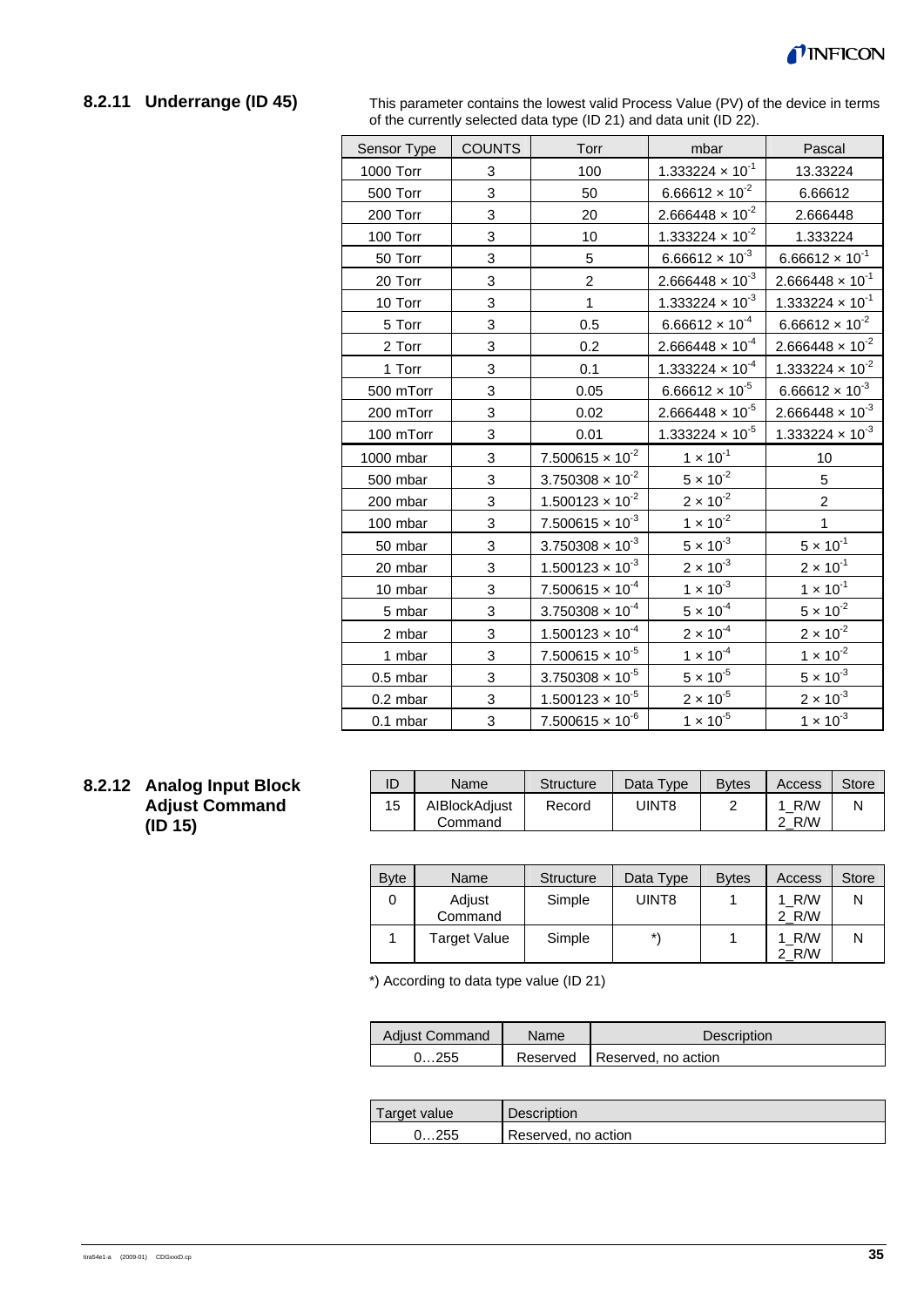

# **9 OneOfN Analog Input Function Block**



The figure below shows the basic design of the analog input function block.

Instance 2 of the Analog Sensor Input Function Blocks describes the functionality of the Atmosphere Pressure Sensor (ATM) measuring part of the gauge.

| The following attributes are supported: |  |  |
|-----------------------------------------|--|--|
|-----------------------------------------|--|--|

| ID   | Name                         |        | Structure   Data type |   |                   |   | Bytes   Access   Store   See section |
|------|------------------------------|--------|-----------------------|---|-------------------|---|--------------------------------------|
| 1745 |                              | -      |                       | - |                   |   | 9.1.1                                |
| 46   | Channel Instance<br>Selector | Simple | I UINT8               |   | R/W<br>1<br>2 R/W | N | 19.1.2                               |

# **9.1 Information on the Individual Indices**

- The parameters 17…45 of the One of N Channel Sensor Analog Input Function Block are identical with the parameters 17…45 of the Sensor Analog Input Function Block. See section 8.1. **9.1.1 Parameters 17…45**
- Provides access to the selected parameter instances via the function block parameter interface. The channel instance number starts with 1. The selector determines which function/transducer block parameter set is mapped into the "OneOfN Analog Input Function Block" or "OneOfN Vacuum Gauge Transducer Block" address space. **9.1.2 Channel Instance Selector (ID 46)**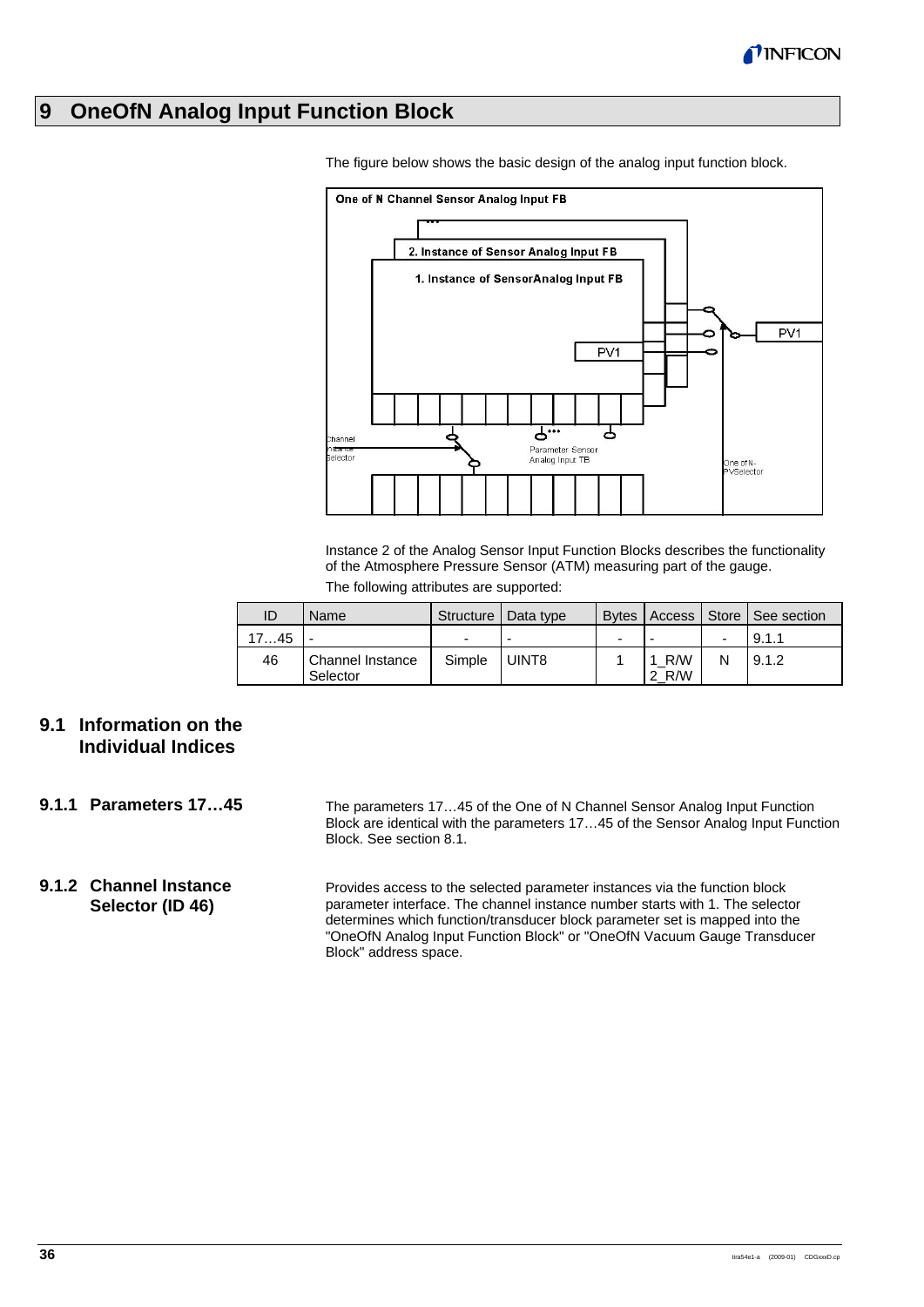# **10 Discrete Output Function Block (Relay 1 and 2)**

The Discrete Output Function Block is used for switching the relays on and off. The following attributes are supported:

| ID | Name                            | <b>Structure</b> | Data Type      | <b>B</b> vtes | Access           | <b>Store</b> | See section |
|----|---------------------------------|------------------|----------------|---------------|------------------|--------------|-------------|
| 15 | <b>DOBlockState</b><br>Command  | Simple           | UINT8          |               | 1 R/W<br>2 R/W   | N            |             |
| 16 | <b>Block Type ID</b>            | Simple           | OSTRING(n)     | 1             | $1_R$<br>2R      | N            | 10.1.1      |
| 19 | Setpoint<br><b>Value Status</b> | Simple           | UINT8          |               | $0$ _XI<br>$2_R$ | D            | 10.1.2      |
| 20 | <b>Status</b>                   | Simple           | <b>Boolean</b> |               | 2 R              | D            | 10.1.3      |

# **10.1 Information on the Individual Indices**

#### **10.1.1 Block Type ID (ID 16)**

The Block Type ID Parameter contains an ID which describes the block type. The block type ID of the "Discrete Output Function Block" is set to "7". The other defined block types are listed in Appendix B.

### **10.1.2 Setpoint Value Status (ID 19)**

This parameter contains the value which is forwarded to the Relay 1:

| Setpoint value | Relay |
|----------------|-------|
|                | ∩ff   |
|                | On    |
| 2255           | ገff   |

**10.1.3 Status (ID 20)** 

This parameter indicates the state of the Discrete Output Function Block Instance.

| <b>Status</b> | Description    |
|---------------|----------------|
|               |                |
|               | Error or alarm |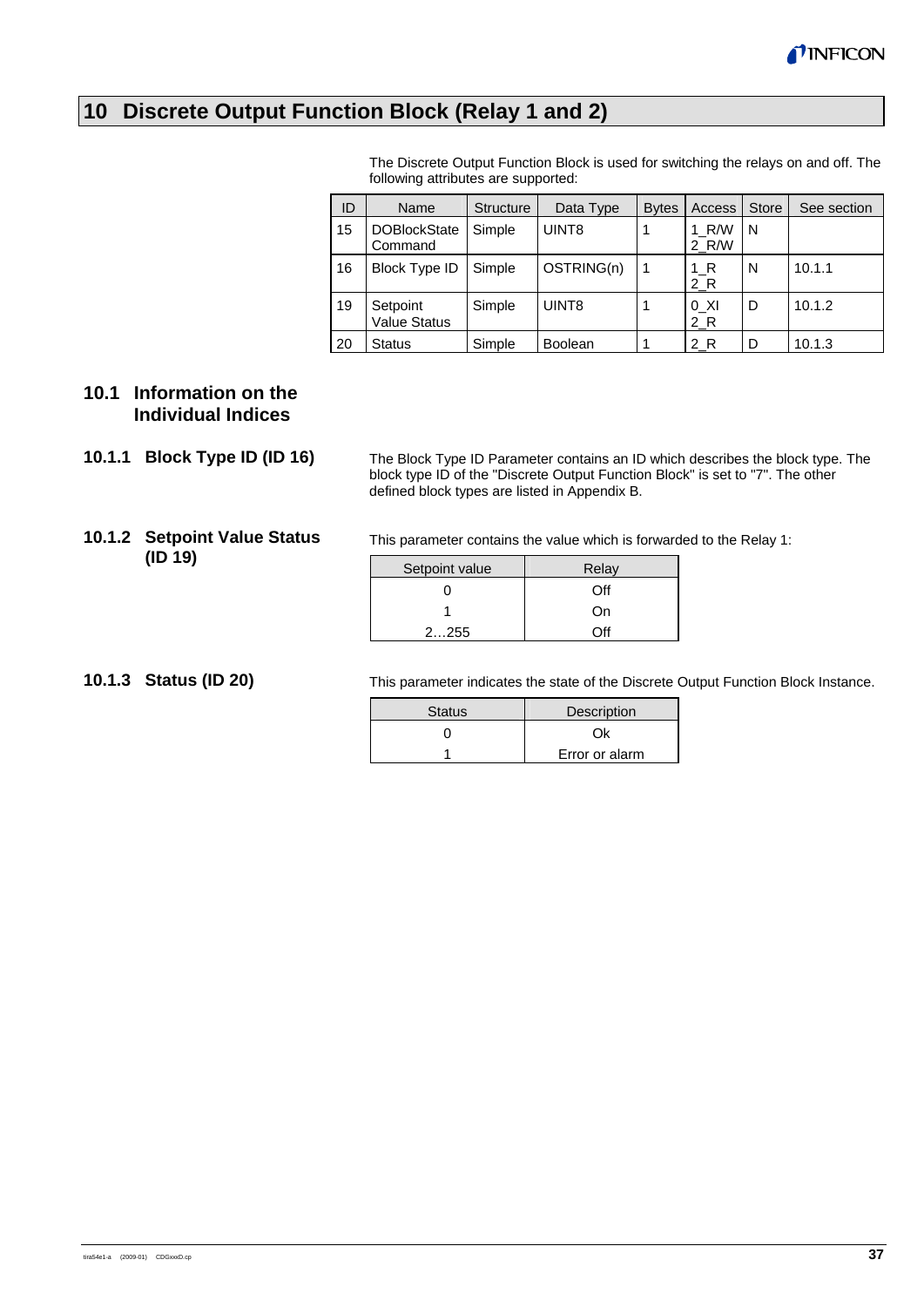

# **10.2 Discrete Output Function Block behavior**

The figure below shows the state chart of the discrete output function block.



| State name             | Description                                                                                                                                                                                                                                          |
|------------------------|------------------------------------------------------------------------------------------------------------------------------------------------------------------------------------------------------------------------------------------------------|
| Available              | This is the initial state after power on. The Device Block is<br>in Executing state (see section 7.2.1).                                                                                                                                             |
| Idle                   | This state cuts the signal flow between the SetpointValue<br>of the certain Discrete Output function block instance and<br>its dedicated underlying actuation hardware. The behavior<br>is according the IdleActionSelector parameter.               |
| Ready                  | The connection between the Setpoint Value parameter of<br>the certain Discrete Output function block instance and its<br>dedicated underlying actuation hardware is recovered. The<br>instance is waiting for new SetpointValue parameter<br>values. |
| Run                    | The instance is working in its dedicated way.                                                                                                                                                                                                        |
| Recoverable Fault      | There is a temporary fault. The reason is device and<br>manufacturer specific.                                                                                                                                                                       |
| Unrecoverable<br>Fault | There is a fault with no automatic return. This fault can<br>force a Critical Fault according to section 7.2.1 or refers to<br>the certain instance only.                                                                                            |
| Executing              | This state is defined in section 7.2.1, i.e. the state machine<br>is working in this device state only.                                                                                                                                              |

# **10.2.1 Block State Command Mapping**

| ID | Name                           | <b>Structure</b> | Data Type | <b>B</b> ytes | Access     | Store |
|----|--------------------------------|------------------|-----------|---------------|------------|-------|
| 15 | <b>DOBlockState</b><br>Command | Simple           | UINT8     |               | R/W<br>R/W |       |

A Write service performed to this parameter is interpreted as event to switch the block state according to the state chart.

| Parameter value | <b>State</b>          |
|-----------------|-----------------------|
| 0               | Reserved              |
| 1               | Available             |
| 2               | Idle                  |
| 3               | Ready                 |
| 4               | Run                   |
| 5               | Recoverable fault     |
| 6               | Unrecoverable fault   |
| 7127            | Reserved              |
| 128255          | Manufacturer specific |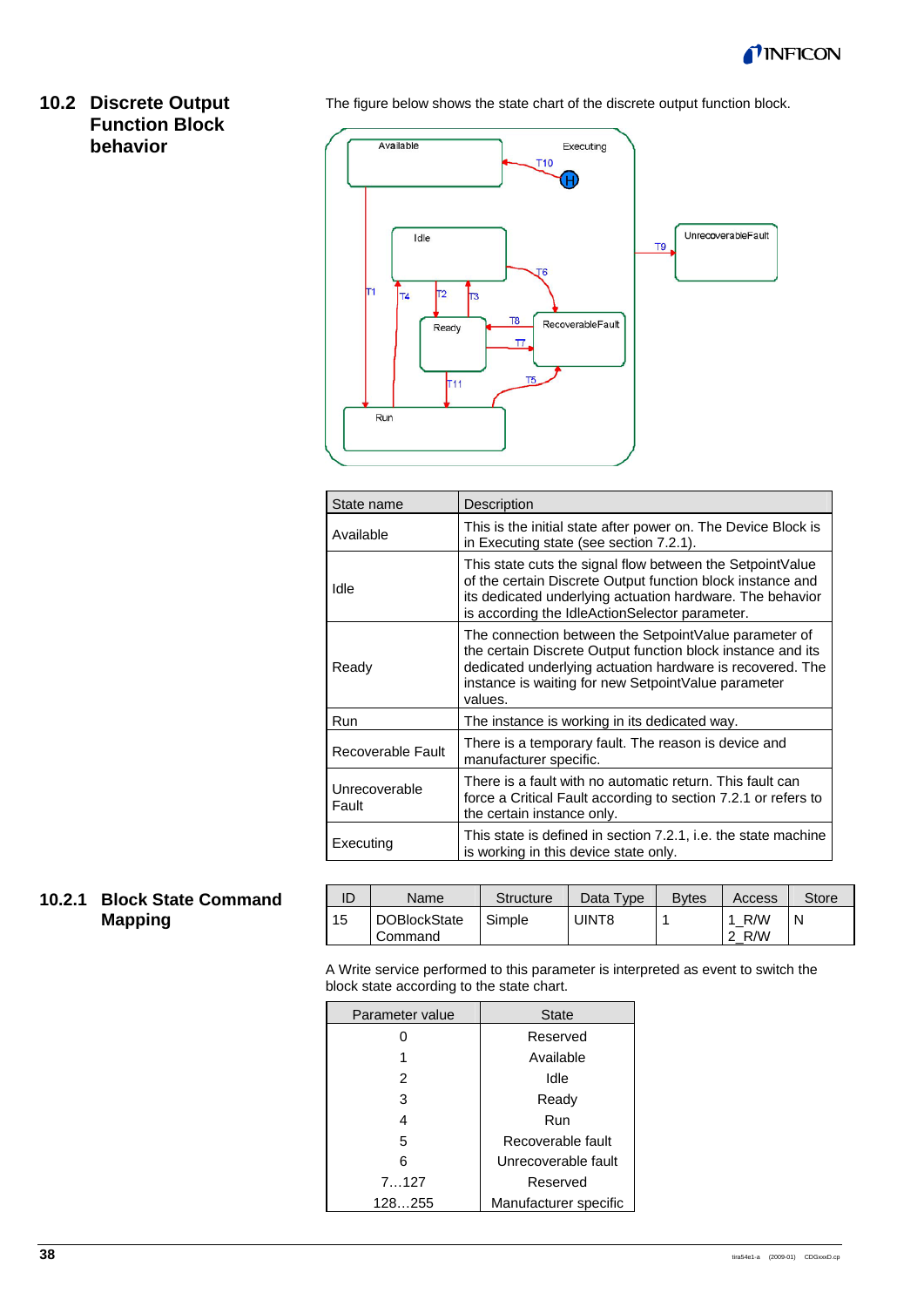# **11 Trip Point Function Block (Relay 1 and 2)**

|                                                              | The Trip Point Object models the action of trip points for a device, often<br>corresponding to physical outputs (Discrete Output Object). Each Trip Point<br>channel has a pointer (Analog Sensor Input Object Instance ID) to a source Analog<br>Sensor Input Instance.                                                                                                                                                                                                                                                                                                              |
|--------------------------------------------------------------|---------------------------------------------------------------------------------------------------------------------------------------------------------------------------------------------------------------------------------------------------------------------------------------------------------------------------------------------------------------------------------------------------------------------------------------------------------------------------------------------------------------------------------------------------------------------------------------|
|                                                              | A trip point value, designated as a High or Low trip point, is compared to the<br>specified instance of an Analog Input Sensor Process Value parameter. This trip<br>point is intended to be used as a process control indicator only, as distinguished<br>from the Analog Input Sensor Function Block Object's Alarm and Warning trip<br>points.                                                                                                                                                                                                                                     |
|                                                              | All the necessary calculations and the setting/resetting (triggering) of the relays are<br>done by the basic device itself.                                                                                                                                                                                                                                                                                                                                                                                                                                                           |
| 11.1<br><b>Trip Point Function</b><br><b>Block behaviors</b> | Two different functionalities are implemented: Setpoint function and Atmosphere<br>(ATM) detection. The Setpoint function is realized via the Low trip Point function<br>and the ATM detection via the High Trip point function. The two functions are<br>mutually exclusive, only one of them can be active at a time.                                                                                                                                                                                                                                                               |
|                                                              | The basic device switches to the desired function according to the value<br>"Percentage of ATM" (ID 201). See section 11.2.11.                                                                                                                                                                                                                                                                                                                                                                                                                                                        |
| 11.1.1 Setpoint function                                     | If "Low Trip Enable" (ID 20) is set, the Setpoint function is activated.                                                                                                                                                                                                                                                                                                                                                                                                                                                                                                              |
|                                                              | The parameter "Percentage of ATM" (ID 201) is automatically set to "0" and<br>therefore the ATM function is disabled. Low Trip Point is compared to the Analog<br>Input Sensor Function Block Instance 1 (CDG) ProcessValue to generate a trip<br>point condition.                                                                                                                                                                                                                                                                                                                    |
|                                                              | Status will be set if the input (ProcessValue) is at or below the Low Trip Point. If the<br>pressure (input) increases above "Low Trip Point + Hysteresis", the Status will be<br>reset.                                                                                                                                                                                                                                                                                                                                                                                              |
| 11.1.2 Atmosphere detection                                  | This functionality is used to compare the pressure measured by the CDG with the<br>atmospheric pressure.                                                                                                                                                                                                                                                                                                                                                                                                                                                                              |
|                                                              | The parameter "Percentage of ATM" (ID 201) is used to define a value "Percentage<br>of Atmosphere". This value will be multiplied with the pressure from the Analog<br>Sensor Instance 2 (ATM Sensor). Then this result will be copied into parameter<br>"High Trip Point" (ID 202). If a value other than "0" is written to Percentage of<br>Atmosphere (ID 201), the parameter "Low Trip Enable" (ID 20) is automatically set<br>to "0". High Trip Point is compared to the Analog Input Sensor Function Block<br>Instance 2 (ATM) ProcessValue to generate a trip point condition. |
|                                                              | Status will be set if the input (ProcessValue) value is at or above the High Trip<br>Point. If the pressure (input) decreases below "High Trip Point - Hysteresis", the<br>Status will be reset.                                                                                                                                                                                                                                                                                                                                                                                      |
|                                                              |                                                                                                                                                                                                                                                                                                                                                                                                                                                                                                                                                                                       |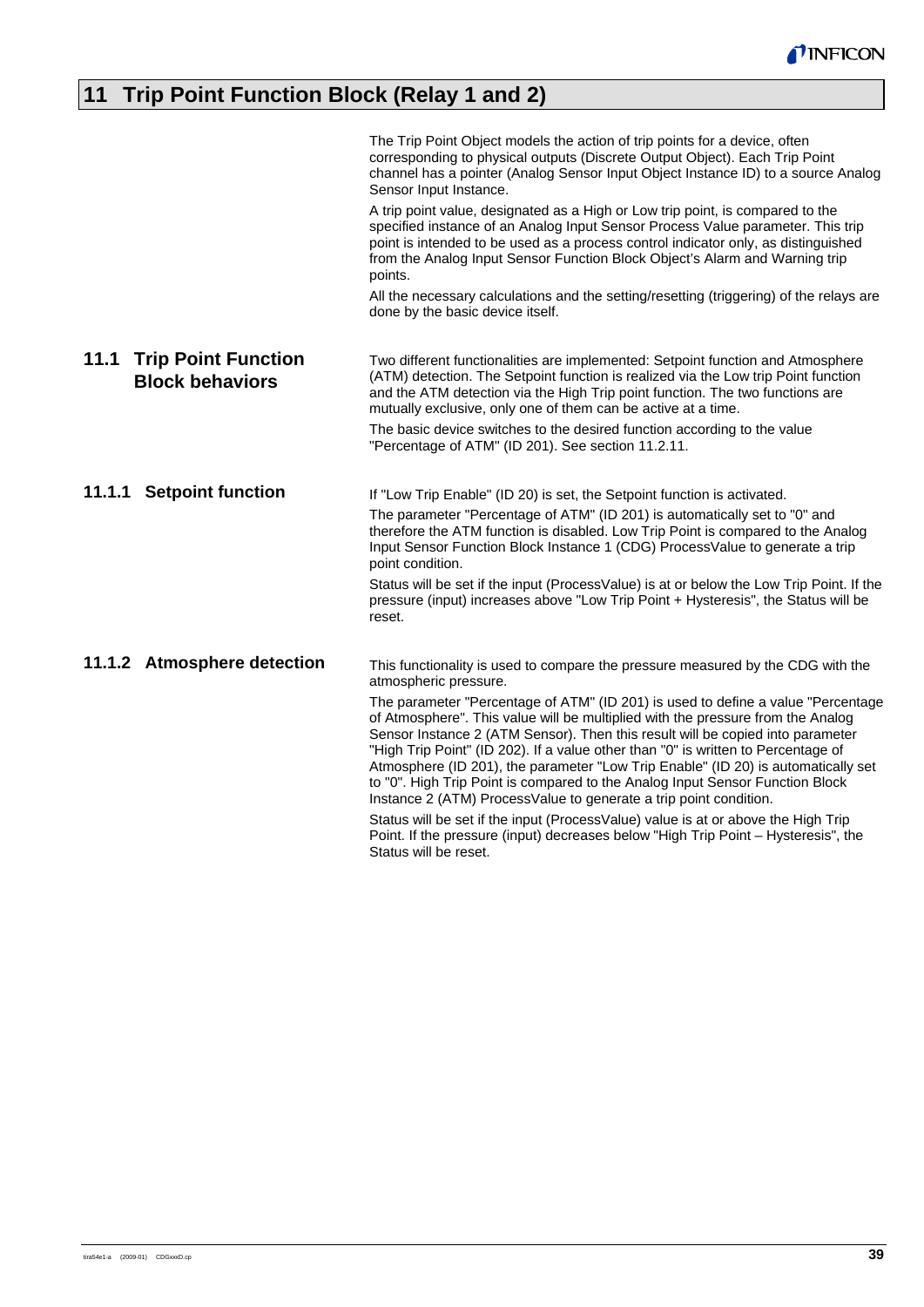

# **11.2 Trip Point Function Block (Relay 1 and Relay 2)**

The following attributes are supported:

| ID  | Name                                                            | <b>Structure</b> | Data type                               | <b>Bytes</b>   | Access             | <b>Store</b> | See section |
|-----|-----------------------------------------------------------------|------------------|-----------------------------------------|----------------|--------------------|--------------|-------------|
| 16  | <b>Block Type ID</b>                                            | Simple           | OSTRING(n)                              | 4              | 1 R<br>2 R         | N            | 11.2.1      |
| 19  | Low Trip Point                                                  | Simple           | According<br>Data Type<br>value (ID 29) |                | 1 R/W<br>2 R/W     | N            | 11.2.2      |
| 20  | Low Trip Enable                                                 | Simple           | <b>Boolean</b>                          | 1              | 1 R/W<br>2 R/W     | N            | 11.2.3      |
| 21  | <b>Status</b>                                                   | Simple           | UINT8                                   | 1              | 0 XI<br>1 R<br>2 R | D            | 11.2.4      |
| 24  | <b>Hysteresis</b>                                               | Simple           | According<br>Data Type<br>value (ID 29) |                | 1 R/W<br>2 R/W     | N            | 11.2.5      |
| 27  | Analog Input<br><b>Sensor Function</b><br><b>Block Instance</b> | Simple           | UINT8                                   | 1              | 1 R<br>$2_R$       | N            | 11.2.6      |
| 28  | Data Units                                                      | Simple           | UINT <sub>16</sub>                      | $\overline{2}$ | 2 R/W              | N            | 11.2.7      |
| 29  | Data Type                                                       | Simple           | UINT8                                   | 1              | 2 R/W              | N            | 11.2.8      |
| 201 | Percentage of<br><b>ATM</b>                                     | Simple           | <b>FLOAT</b>                            | 4              | 1 R/W<br>2 R/W     | N            | 11.2.9      |
| 202 | <b>High Trip Point</b>                                          | Simple           | According<br>Data Type<br>value (ID 29) | $\overline{a}$ | 1 R<br>$2_R$       | N            | 11.2.10     |
| 203 | <b>High Trip Enable</b>                                         | Simple           | <b>Boolean</b>                          | 1              | 1 R<br>2 R         | N            | 11.2.11     |

The Block Type ID Parameter contains an ID which describes the block type. The block type ID of the "Trip Point Function Block" is set to "17". The other defined block types are listed in Appendix B. **11.2.1 Block Type ID (ID 16)** 

**11.2.2 Low Trip Point (ID 19)** 

This parameter defines the value at or below which a trip point condition will occur.

**11.2.3 Low Trip Enable (ID 20)** 

This parameter enables/disables the Low Trip Point setting.

| Parameter value | Description                    |
|-----------------|--------------------------------|
|                 | disable Low Trip Point setting |
|                 | enable Low Trip Point setting  |

**11.2.4 Status (ID 21)** 

This parameter contains the state of this object instance. The functionality is described in section 11.1.

| Parameter value | Description                                         |
|-----------------|-----------------------------------------------------|
|                 | trip point condition does not exist<br>(unasserted) |
|                 | trip point condition exists<br>(asserted)           |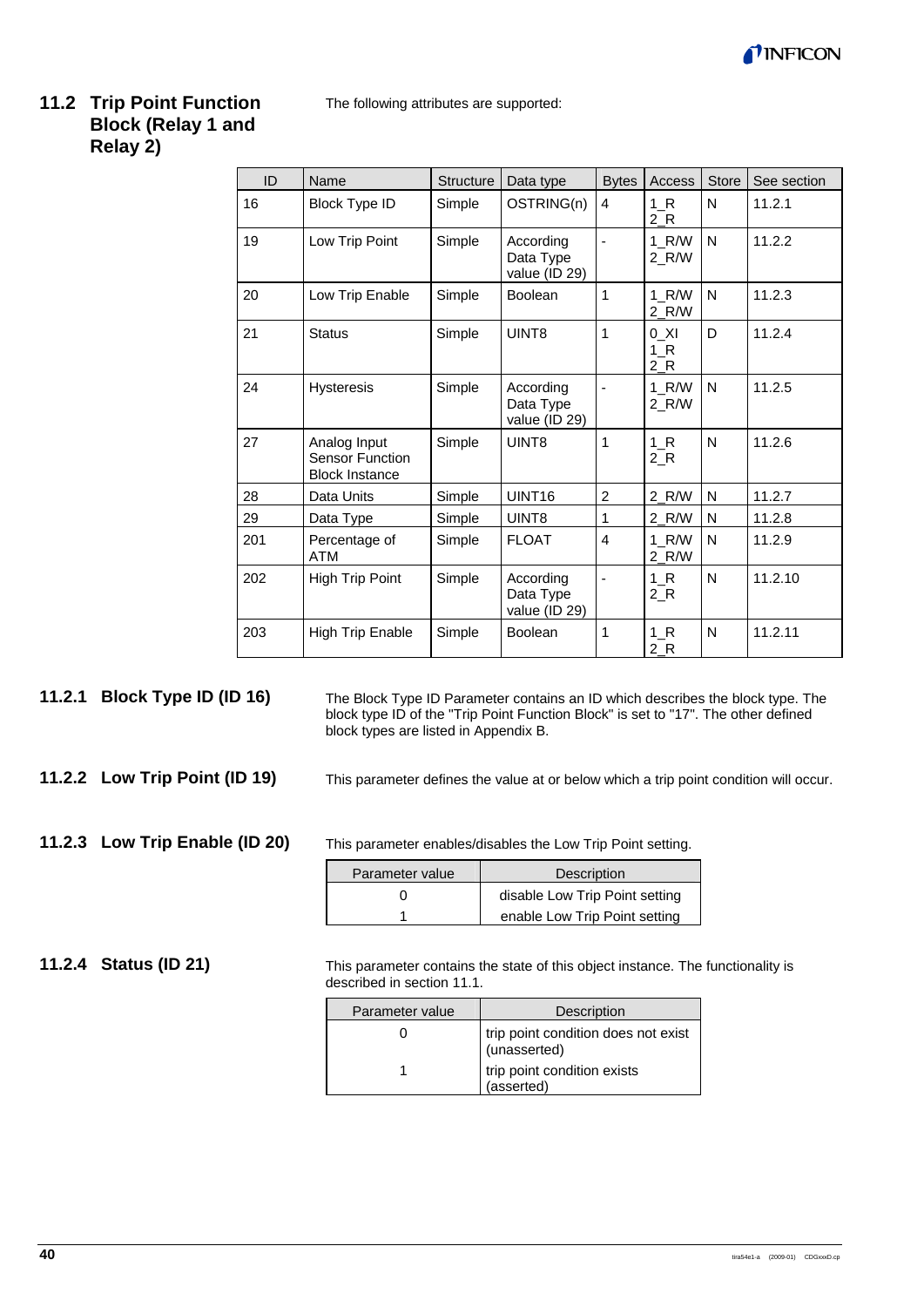

The Hysteresis value specifies the amount by which the Analog Input Sensor ProcessValue must recover in order to clear a trip point condition. For example: A High Trip Point of 100 and a Hysteresis value of 2 will result in a trip point condition being set when the (Analog Input Sensor) ProcessValue goes above 100 and cleared when ProcessValue drops below 98. Similarly, a Low Trip Point of 100 and a Hysteresis of 2 will result in a trip point condition being set when ProcessValue falls below 100 and cleared when ProcessValue increases above 102. **11.2.5 Hysteresis (ID 24)** 

#### **11.2.6 Analog Input Sensor Function Block Instance (ID 27)**

This parameter specifies the Analog Sensor Object Instance from which Value is compared to High or Low Trip Point. This value is fix set to instance 1 (CDG) because the ATM sensor (instance 2) does not support trip points.

**11.2.7 Data Units (ID 28)** 

This parameter defines the units of Trip Point, Hysteresis, etc. according to the following table:

| Parameter value (hex) | Unit          |
|-----------------------|---------------|
| 1001                  | <b>COUNTS</b> |
| 1301                  | Torr          |
| 1308                  | mBar          |
| 1309                  | Pascal        |

#### **11.2.8 Data Type (ID 29)**

This parameter defines the data type of Trip Point, Hysteresis, etc. and all related parameters.

The parameter can be changed via master class 2 acyclic data transfer only if the device is not in cyclic data transfer with master class 1. The data type is valid for all block instances of the device i.e. all parameter determining the data type shall have the same value. A change of one data type parameter changes all other parameters to the same value.

| Parameter value | $TV$ pe           |
|-----------------|-------------------|
|                 | INT <sub>16</sub> |
|                 | FLOAT (Default)   |

This parameter specifies the trip point function block behavior. See section 11.1. **11.2.9 Percentage of ATM** 

| Parameter value | Description          |
|-----------------|----------------------|
|                 | Setpoint function    |
| > 0100          | Atmosphere detection |

**11.2.10 High Trip Point (ID 202)** 

**11.2.11 High Trip Enable (ID 203)** 

**(ID 201)** 

value at or above which a trip point condition will occur. See section 11.1.2.

This parameter enables/disables the High Trip Point (Atmosphere detection) setting.

This parameter corresponds to the "Atmosphere detection" function. It specifies the

| Parameter value | Description                          |
|-----------------|--------------------------------------|
|                 | disable Atmosphere detection setting |
|                 | enable Atmosphere detection setting  |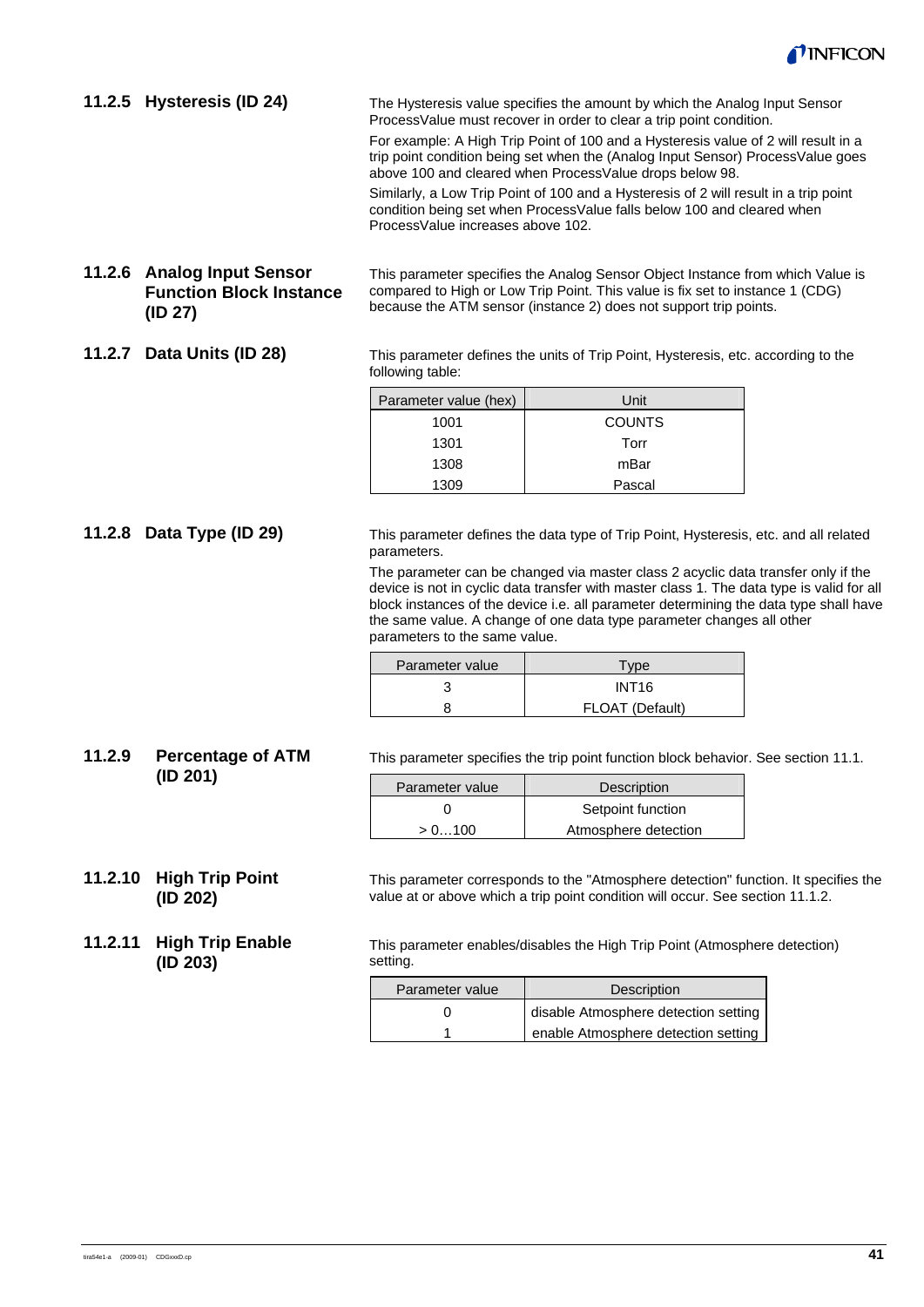# **12 Transducer Blocks**

# **12.1 CDG Transducer Block**

**(Instance 1)** 

| ID  | Name                       | <b>Structure</b> | Data type    | <b>Bytes</b>   | Access         | <b>Store</b> | See section |
|-----|----------------------------|------------------|--------------|----------------|----------------|--------------|-------------|
| 101 | <b>Block Type</b><br>ID    | Simple           | OSTRING(n)   | 4              | 1 R<br>2 R     | N            | 12.1.1      |
| 102 | <b>Status</b><br>Extension | Simple           | UINT8        | 1              | 1 R<br>$2_R$   | V            | 12.1.2      |
| 103 | Sensor<br>Alarm            | Array            | UINT8        | 2              | 1 R<br>$2_R$   | V            | 12.1.3      |
| 104 | Sensor<br>Warning          | Array            | UINT8        | $\overline{2}$ | 1 R<br>$2_R$   | V            | 12.1.4      |
| 105 | Sensor<br>Temperature      | Simple           | <b>FLOAT</b> | 4              | 1 R<br>2 R     | <b>NV</b>    | 12.1.5      |
| 201 | Offset                     | Simple           | *)           |                | 1 R/W<br>2 R/W | <b>NV</b>    | 12.1.6      |
| 202 | Filter                     | Simple           | UINT8        | 1              | 1 R/W<br>2 R/W | <b>NV</b>    | 12.1.7      |

\*) According to data type value (ID 21)

#### **12.1.1 Block Type ID (ID 101)**

**12.1.2 StatusExtension (ID 102)** 

The Block Type ID Parameter contains an ID which describes the block type. The block type ID of the "CDG Transducer Block" is set to "14". The other defined block types are listed in Appendix B.

This bit mapped byte parameter provides the following additional information of the CDG sensor (Instance 1):

| Bit7   | Bit <sub>6</sub> | Bit <sub>5</sub> | Bit4 | Bit <sub>3</sub>          | Bit <sub>2</sub>       | Bit1                  | Bit <sub>0</sub>   |
|--------|------------------|------------------|------|---------------------------|------------------------|-----------------------|--------------------|
| Res. I |                  |                  |      | Res.   Res.   Res.   Res. | Underrange<br>Exceeded | Overrange<br>Exceeded | Reading<br>Invalid |

Res. = Reserved

- Underrange Exceeded This bit is set ("1") if the ProcessValue PV is below the parameter Underrange (ID 45) of the CDG sensor instance. See section 8.1.21.
- Overrange Exceeded This bit is set ("1") if the ProcessValue PV is above the parameter Overrange (ID 44) of the CDG sensor instance. See section 8.1.20.
- Reading invalid This bit represents the logical inversion of the parameter "Reading Valid" (ID 23) of the CDG sensor instance. See section 8.1.8.

#### **12.1.3 Sensor Alarm (ID 103)**

This parameter contains the following information:

|        | Bit7 | Bit <sub>6</sub> | Bit <sub>5</sub> | Bit4 | Bit <sub>3</sub> | Bit <sub>2</sub> | Bit1 | Bit <sub>0</sub> |
|--------|------|------------------|------------------|------|------------------|------------------|------|------------------|
| Byte 0 |      | u                |                  |      |                  |                  |      | DF               |
| Byte 1 |      |                  |                  |      |                  | OТ               | EF   |                  |

- DF = Diaphragm Failure This bit is always set to "0".
- OT = Over Temperature of Electronics This bit is set to "1" if an Electronics Overtemperature error occurs.
- EF = Electronics Failure This bit is set to "1" if a Temperature Sensor error occurs.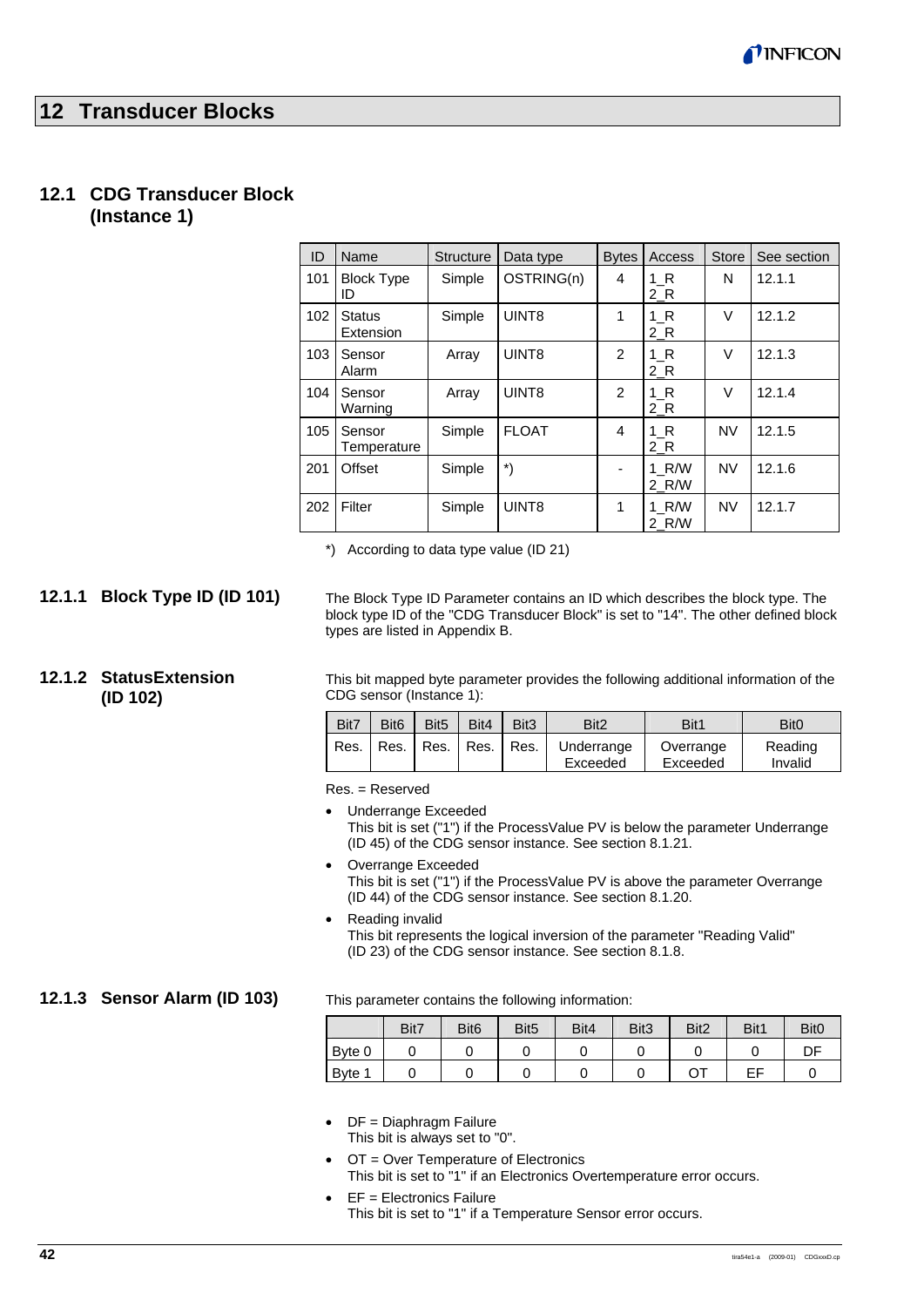

# **12.1.4 Sensor Warning (ID 104)**

This parameter contains the following information:

|        | Bit7 | Bit <sub>6</sub> | Bit <sub>5</sub> | Bit4 | Bit <sub>3</sub> | Bit <sub>2</sub> | Bit1 | Bit <sub>0</sub> |
|--------|------|------------------|------------------|------|------------------|------------------|------|------------------|
| Byte 0 |      |                  |                  |      |                  |                  | ◡    | NT               |
| Byte 1 |      |                  |                  |      |                  | ັ                | EW   |                  |

- NT = Not At Temperature This bit is set to "1" as long as the specified nominal sensor temperature is not reached.
- $\bullet$  EW = Electronics Warning This bit is set to "1" if a Temperature Sensor error occurs.
- **12.1.5 Sensor Temperature (ID 105)**

This parameter contains the nominal temperature in degrees centrigrade (Celsius) to which the sensor warms up.

**12.1.6 Offset (ID 201)** 

This parameter defines a customer specified offset which will be added to the Offset-A value from the Zero-Adjust Service in terms of the currently selected data type (ID 21) and data unit (ID 22).

#### **12.1.7 Filter (ID 202)**

This parameter defines the filter function of the basic device.

| Filter | Description |
|--------|-------------|
|        | Dynamic     |
|        | Fast        |
| 2      | Slow        |
| 3255   | Reserved    |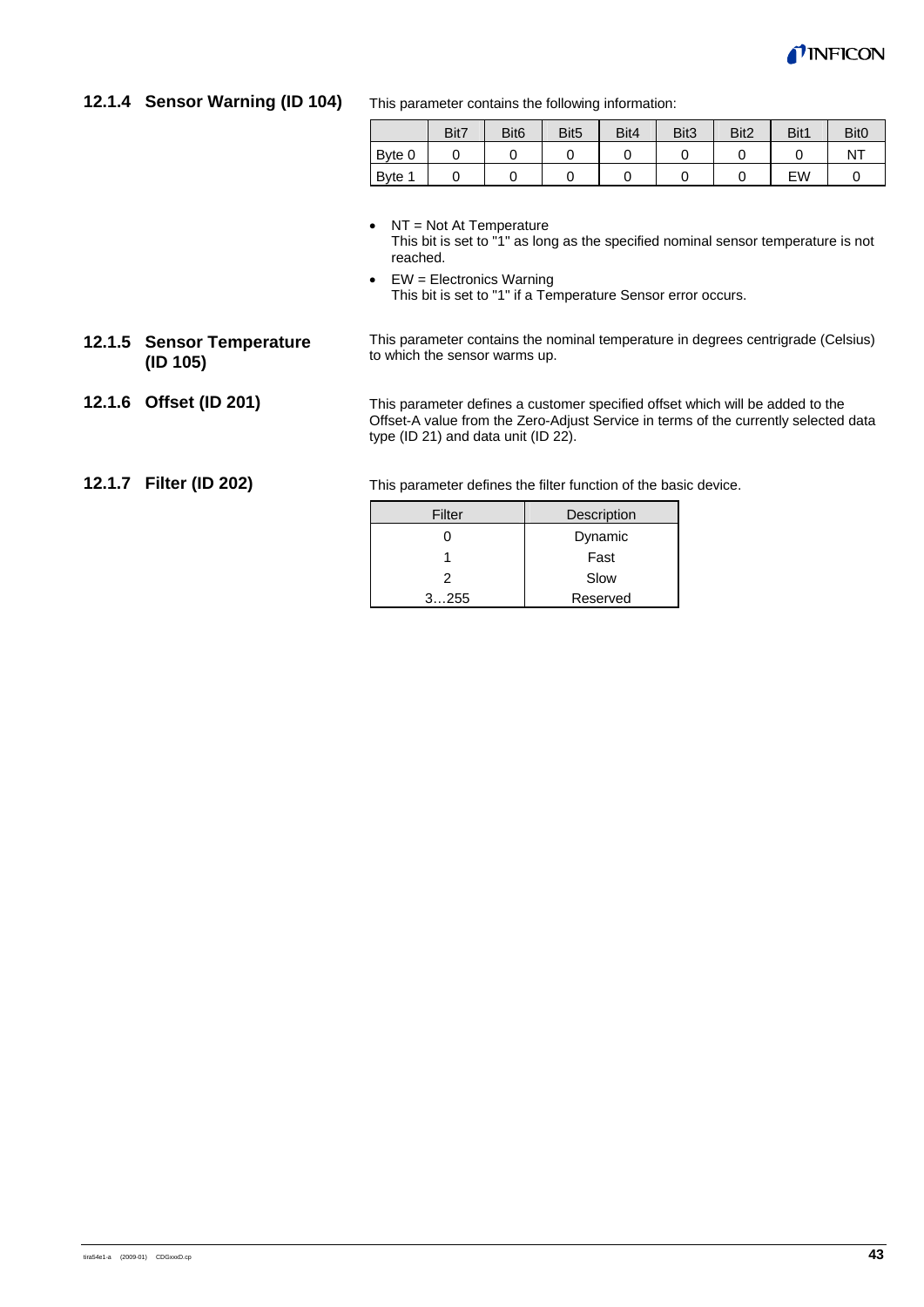

# **12.2 ATM Transducer Block**

# **(Instance 2)**

| ID  | Name                                            | <b>Structure</b> | Data type         | <b>Bytes</b>   | Access         | <b>Store</b> | See section |
|-----|-------------------------------------------------|------------------|-------------------|----------------|----------------|--------------|-------------|
| 14  | Atmosphere<br>Sensor<br><b>Block</b><br>Command | Array            | UINT <sub>8</sub> | $\overline{2}$ | 1 R/W<br>2 R/W | N            | 12.2.5      |
| 101 | <b>Block Type</b><br>ID                         | Simple           | OSTRING(n)        | 4              | 1 R<br>2 R     | N            | 12.2.1      |
| 102 | <b>Status</b><br>Extension                      | Simple           | UINT <sub>8</sub> | 1              | $1_R$<br>$2_R$ | V            | 12.2.2      |
| 103 | Sensor<br>Alarm                                 | Array            | UINT8             | 2              | 1 R<br>$2_R$   | V            | 12.2.3      |
| 104 | Sensor<br>Warning                               | Array            | UINT8             | 2              | 1 R<br>2 R     | V            | 12.2.4      |

### **12.2.1 Block Type ID (ID 101)**

The Block Type ID Parameter contains an ID which describes the block type. The block type ID of the "ATM Transducer Block" is set to "256". The other defined block types are listed in Appendix B.

#### **12.2.2 StatusExtension (ID 102)**

This bit mapped byte parameter provides the following additional information of the ATM sensor (Instance 2):

| Bit7   | Bit <sub>6</sub> | Bit <sub>5</sub>          | Bit4 | Bit <sub>3</sub> | Bit <sub>2</sub>       | Bit1                  | Bit <sub>0</sub>   |
|--------|------------------|---------------------------|------|------------------|------------------------|-----------------------|--------------------|
| Res. I |                  | Res.   Res.   Res.   Res. |      |                  | Underrange<br>Exceeded | Overrange<br>Exceeded | Reading<br>Invalid |

Res. = Reserved

• Underrange Exceeded This bit is set ("1") if the ProcessValue PV is below the parameter Underrange (ID 45) of the ATM sensor instance. See section 8.2.11.

- Overrange Exceeded This bit is set ("1") if the ProcessValue PV is above the parameter Overrange (ID 44) of the ATM sensor instance. See section 8.2.10.
- Reading invalid This bit represents the logical inversion of the parameter "Reading Valid" (ID 23) of the ATM sensor instance. See section 8.2.6.
- **12.2.3 Sensor Alarm (ID 103)**
- This byte is always "0". (The ATM Sensor does not produce any errors).

#### **12.2.4 Sensor Warning (ID 104)**

This byte is always "0". (The ATM Sensor does not produce any warnings).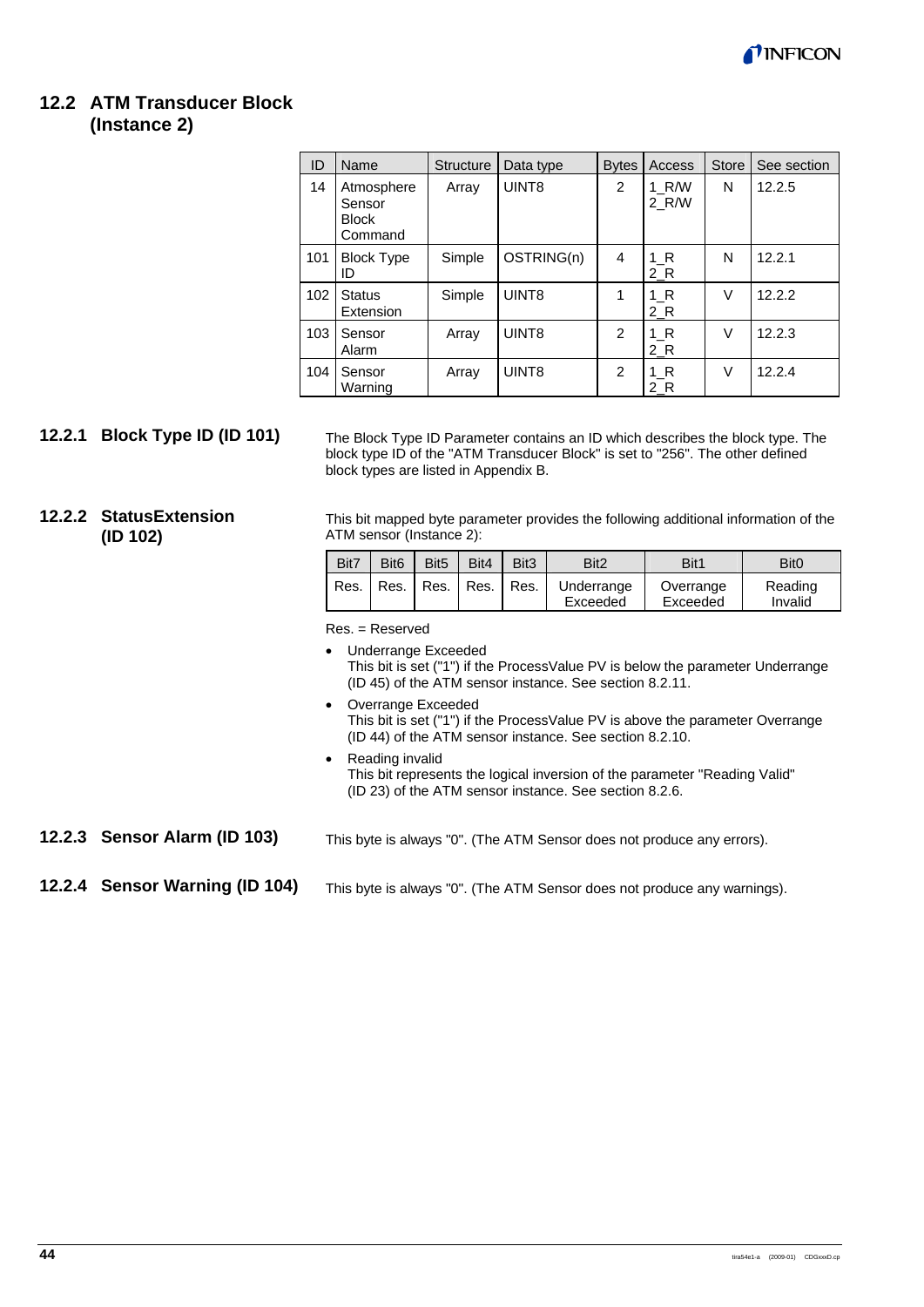

#### **12.2.5 Analog Input Block Adjust Command (ID 14)**

| ID | Name                                  | Structure | Data Type | <b>B</b> vtes | Access         | Store |
|----|---------------------------------------|-----------|-----------|---------------|----------------|-------|
| 14 | Atmosphere<br>Sensor Block<br>Command | Array     | UINT8     |               | 1 R/W<br>2 R/W |       |

| <b>Byte</b> | Name                  | <b>Structure</b> | Data Type | <b>Bytes</b> | Access         | <b>Store</b> |
|-------------|-----------------------|------------------|-----------|--------------|----------------|--------------|
| 0           | Transition<br>Command | Simple           | UINT8     |              | 1 R/W<br>2 R/W | N            |
|             | Target Value          | Simple           | UINT8     |              | 1 R/W<br>2 R/W | N            |

| <b>Transition Command</b> | Name               | <b>Description</b>               |
|---------------------------|--------------------|----------------------------------|
| 0127                      | Reserved           | Reserved, no action              |
| 128                       | User ATM<br>adjust | "User Atmosphere Adjust" command |
| 129255                    | Reserved           | Reserved, no action              |

There are no state transitions associated with the invocation of this service. It is therefore mandatory for the user to switch the device into the desired configuration prior to and during execution of this service. This generally means exposing the sensor to a known environment and treating the values read during execution of the services accordingly.

A successful service response indicates that the service was accepted and the application process started.

To perform the "User ATM Adjust Request", vent the gauge to atmosphere and then start the "User Atmosphere Adjust Service" without any target value.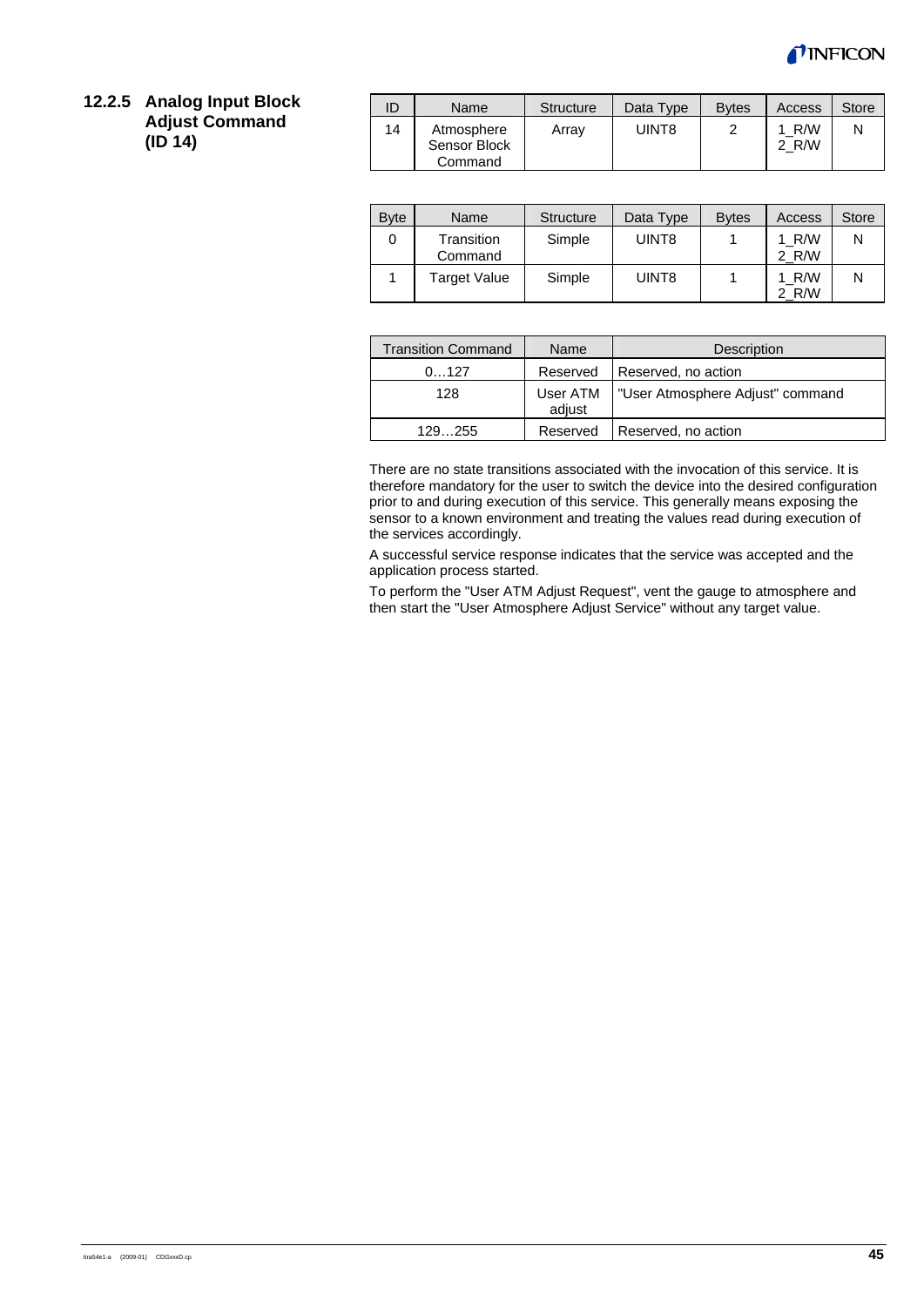

# **Appendix A: Definitions**

#### Data types

| Abbreviation       | Range                           | Data type                                             |
|--------------------|---------------------------------|-------------------------------------------------------|
| INT <sub>8</sub>   | $-2^7$ $(2^7 - 1)$              | Integer 1 byte                                        |
| <b>INT16</b>       | $-2^{15}$ (2 <sup>15</sup> - 1) | Integer 2 byte                                        |
| <b>INT32</b>       | $-2^{31}$ $(2^{31} - 1)$        | Integer 4 byte                                        |
| UINT <sub>8</sub>  | $0 (2^8 - 1)$                   | Unsigned integer 1 byte                               |
| UINT <sub>16</sub> | $0 (2^{16} - 1)$                | Unsigned integer 2 byte                               |
| UINT32             | $0 (2^{31} - 1)$                | Unsigned integer 4 byte                               |
| <b>FLOAT</b>       | $\pm 3.402 \times 10^{38}$      | Floating point, IEEE 754 Short Real Number,<br>4 byte |
| VSTRING(n)         |                                 | Visible string, ISO 646 and ISO 2375                  |
| OSTRING(n)         |                                 | Octet string                                          |

#### **Definitions**

| Term        | Meaning                                                                                                                |
|-------------|------------------------------------------------------------------------------------------------------------------------|
| <b>Byte</b> | Number of bytes used by a data structure (integer value)                                                               |
| Store       | This parameter defines whether the values are stored in non-<br>volatile memory ( $\rightarrow$ store characteristics) |
| Default     | Manufacturer-defined value                                                                                             |

### Store characteristics

| Abbreviation | Meaning                                                                                               |
|--------------|-------------------------------------------------------------------------------------------------------|
|              | "Volatile": Value is not saved to the RAM or EEPROM and is lost<br>in the event of a power failure    |
| N            | "Nonvolatile": Value is saved to the RAM or EEPROM and is not<br>lost in the event of a power failure |

#### Data access

| Abbreviation          | Meaning                                                      |
|-----------------------|--------------------------------------------------------------|
| 1 R/W                 | Acyclically readable and writeable by a Master Class 1       |
| 2 R/W                 | Acyclically readable and writeable by a Master Class 2       |
| $1/2$ <sub>R</sub> /W | Acyclically readable and writeable by a Master Class 1 and 2 |
| 1 R                   | Acyclically readable by a master Class 1                     |
| 2 R                   | Acyclically readable by a master Class 2                     |
| $1/2$ <sub>R</sub>    | Acyclically readable by a master Class 1 and 2               |
| 1 W                   | Acyclically writeable by a master Class 1                    |
| 2 W                   | Acyclically writeable by a master Class 2                    |
| $1/2$ W               | Acyclically writeable by a master Class 1 and 2              |
| 0 XI                  | Cyclic output data with master Class 1                       |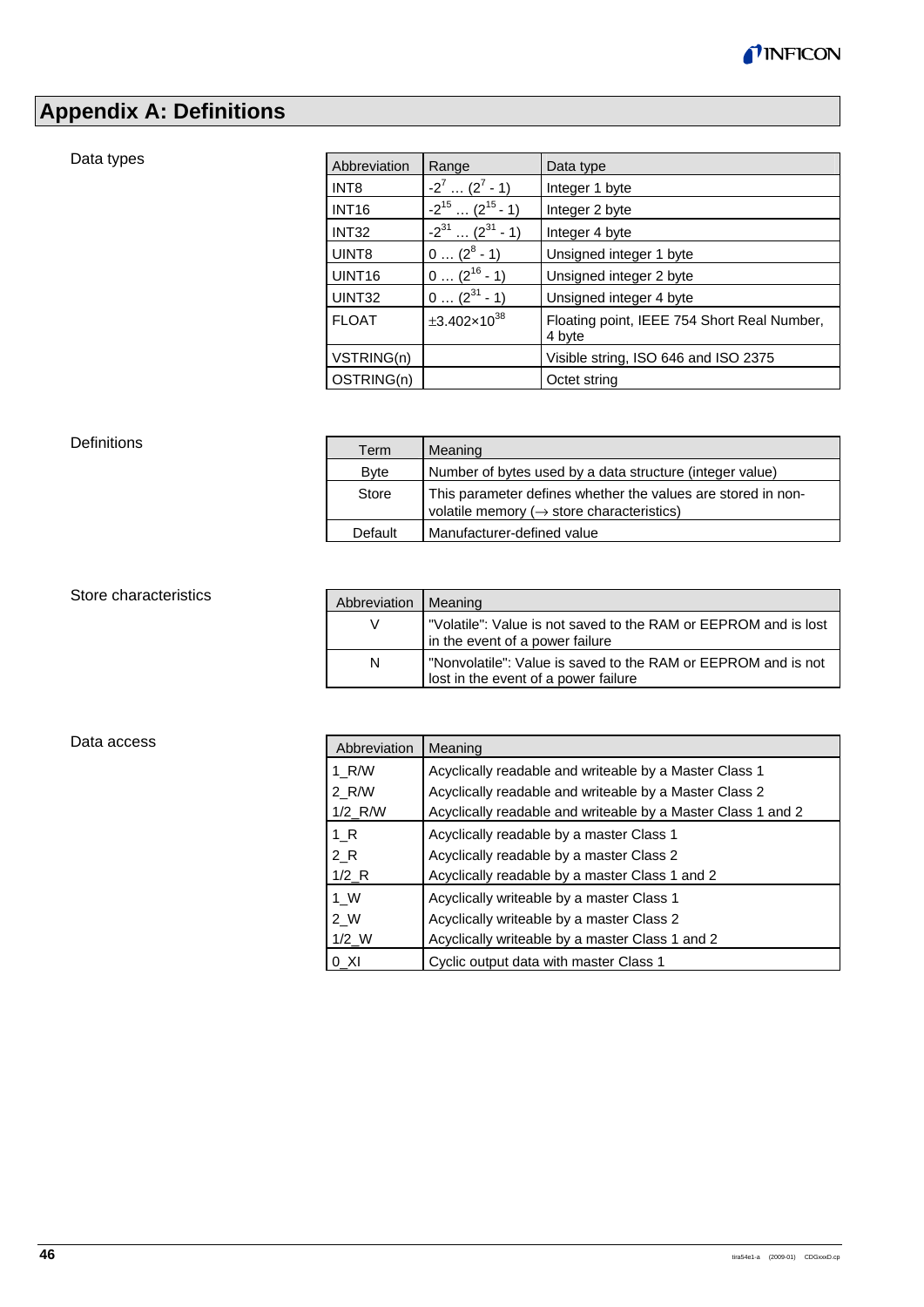

#### Excerpts from: "PROFIBUS Profile for SEMI"  $(\rightarrow \Box \Box$  [4])

The following table explains terms used in connection with the Profibus.

| Term                                  | Meaning                                                                                                                                                                                                                                                                                                                                                                                                                                                                                                                                                              |
|---------------------------------------|----------------------------------------------------------------------------------------------------------------------------------------------------------------------------------------------------------------------------------------------------------------------------------------------------------------------------------------------------------------------------------------------------------------------------------------------------------------------------------------------------------------------------------------------------------------------|
| <b>Alert Elements</b>                 | Alert Elements are used to communicate notification mes-<br>sages from slave to master when warnings, alarms or<br>events are detected.                                                                                                                                                                                                                                                                                                                                                                                                                              |
| Application                           | A software functional unit consisting of an interconnected<br>aggregation of function blocks, events and objects, which<br>may be distributed and which may have interfaces with<br>other applications.                                                                                                                                                                                                                                                                                                                                                              |
| Characteristic                        | An characteristic is a property or characteristic of an entity.                                                                                                                                                                                                                                                                                                                                                                                                                                                                                                      |
|                                       | (Au) In block applications a block interface is defined by<br>input/output parameters. These parameters have charac-<br>teristics called parameter characteristics. Examples are<br>access rights and identification names.                                                                                                                                                                                                                                                                                                                                          |
|                                       | (IT) The UML defines characteristics as a feature within a<br>classifier that describes a range of values that instances of<br>the classifier may hold. It is a property of a class instance<br>(object).                                                                                                                                                                                                                                                                                                                                                            |
| <b>Block</b><br>(Block Instance)      | A logical processing unit of software comprising an individ-<br>ual, named copy of the block and associated parameters<br>specified by a block type, which persists from one invoca-<br>tion of the block to the next. Concept similar to the class/<br>object approach, but well suited to the automation require-<br>ments.                                                                                                                                                                                                                                        |
| Class                                 | (IT) A class represents a template for several objects and<br>describes how these objects are structured internally. Ob-<br>jects of the same class have the same definition both for<br>their operations and for their information structures.                                                                                                                                                                                                                                                                                                                      |
| Configuration (of a<br>system/device) | A step in system design: selecting functional units, assign-<br>ing their locations and identifiers and defining their inter-<br>connections.                                                                                                                                                                                                                                                                                                                                                                                                                        |
| Data Structure                        | An aggregate whose elements need not be of the same<br>data type, and each of them is uniquely referenced by an<br>offset identifier.                                                                                                                                                                                                                                                                                                                                                                                                                                |
| Data Type                             | A data item with certain characteristics and permissible<br>operations on that data, e.g. INT8.                                                                                                                                                                                                                                                                                                                                                                                                                                                                      |
| Device                                | A physical entity capable of performing one or more speci-<br>fied functions in a particular context and delimited by its<br>interfaces.                                                                                                                                                                                                                                                                                                                                                                                                                             |
| Direction of Data                     | Input data are transmitted from the device to the bus. Out-<br>put data are transmitted from the bus to the device.                                                                                                                                                                                                                                                                                                                                                                                                                                                  |
| Direction of Flow                     | A positive set point causes a flow from P to A.                                                                                                                                                                                                                                                                                                                                                                                                                                                                                                                      |
| Entity                                | A particular thing, such as a person, place, process, object,<br>concept, association or event.                                                                                                                                                                                                                                                                                                                                                                                                                                                                      |
| Function                              | (1) A specific purpose of an entity.<br>(2) One of a group of actions performed by an entity.                                                                                                                                                                                                                                                                                                                                                                                                                                                                        |
| <b>Function Block</b>                 | A named block consisting of one or more input, output and<br>contained parameters. Function blocks represent the basic<br>automation functions performed by an application which is<br>as independent as possible from the specifics of I/O devices<br>and the network. Each function block processes input<br>parameters according to a specified algorithm and an inter-<br>nal set of contained parameters. They produce output pa-<br>rameters that are available for use within the same function<br>block application or by other function block applications. |
| <b>Function Block</b><br>Application  | Application of an automation system performed by a Device<br>Block, Function Block, Transducer Block and accompanied<br>elements.                                                                                                                                                                                                                                                                                                                                                                                                                                    |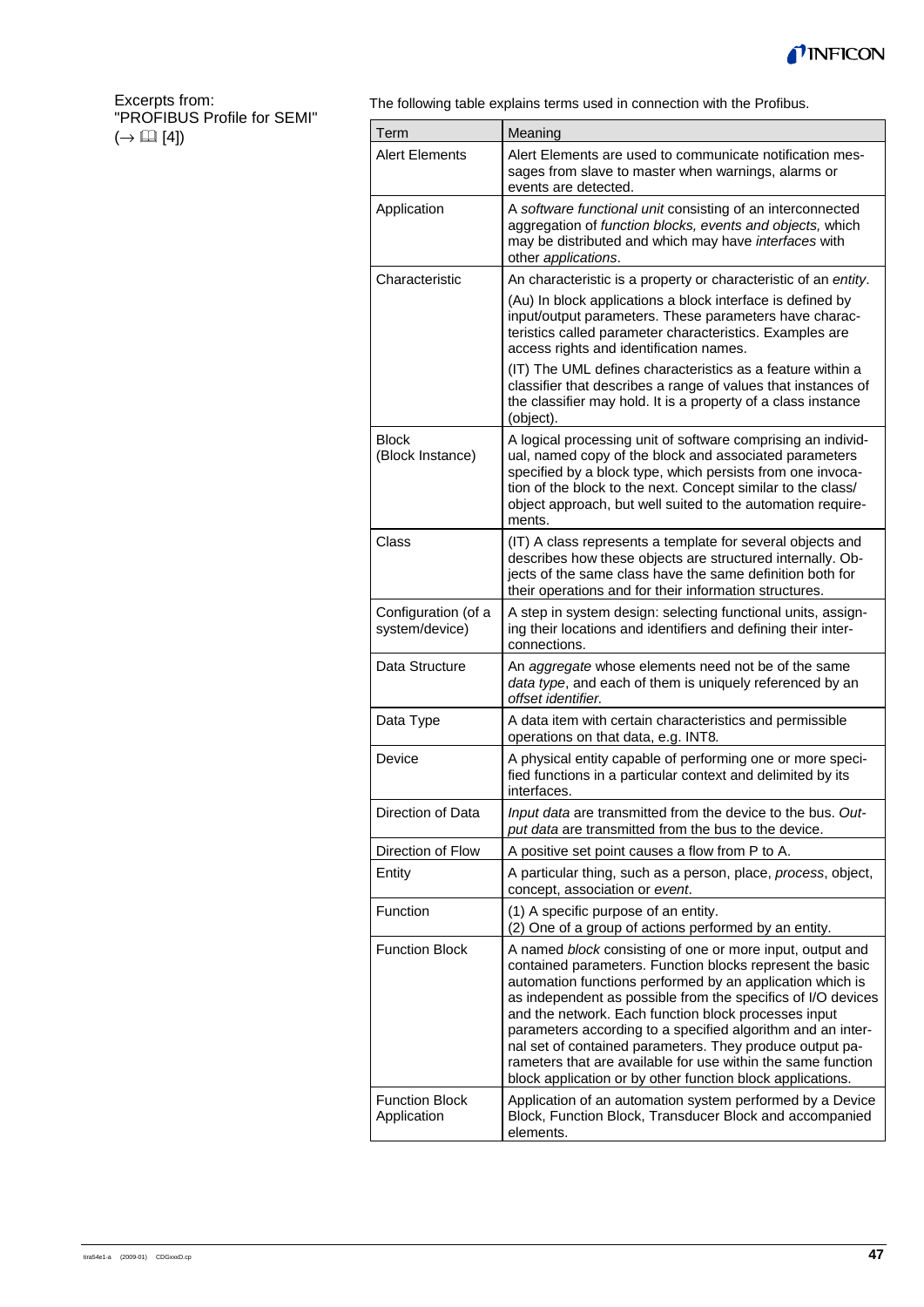

Excerpts from: "PROFIBUS Profile for SEMI" (cont.)

| Term                               | Meaning                                                                                                                                                                                                                                                                                                                                                                                                                                                                                                                                                                                                                                                                                                                                                                                 |
|------------------------------------|-----------------------------------------------------------------------------------------------------------------------------------------------------------------------------------------------------------------------------------------------------------------------------------------------------------------------------------------------------------------------------------------------------------------------------------------------------------------------------------------------------------------------------------------------------------------------------------------------------------------------------------------------------------------------------------------------------------------------------------------------------------------------------------------|
| Instance                           | A set of data related to an invocation of a function block or a<br>class.                                                                                                                                                                                                                                                                                                                                                                                                                                                                                                                                                                                                                                                                                                               |
| <b>Internal Resolution</b><br>(ir) | The internal resolution is 16383 (3FFF $_{hex}$ ) for 100% and<br>-16384 (C000 <sub>hex</sub> ) for -100% of the range.                                                                                                                                                                                                                                                                                                                                                                                                                                                                                                                                                                                                                                                                 |
| Mode                               | Determines the block operating mode and available modes<br>for a block instance.                                                                                                                                                                                                                                                                                                                                                                                                                                                                                                                                                                                                                                                                                                        |
| Object                             | (IT) A software entity having identity, attributes and behav-<br>ior.                                                                                                                                                                                                                                                                                                                                                                                                                                                                                                                                                                                                                                                                                                                   |
| Parameter                          | A variable that is given a constant value for a specified<br>application and that may denote the application.                                                                                                                                                                                                                                                                                                                                                                                                                                                                                                                                                                                                                                                                           |
| Device Block                       | A Device Block is a named block. Hardware specific pa-<br>rameters of a field device, which are associated with a re-<br>source, are made visible through the Device Block. Similar<br>to transducer blocks, they insulate function blocks from the<br>physical hardware by a set of implementation independent<br>hardware parameters.                                                                                                                                                                                                                                                                                                                                                                                                                                                 |
| Record                             | A set of data items of different data types treated as a unit.                                                                                                                                                                                                                                                                                                                                                                                                                                                                                                                                                                                                                                                                                                                          |
| Resource                           | A resource is considered to be a logical subdivision within<br>the software (and possibly hardware) structure of a device.<br>Resources have independent control of their operation. The<br>definition of a resource may be modified without affecting<br>other resources within a device. A resource accepts and<br>processes data and/or events from the process and/or<br>communication interfaces and returns data and/or events to<br>the process and/or communication interfaces, as specified<br>by the applications utilizing the resource. An interoperable<br>network view of applications is provided through device re-<br>sources. Each resource specifies the network visible as-<br>pects of one or more local applications (or parts of distri-<br>buted applications). |
| Simple Variable                    | A single variable which is characterized by a defined Data<br>Type.                                                                                                                                                                                                                                                                                                                                                                                                                                                                                                                                                                                                                                                                                                                     |
| Substitute Value                   | In case an optional parameter has not been implemented,<br>the device behaves according to the substitute value for this<br>parameter.                                                                                                                                                                                                                                                                                                                                                                                                                                                                                                                                                                                                                                                  |
| <b>Transducer Block</b>            | Transducer Block is a named block. Transducer blocks<br>insulate function blocks from the specifics of I/O devices,<br>such as sensors, actuators, and switches. Transducer<br>blocks control access to I/O devices through a device in-<br>dependent interface defined for use by function blocks.<br>Transducer blocks also perform functions, such as cali-<br>bration and linearization, on I/O data to convert it to a de-<br>vice independent representation. Their interface to function<br>blocks is defined as one or more implementation independ-<br>ent I/O channels.                                                                                                                                                                                                       |
| Variable                           | A software entity that may assume any one of a set of val-<br>ues. The values of a variable are usually restricted to a<br>certain data type.                                                                                                                                                                                                                                                                                                                                                                                                                                                                                                                                                                                                                                           |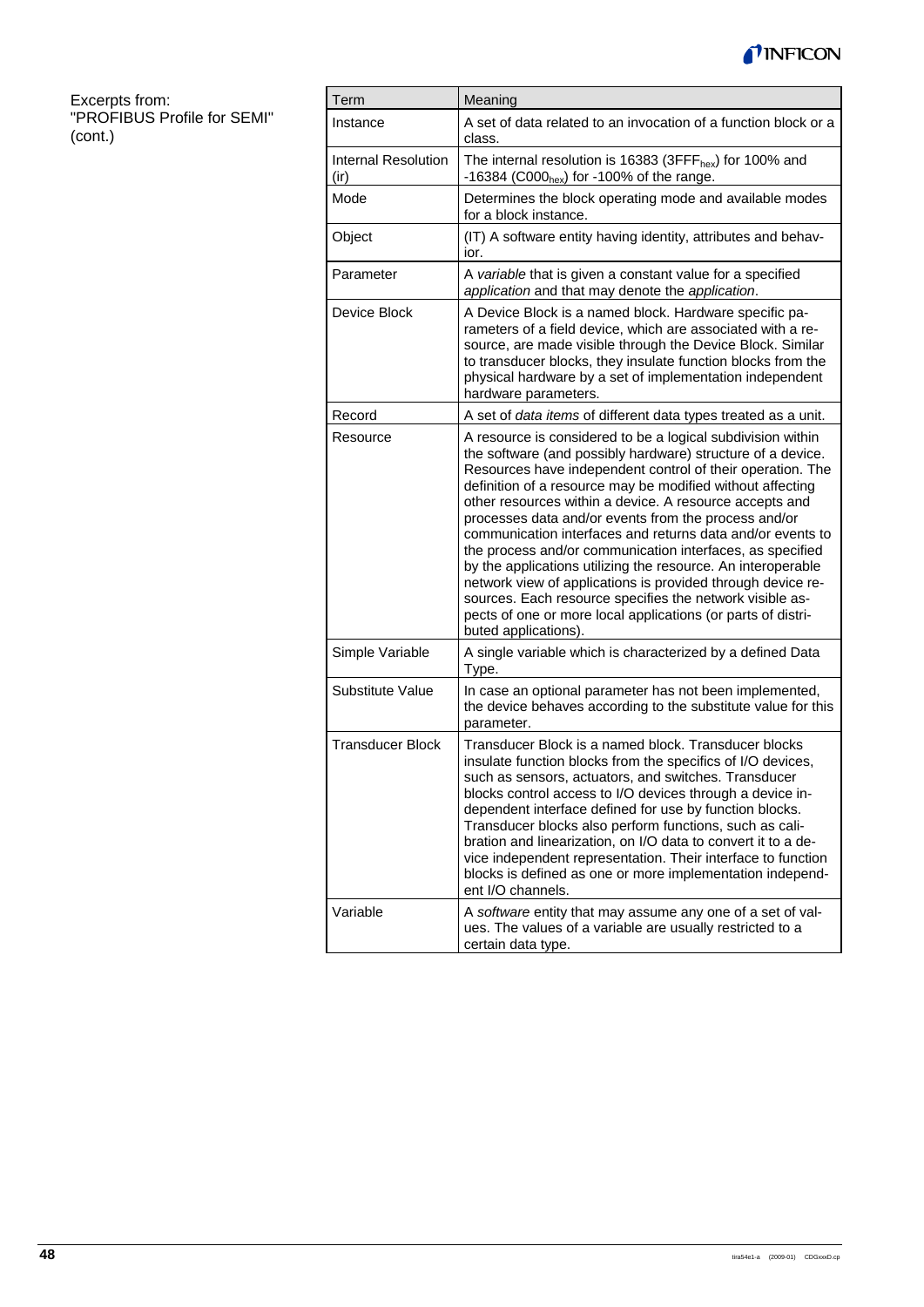

# **Appendix B: Block Type**

Currently defined Block Types

| <b>Block Name</b>                                        | <b>Block Type ID</b> |
|----------------------------------------------------------|----------------------|
| Device Block                                             | 1                    |
| Sensor Analog Input Function Block                       | $\overline{2}$       |
| One of N Channel Sensor Analog Input Function Block      | 3                    |
| Multi Channel Sensor Analog Input Function Block         | 4                    |
| Discrete Input Function Block                            | 5                    |
| <b>Actuation Analog Output Function Block</b>            | 6                    |
| Discrete Output Function Block                           | 7                    |
| Analog Output Function Block                             | 8                    |
| Single Stage Controller Function Block                   | 9                    |
| <b>Gas Calibration Transducer Block</b>                  | 10                   |
| <b>Flow Transducer Block</b>                             | 11                   |
| Sensor Analog Input Ambient Temperature Transducer Block | 12                   |
| Heat Transfer Vacuum Gauge                               | 13                   |
| Diaphragm Gauge                                          | 14                   |
| Cold Cathode Ion Gauge                                   | 15                   |
| Hot Cathode Ion Gauge                                    | 16                   |
| <b>Trip Point Function Block</b>                         | 17                   |
| OneOfN Vacuum Pressure Gauge Transducer Block            | 18                   |
| Reserved                                                 | $192^8 - 1$          |
| Manufacturer-specific                                    | $2^82^{16}$ - 1      |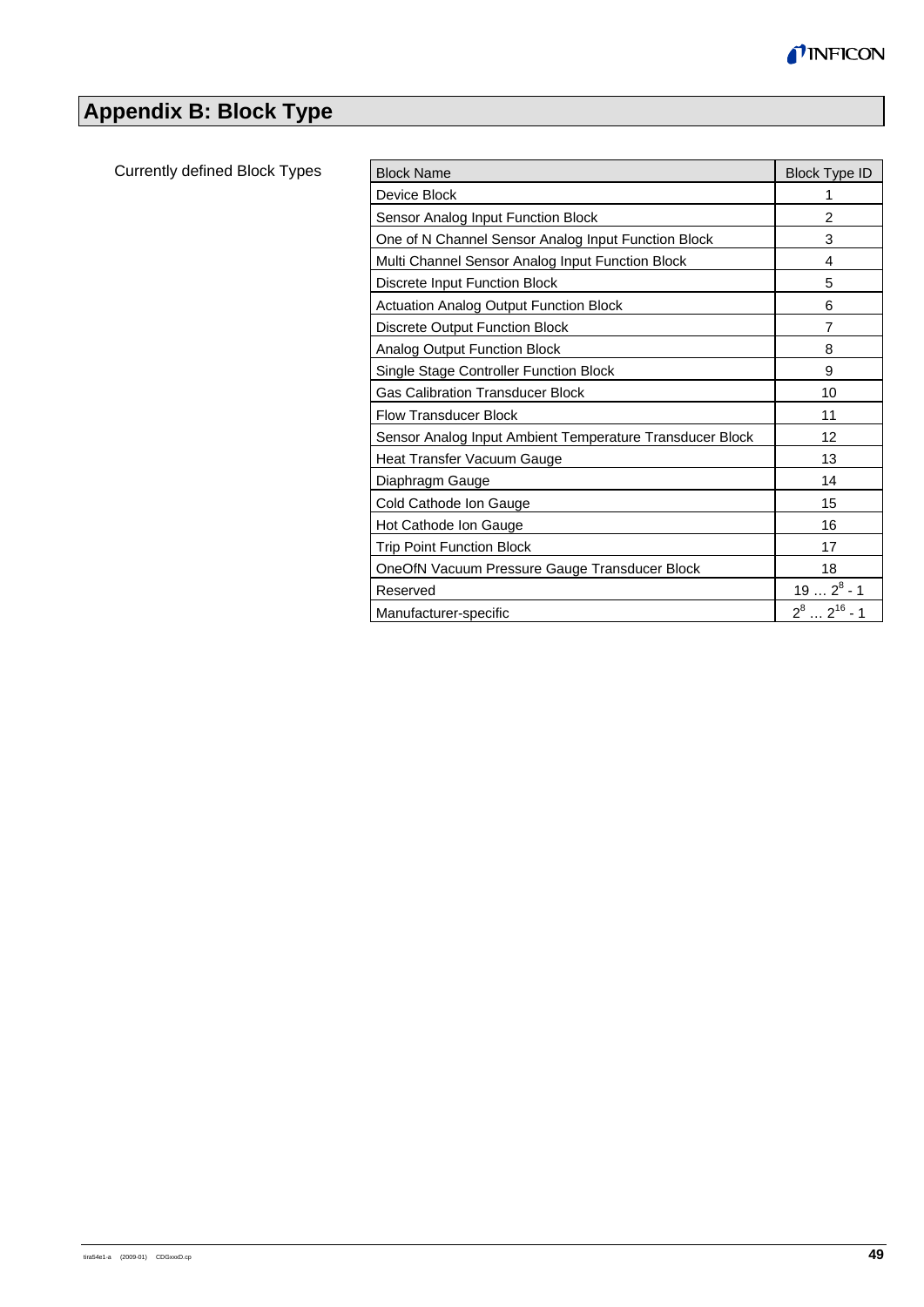

# **Appendix C: Literature**

| $\boxtimes$ [1] | www.inficon.com<br><b>Operating Manual</b>                        |
|-----------------|-------------------------------------------------------------------|
|                 | CDG045D<br>tina51e1<br>INFICON AG, LI-9496 Balzers, Liechtenstein |
|                 |                                                                   |

- [2] www.inficon.com Operating Manual CDG100D tina52e1 INFICON AG, LI–9496 Balzers, Liechtenstein
- [3] www.inficon.com Operating Manual CDG160D, CDG200D tina53e1 INFICON AG, LI–9496 Balzers, Liechtenstein
- [4] www.profibus.com Profibus user organization
- [5] IEC 61158 Type 3 elements: Industrial communication networks Fieldbus specifications
	- IEC 61784: Industrial communication networks Fieldbus profiles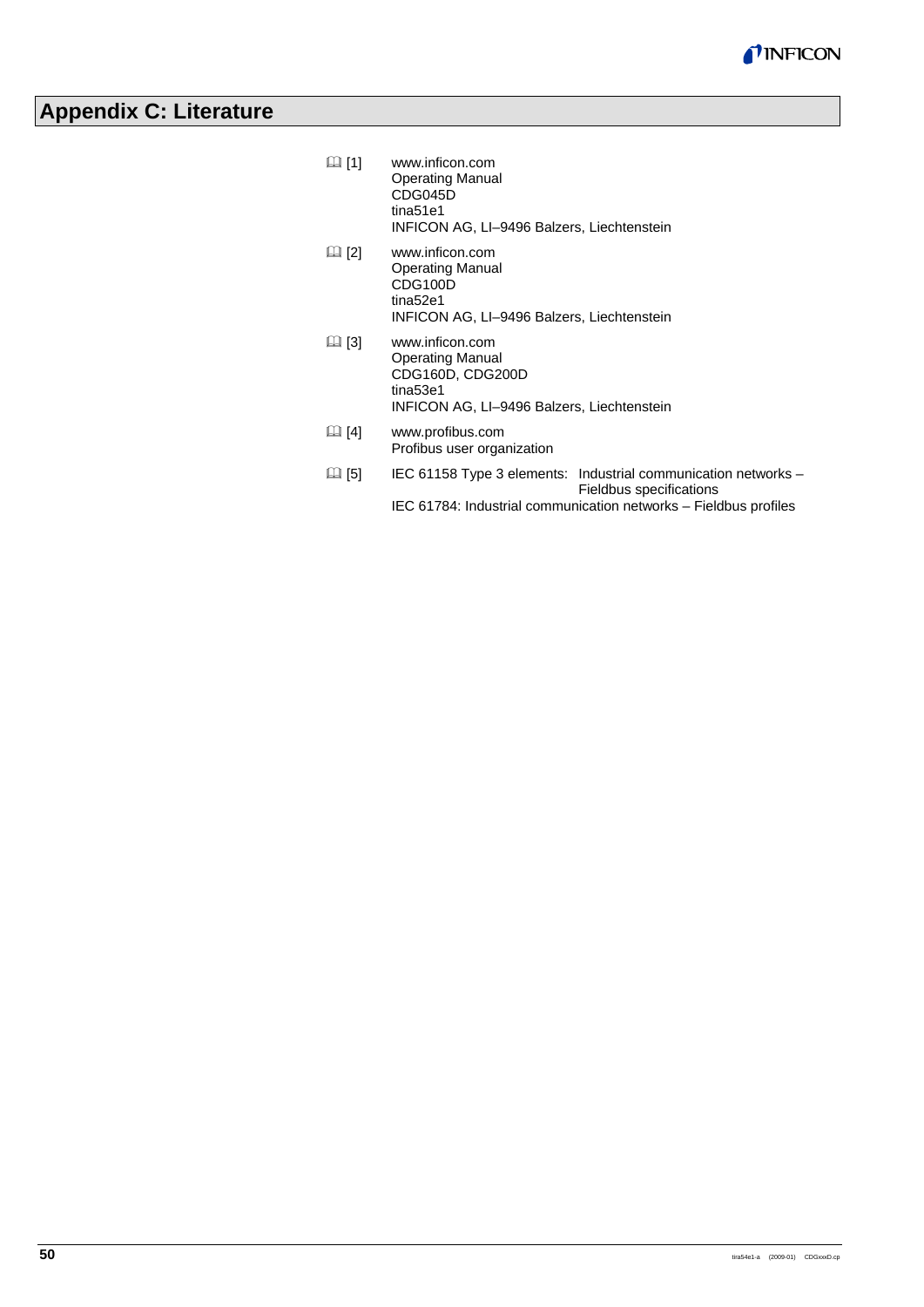

Notes